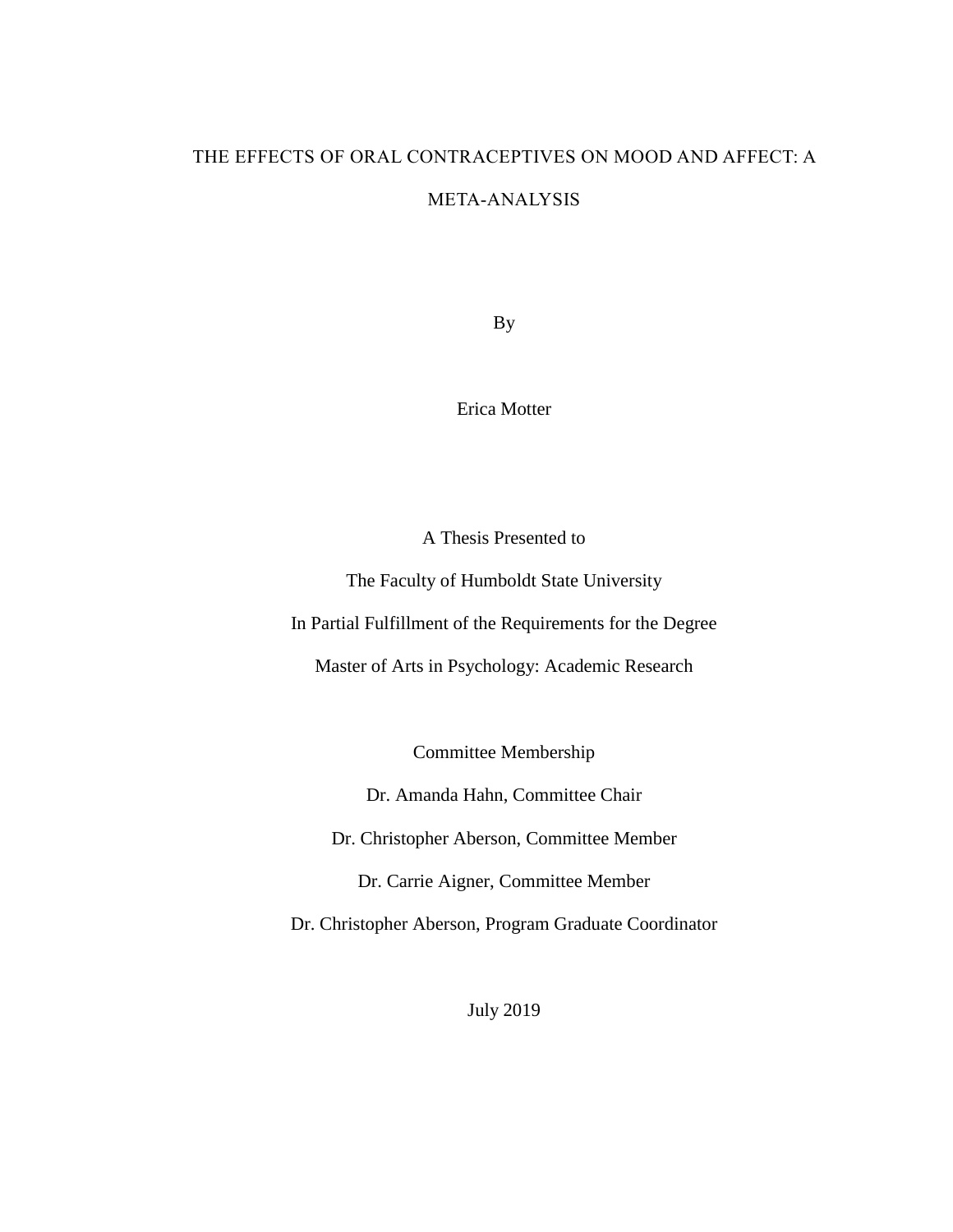#### **Abstract**

### <span id="page-1-0"></span>THE EFFECTS OF ORAL CONTRACEPTIVES ON MOOD AND AFFECT: A META-ANALYSIS

#### Erica Motter

Combined oral contraceptive (COC) pills are widely used by women of reproductive age, but there is still little conclusive evidence that exists about the mood-related side effects associated with their use. This meta-analysis examined the relationship between oral contraceptive use and mood effects such as depression and anxiety to determine what role, if any, that COCs may have in the worsening or improvement of women's mood when taking them. Effect sizes compared the differences in women's mood scores before taking COCs and after one or more cycles of use. Seventeen studies made up of 25 individual samples contributed 71 effect sizes for this analysis. The results suggest that COCs tend to contribute to a small but significant improvement in women's overall moods. However, methodological challenges and inconsistencies make it difficult for researchers to establish any firm conclusions about the role COCs play in mood changes.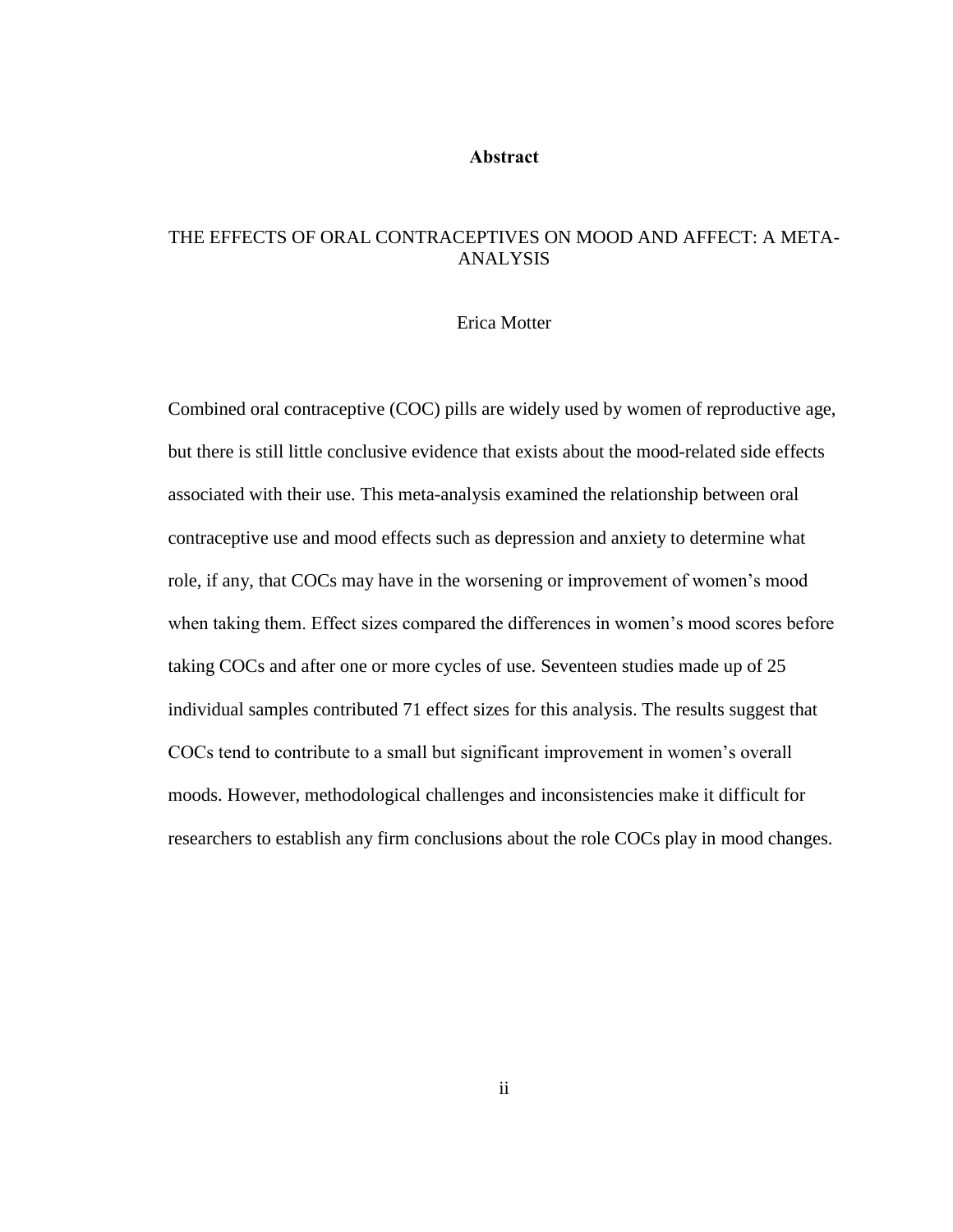#### **Acknowledgements**

<span id="page-2-0"></span>I would like to thank my committee members for being patient with me over the course of my study, and for being flexible during inconvenient circumstances. I would especially like to thank Dr. Aberson for being available to answer my many questions and for providing detailed guidance through challenging and unfamiliar statistical situations. I have grown to deeply appreciate and respect the role of statistics in psychological research through his instruction.

I would also like to thank the Institutional Review Board at Humboldt State University for welcoming me as their first student member during my graduate studies. I feel as though my experience working with these thoughtful people helped to hone my ability to think more critically about research, methodology, and ethics beyond what I learned in my classes.

I thank all of my classmates, friends, and roommates who supported me while I worked to complete this project. The emotional challenges of life combined with graduate school were difficult, but I could always count on several people to lift my spirits and urge me forward when I felt discouraged. I especially thank Sasha for her persistent optimism to cheer me up, and Tim for always being there for me, and for believing in me even when I don't believe in myself.

Finally, I would like to thank my parents and my family for raising me to reach for goals and circumstances far above the place where I started. Amidst setbacks and struggles, they have continually insisted upon my success, and have provided the support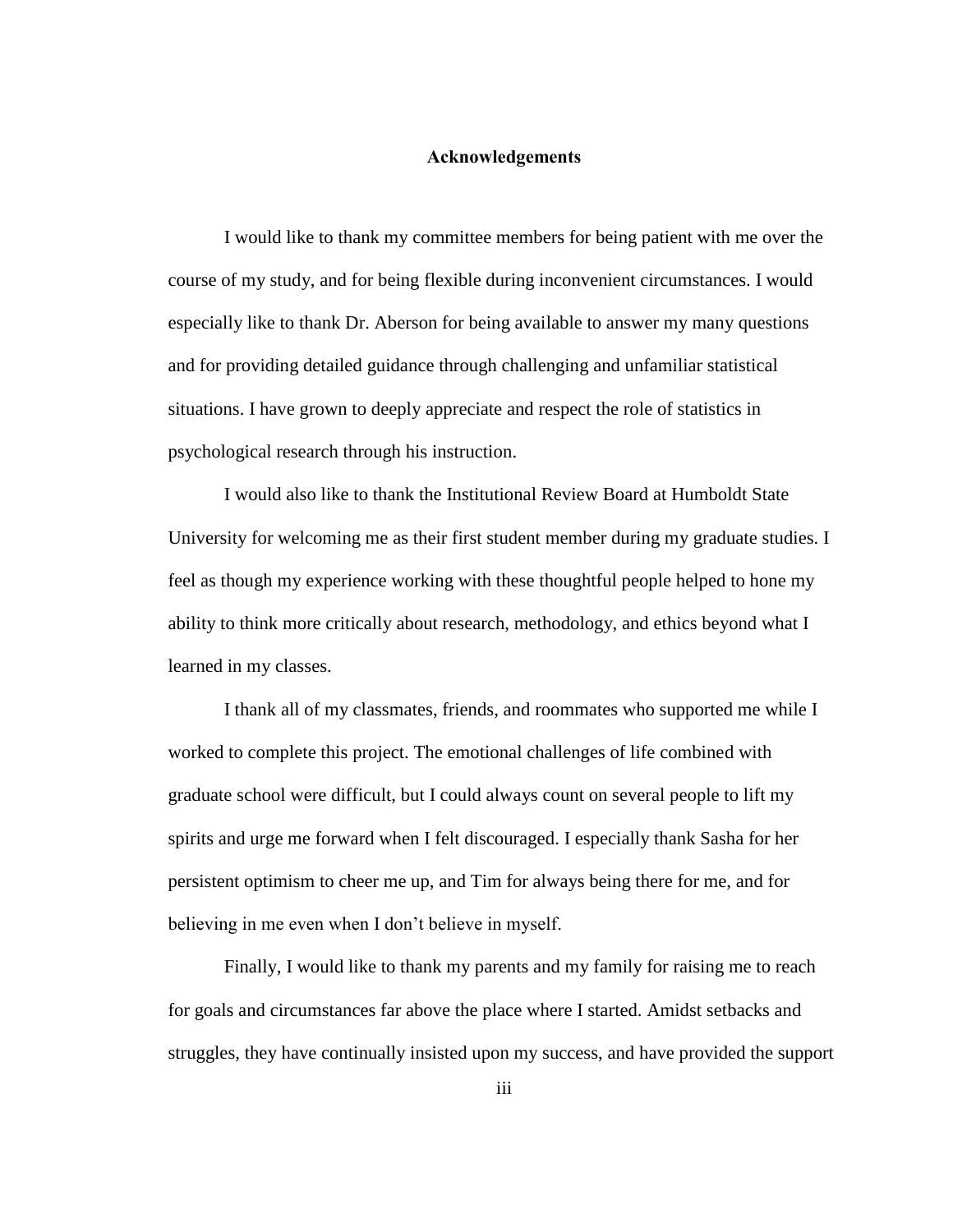and no-nonsense advice to keep me moving forward. I wouldn't be anything without them, and I hope to continue to make them proud as my life unfolds.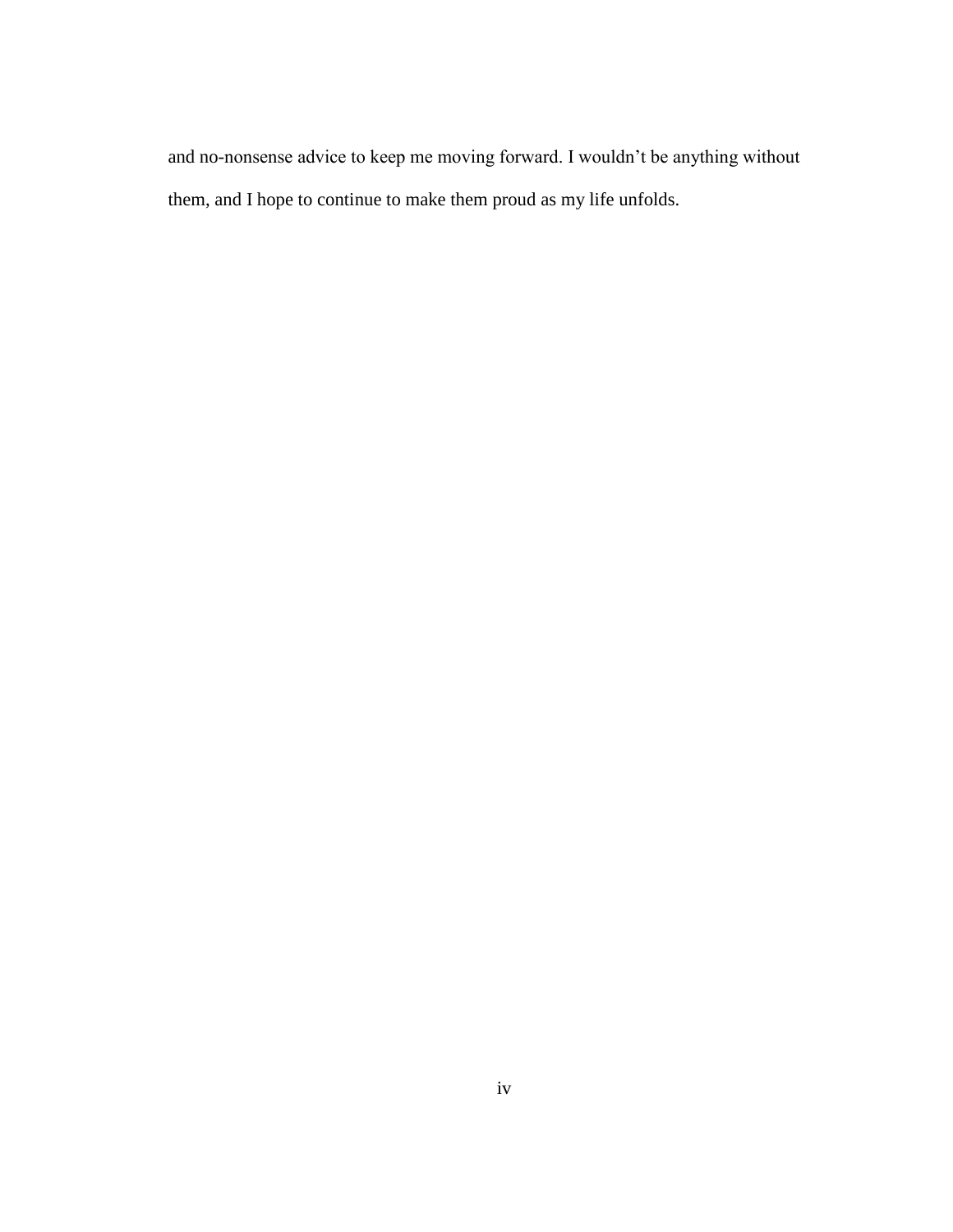## **Table of Contents**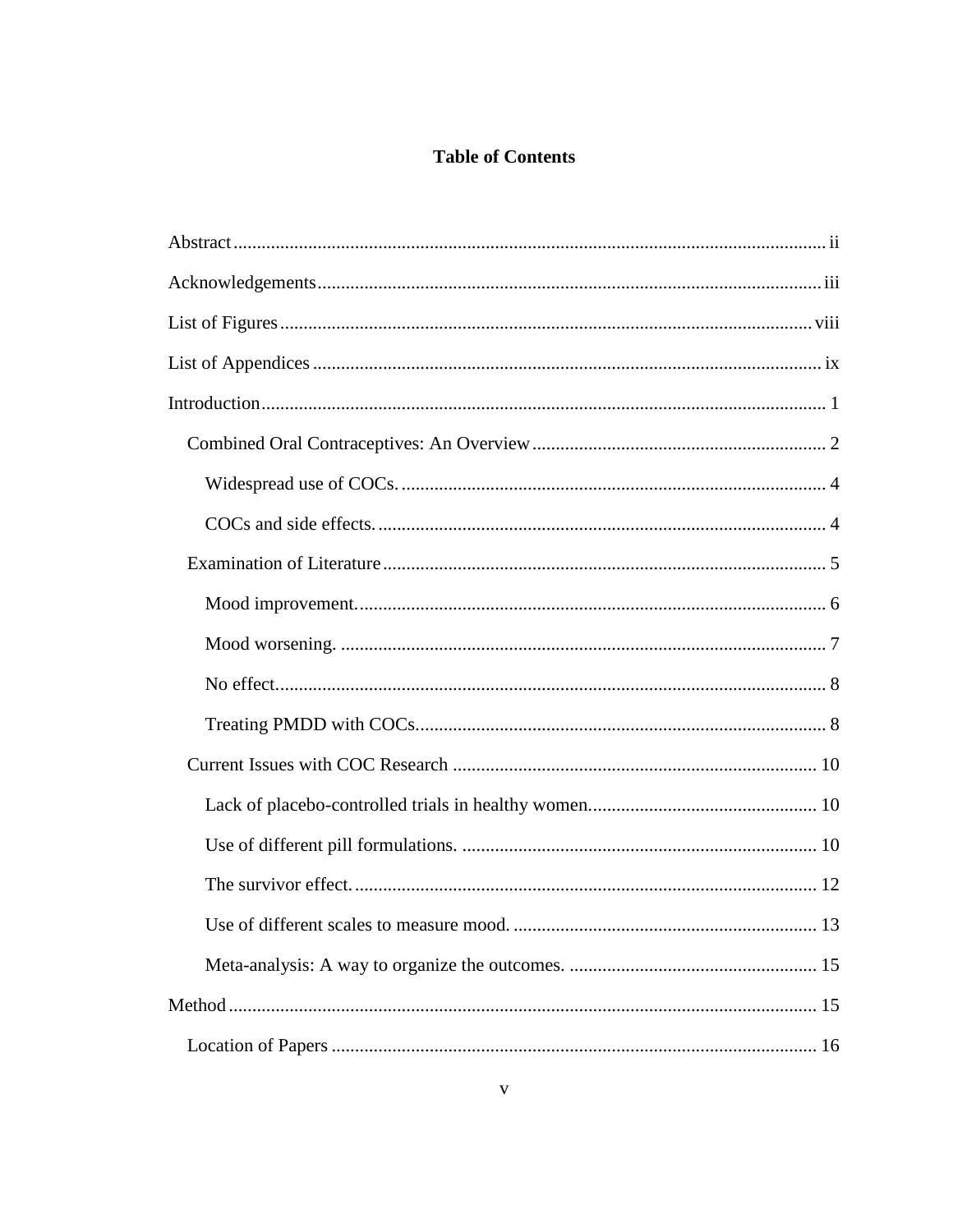|  | 28 |
|--|----|
|  |    |
|  |    |
|  |    |
|  |    |
|  |    |
|  |    |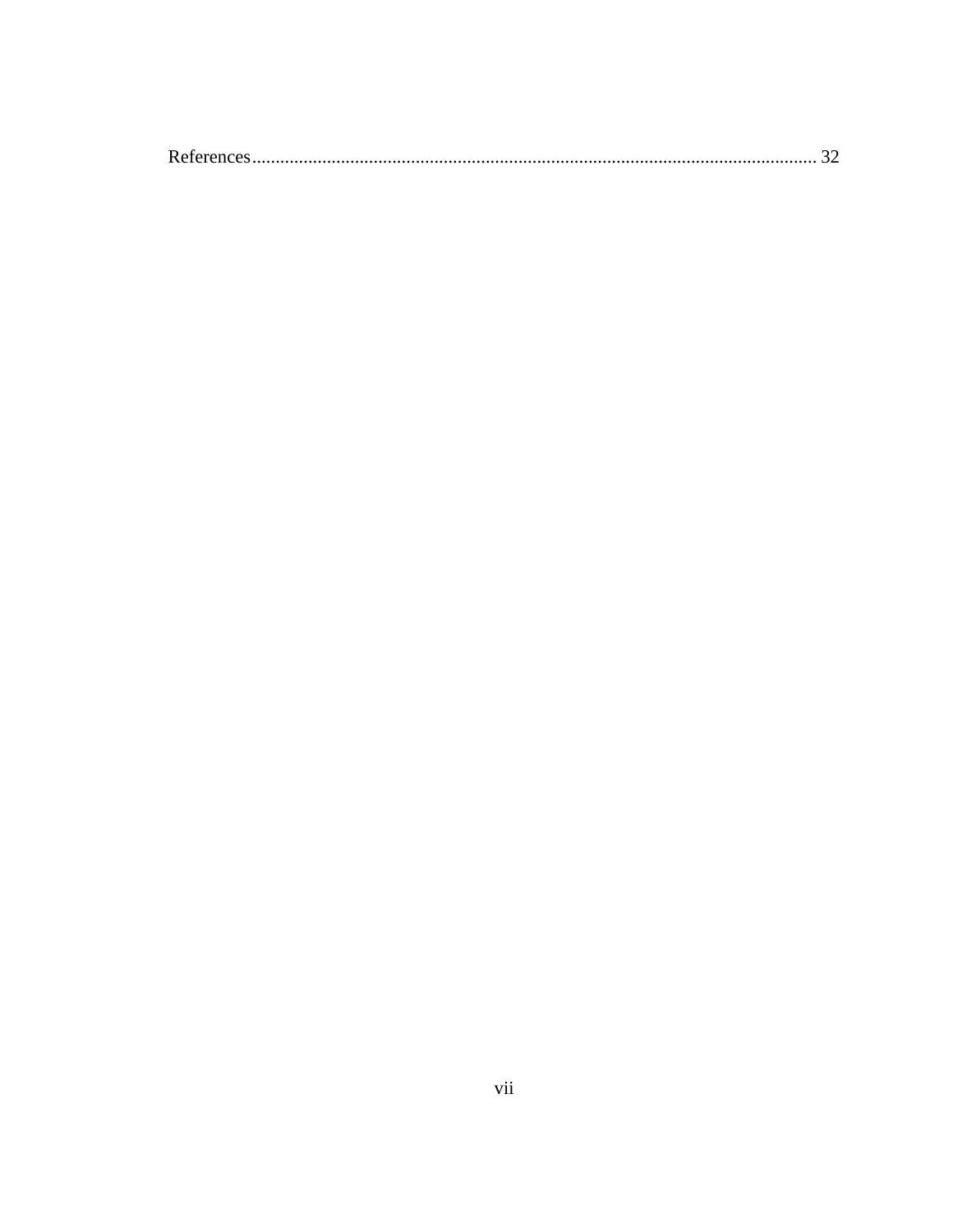# **List of Figures**

<span id="page-7-0"></span>

|--|--|--|--|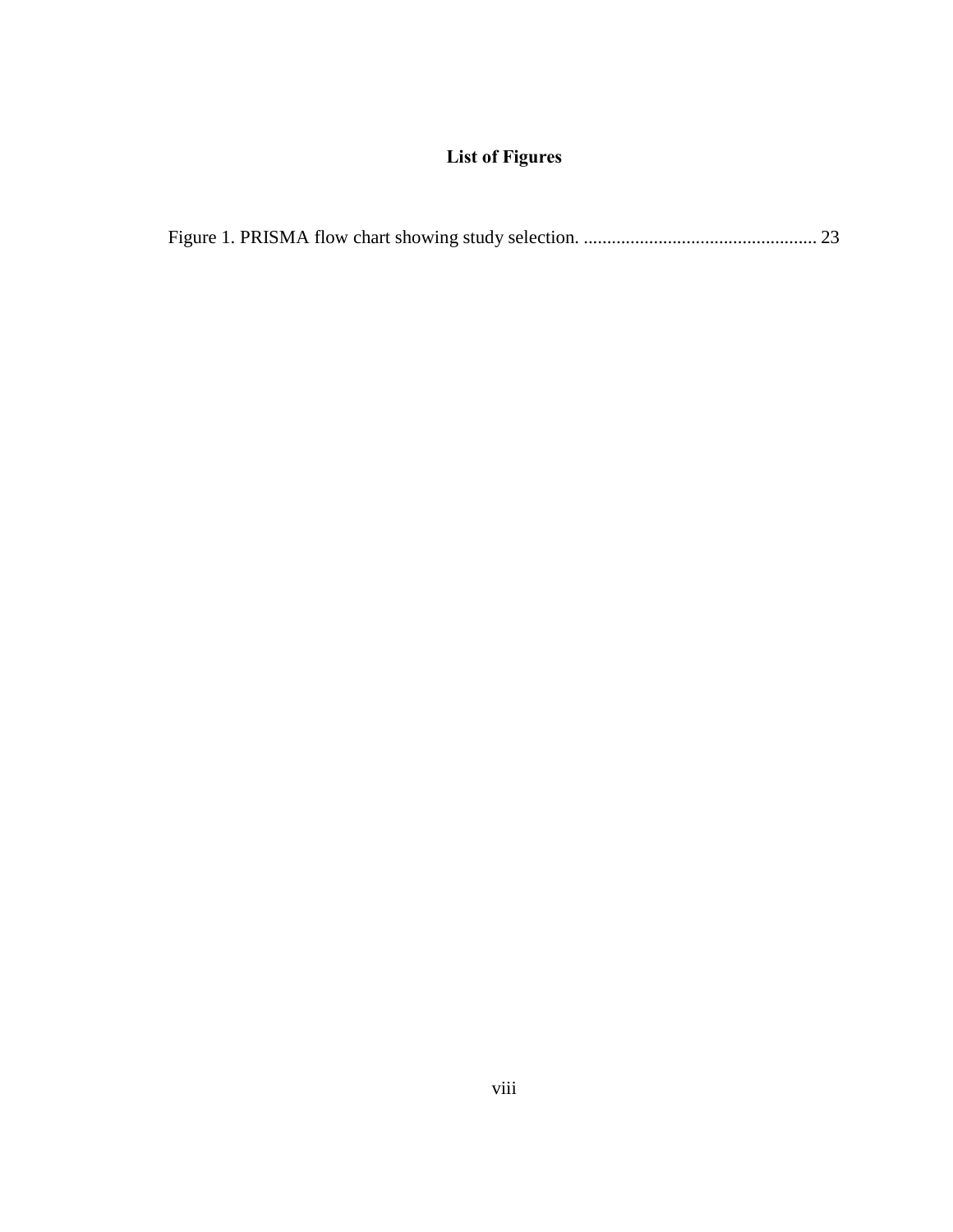# **List of Appendices**

<span id="page-8-0"></span>

|--|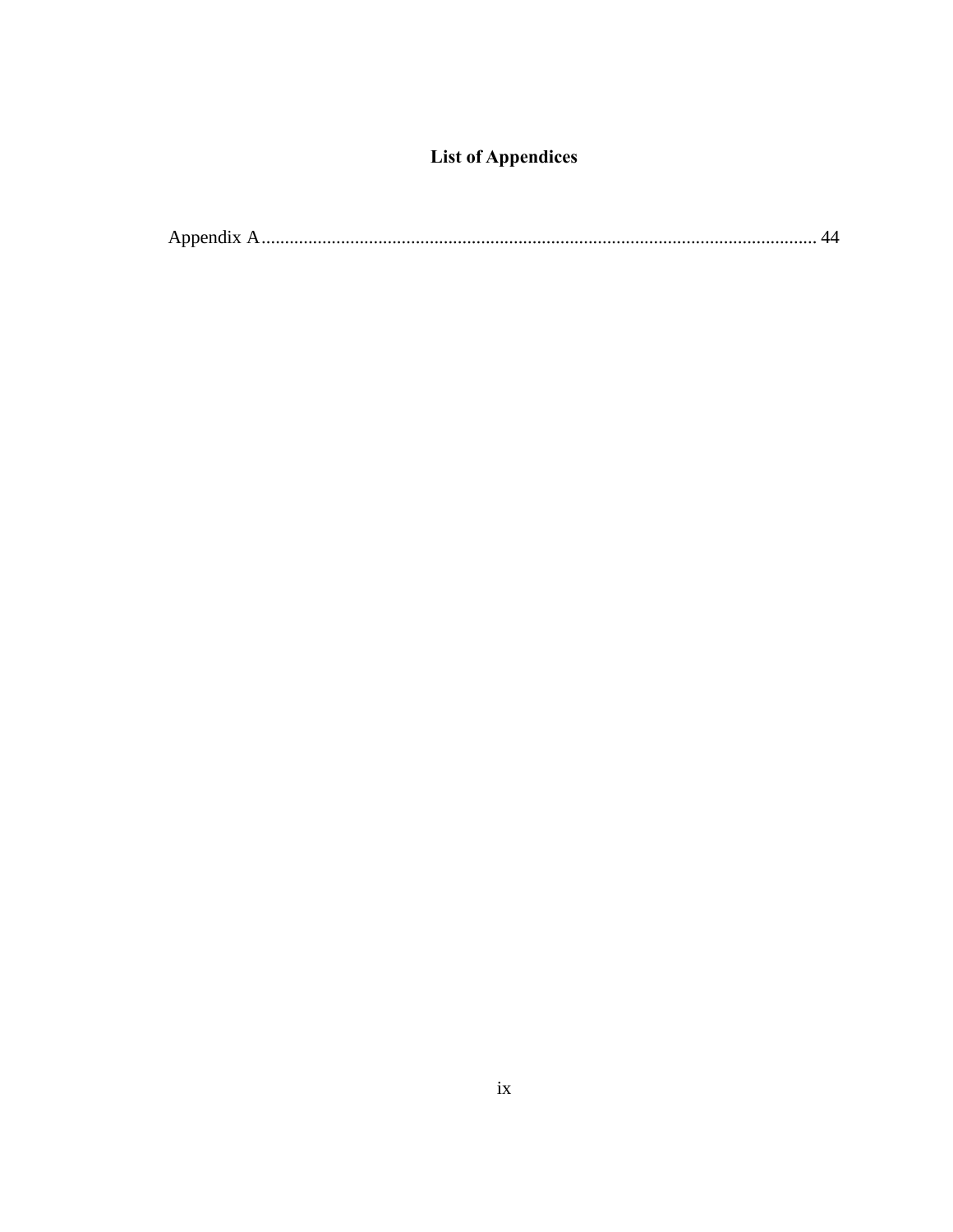#### **Introduction**

<span id="page-9-0"></span>Reproduction is a function that all living creatures perform, but it is not always something they can control in terms of timing or prevention. Like any species, human beings are motivated by an innate need and desire to reproduce, but unlike other species, modern humans have gained the ability to control if and when we reproduce to a very high degree through the use of various contraceptive methods. Some more basic forms of contraception, such as condoms, have provided humans with the ability to prevent unwanted pregnancies by creating a mechanical barrier between male and female reproductive cells. But as human science and medicine have advanced, humans have now reached a point at which women are able to influence the reproductive functions of their bodies by chemical means--by disrupting the natural fluctuations of hormones within their bodies to harness the timing of a natural menstrual cycle. The result of this is that women now simply can take pills to dictate whether or not they ovulate, as well as to interrupt and tame their natural menstrual cycles at will.

While the development of combined oral contraceptive pills (COCs) has granted women a greater degree of sexual and personal freedom (Bailey, 2006; Traulsen, Haugbølle, & Bissell, 2003), there are still many aspects of hormonal contraception that remain mysterious to both pharmaceutical researchers and the women who take COCs. Although research has sought to examine some of the short and long-term effects of COCs on women's physical experiences as well as emotional experiences, there is still

1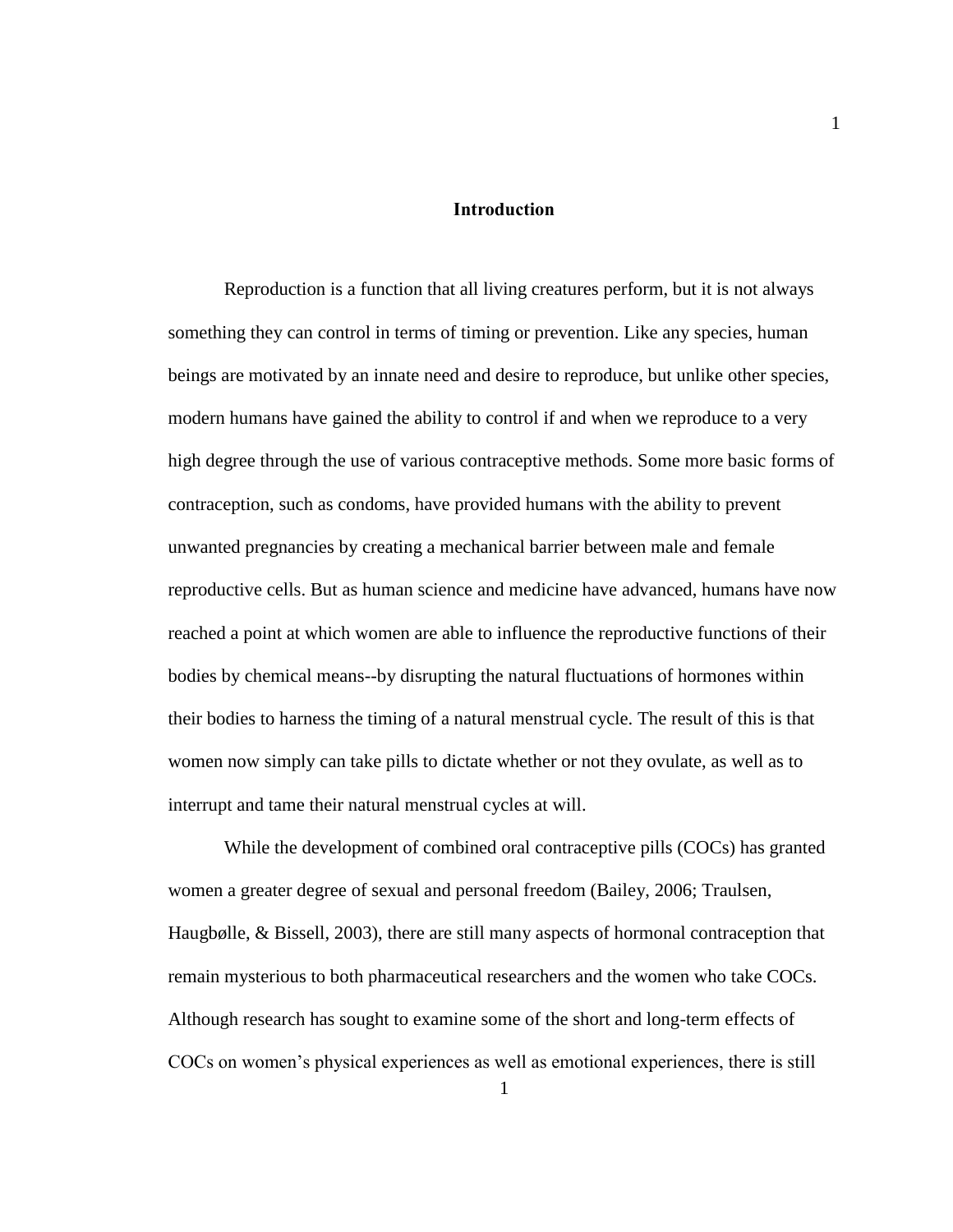much to be studied about the multitude of ways COCs could impact women's health and lives.

#### <span id="page-10-0"></span>**Combined Oral Contraceptives: An Overview**

Hormones in the body perform a variety of functions related to reproduction, behavior, and development. The levels of different hormones circulating in a human body, as well as the timing of their production and release, combine to orchestrate many physical changes and behavioral motivations related to survival and reproduction. The production and release of hormones are regulated by the hypothalamic-pituitary-ovarian axis (HPO axis) in women, which sends signals in the form of "releasing hormones" from the hypothalamus to the ovaries to trigger the production of sex hormones such as estrogens and progestogens. Estrogens, often thought of popularly, and incorrectly, as the "female" hormone(s) (this is incorrect since men also produce estrogen), are one class of many endogenous hormones, and are divided into three common types: estrone (E1), estradiol (E2), and estriol (E3). A fourth type of estrogen, estetrol (E4) is only produced during pregnancy. Estrogens play a role in orchestrating behavioral motivation and bodily development by coordinating a natural menstrual cycle in organisms. Progestogens, such as progesterone, are types of steroid hormones that bind to progesterone receptors in the body, influencing other aspects of reproduction such as cervical mucus thickness and ovular release.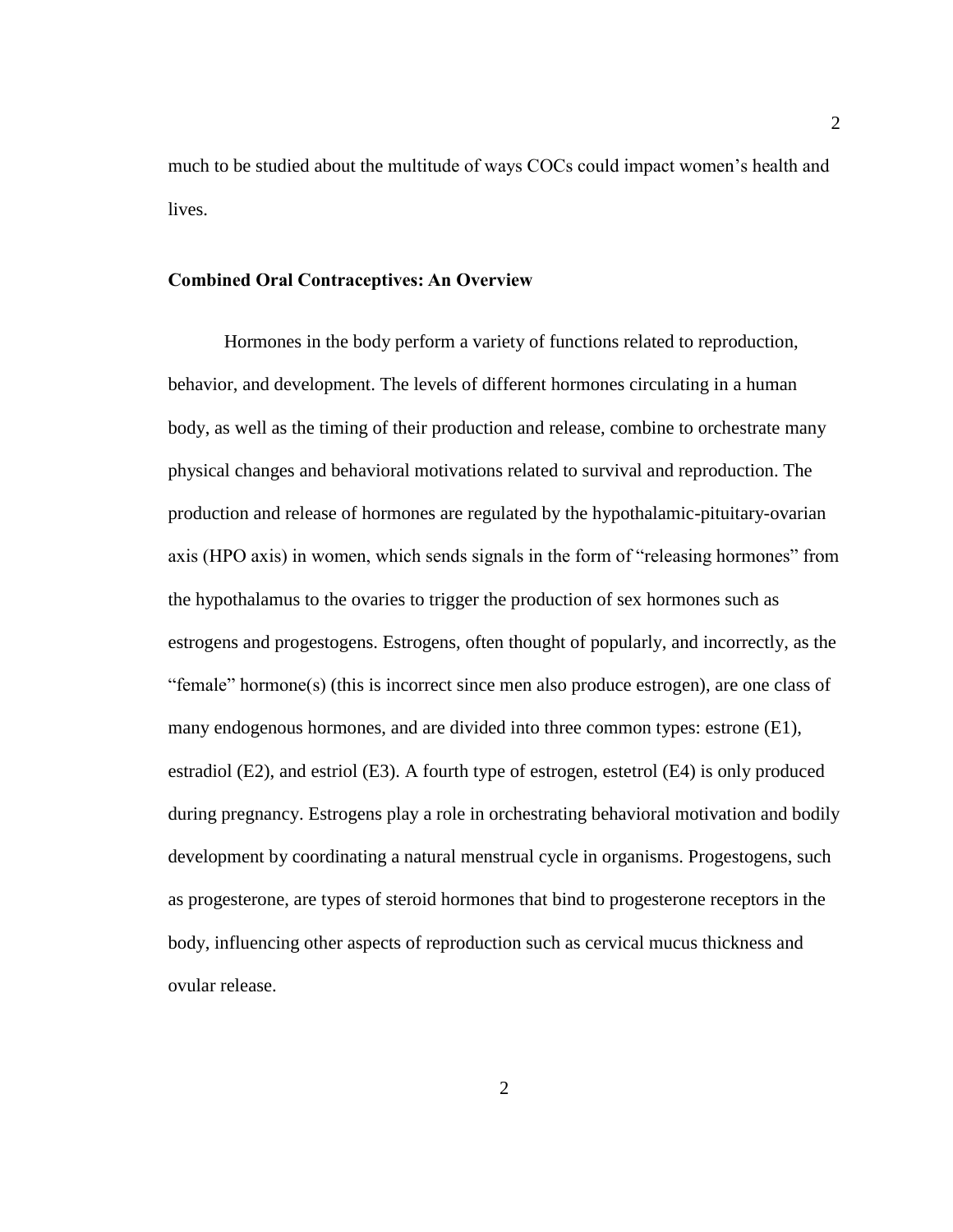A natural menstrual cycle lasts around 28 days and consists of several distinct phases. The first phase of the cycle begins during bleeding, when levels of both estrogen and progesterone are low in the body. The pituitary gland then releases folliclestimulating hormone (FSH) and a rise in estrogen levels occurs steadily during the next phase of the cycle, called the follicular phase, as immature egg follicles grow in the ovaries. Around day 14 of the cycle, a surge in luteinizing hormone (LH) triggers the release of the mature egg follicle and the corpus luteum forms at the release site, as the body enters the luteal phase of the cycle. The corpus luteum releases high levels of progesterone but is only a temporary structure, and without egg implantation, it will begin to recede as the cycle draws to its close. At the end of the cycle, both estrogen and progesterone levels decline dramatically, triggering menstruation and beginning a new cycle.

A combined oral contraceptive pill consists of two main components: a synthetic form of estrogen and a synthetic progestogen, called a progestin. These synthetic hormones block the natural activities of the HPO axis by means of a negative feedback loop--that is, the high levels of exogenous hormones signal to the pituitary that it does not need to produce FSH or LH in accordance with a natural cycle. Almost all COCs utilize the synthetic estrogen called ethinyl estradiol (although a few COCs utilize a lesscommon synthetic estrogen called mestranol) to artificially influence levels of estrogen in a female body and adjust a woman's menstrual cycle in accordance with a defined dosage schedule. There are numerous classes and generations of synthetic progestogens, called

3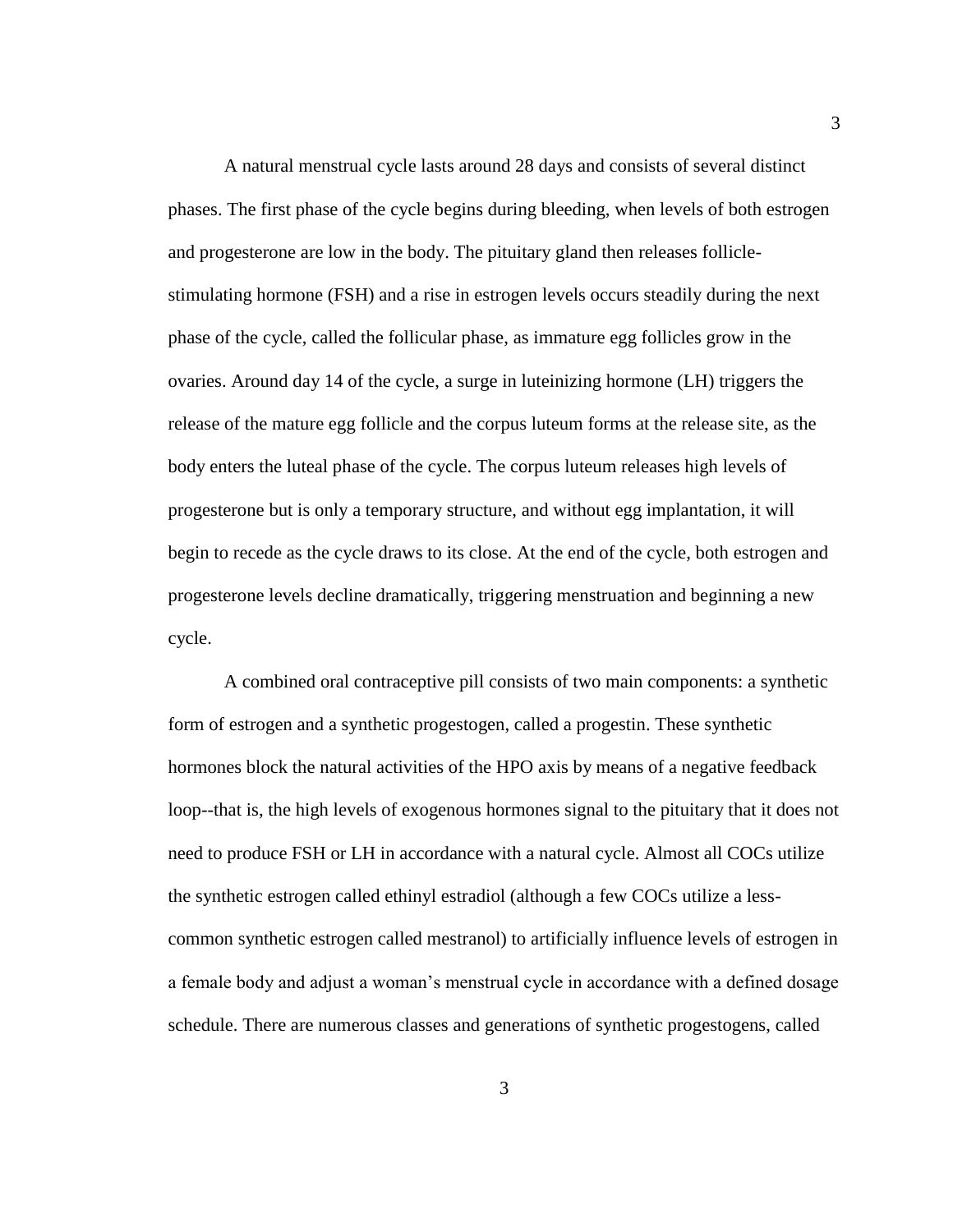progestins, that are combined with ethinyl estradiol to create an effective and simple method of contraception in the form of a small pill. These COCs are taken on a daily basis according to a schedule--often 21 days, but sometimes 28-day or other regimens- followed by a series of days of inert "placebo" pills, during which time women experience the withdrawal bleeding associated with the menstrual phase of their cycles. Doses of the pills may remain steady throughout the regimen, or they may be staggered in a "triphasic" regimen that more closely mimics the changing levels of hormones during a woman's natural cycle.

<span id="page-12-0"></span>**Widespread use of COCs.** Thanks to the convenience and efficacy of this method, COCs are used more commonly than any other method of contraception (Mosher et al, 2004). Even if a woman does not use COCs continuously, it is still likely that she will use them at some point in her life. A longitudinal study found that, in a group of women followed over a period of 25 years, 95% of participants had used COCs as a method of contraception at some point during that period (Lindh, Ellstrom, Blohm,  $\&$ Milsom, 2010). In 2004, a study investigating contraceptive use across five European countries found that over 22 million women used COCs as a contraceptive method, and that most reported high levels of satisfaction with their choice (Skouby, 2004).

<span id="page-12-1"></span>**COCs and side effects.** As with any pharmaceutical, there have been ongoing clinical trials and studies since the introduction of COCs in the 1960s, all with the goal of examining the positive and negative effects of COCs on both physical (cycle length, cramping, bleeding, breast pain, etc.) as well as emotional (depression, anxiety, mood

4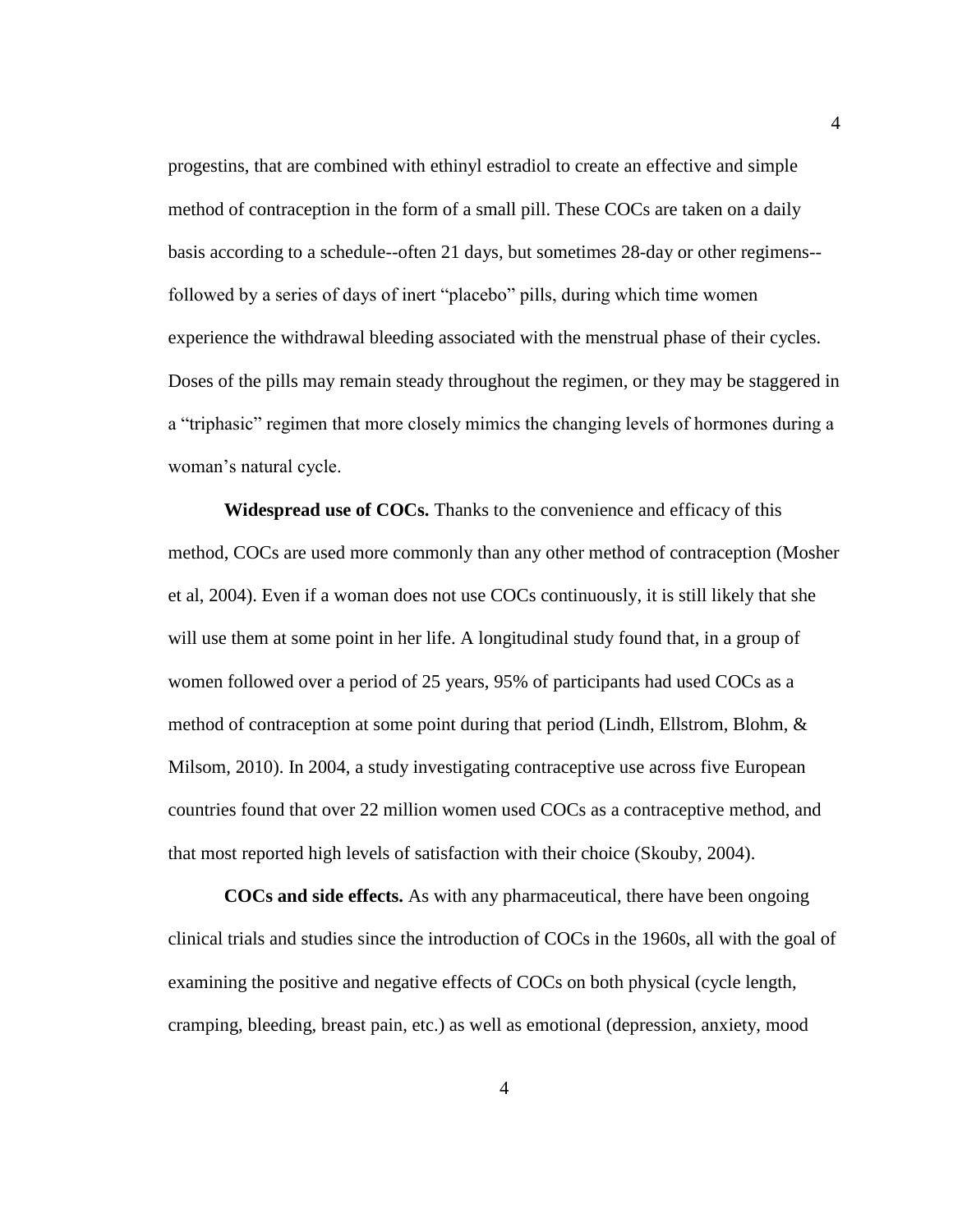swings) and psychological (mate preferences, social behavior, sexual behavior) health. Although potential health-related side effects of COC use has been the focus of much research (reviewed in Welling, 2013), relatively little has been done regarding the potential emotional or psychological (reviewed in Hahn & Cobey, 2019) side effects, with the result being that much of the existing literature about COC use mostly addresses physical effects rather than emotional effects.

And yet, many women self-report difficulties with mood changes that occur while they are taking COCs. A study by Rosenberg and Waugh (1997) found that 46% of women who discontinue oral contraceptive use do so because of mood-related side effects. Women who discontinue oral contraceptive use often turn to a less effective method of contraception, putting them at risk for an unintentional pregnancy (Segebladh, Borgström, Odlind, Bixo, & Sundström-Poromaa, 2009; Skouby, 2004). As such, it is critical to develop a better understanding of the potential mood-related side effects that may or may not exist with contraceptive use.

### <span id="page-13-0"></span>**Examination of Literature**

Anecdotally it is still a commonly held belief that COCs can have a negative effect on a woman's mood, but the literature has struggled to find a consistent effect. Some studies have found that COC use actually improves mood outcomes (Nyberg, 2013; Ott, Shew, Offner, Tu, & Fortenberry, 2008; Walker & Bancroft, 1990; Young et al., 2007) while others have found an overall worsening of mood (Gingnell et al., 2013,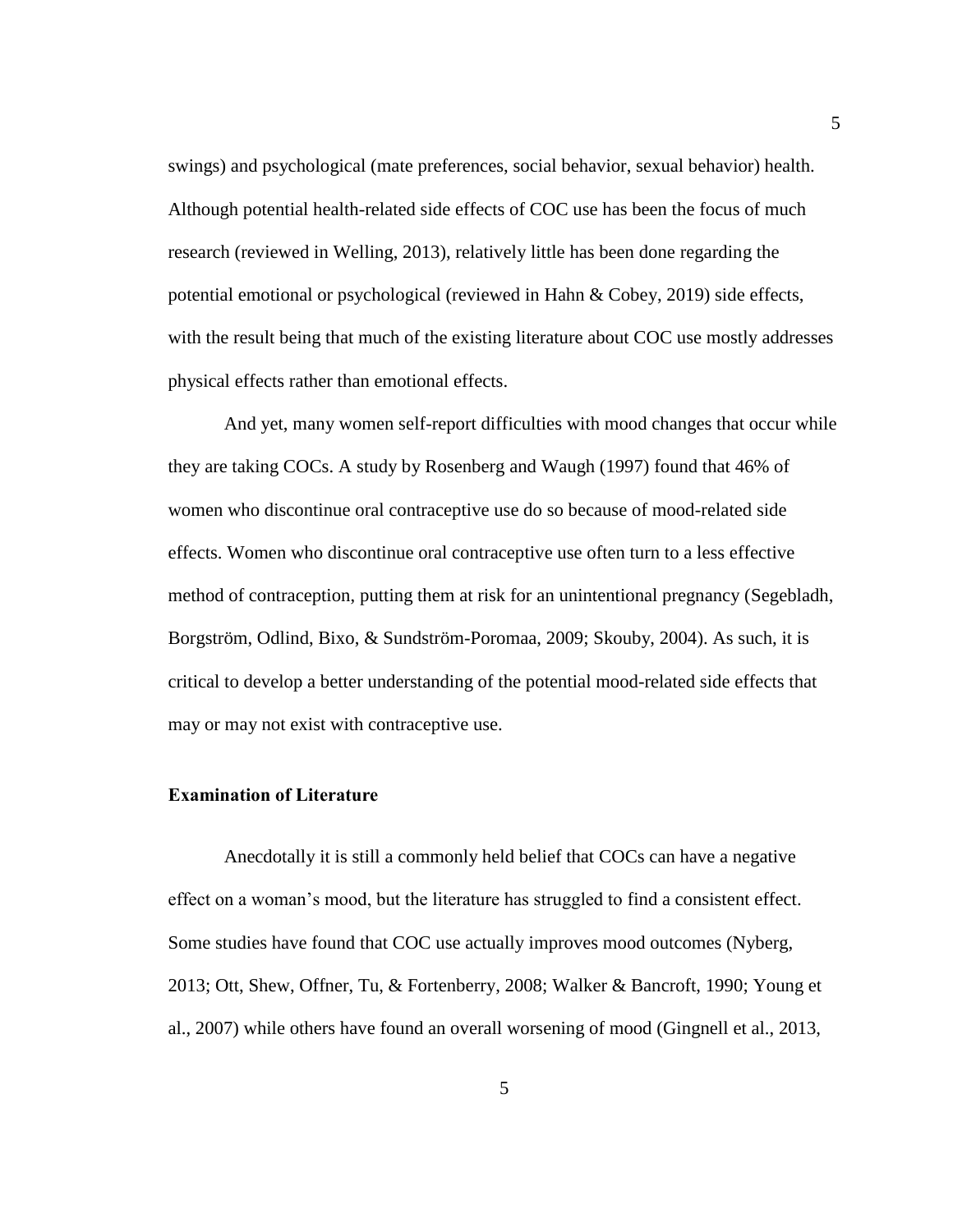Sanders, Graham, Bass, & Bancroft, 2001; Skovlund, Mørch, Kessing, & Lidegaard, 2016). Still other studies have found individual differences in a single sample population - with some women experiencing improvement in mood and others experiencing negative mood effects when taking COCs (Graham, Bancroft, Doll, Greco & Tanner, 2007; Lundin et al., 2017).

<span id="page-14-0"></span>**Mood improvement.** Several studies have suggested that women experience an improvement in their mood symptoms when taking COCs compared to when not taking them. In 2013, an open-label prospective study using a COC containing norgestimate showed a significant improvement in negative mood symptoms compared to placebo for women who had been experiencing severe premenstrual symptoms before treatment (Nyberg, 2013). Another study by Ott and colleagues examined the effects of hormonal contraceptives on adolescents, using daily diaries and face-to-face interviews over a period of 41 months (Ott et al., 2008). They found that periods of stable oral contraceptive use correlated significantly with reports of higher positive mood and lower negative mood effects. A similar longitudinal study by Walker & Bancroft (1990) measured several factors related to contraceptive use in a sample of participants living in a setting with high rates of poverty and inconsistent use of birth control and found that COC users reported higher positive and lower negative mood during periods of use compared to periods of non-use. Another study by Young, et al. (2007) utilized data from the Sequenced Treatment Alternatives to Relieve Depression (STAR\*D) study to compare mood symptoms across women taking COCs versus women who are not, and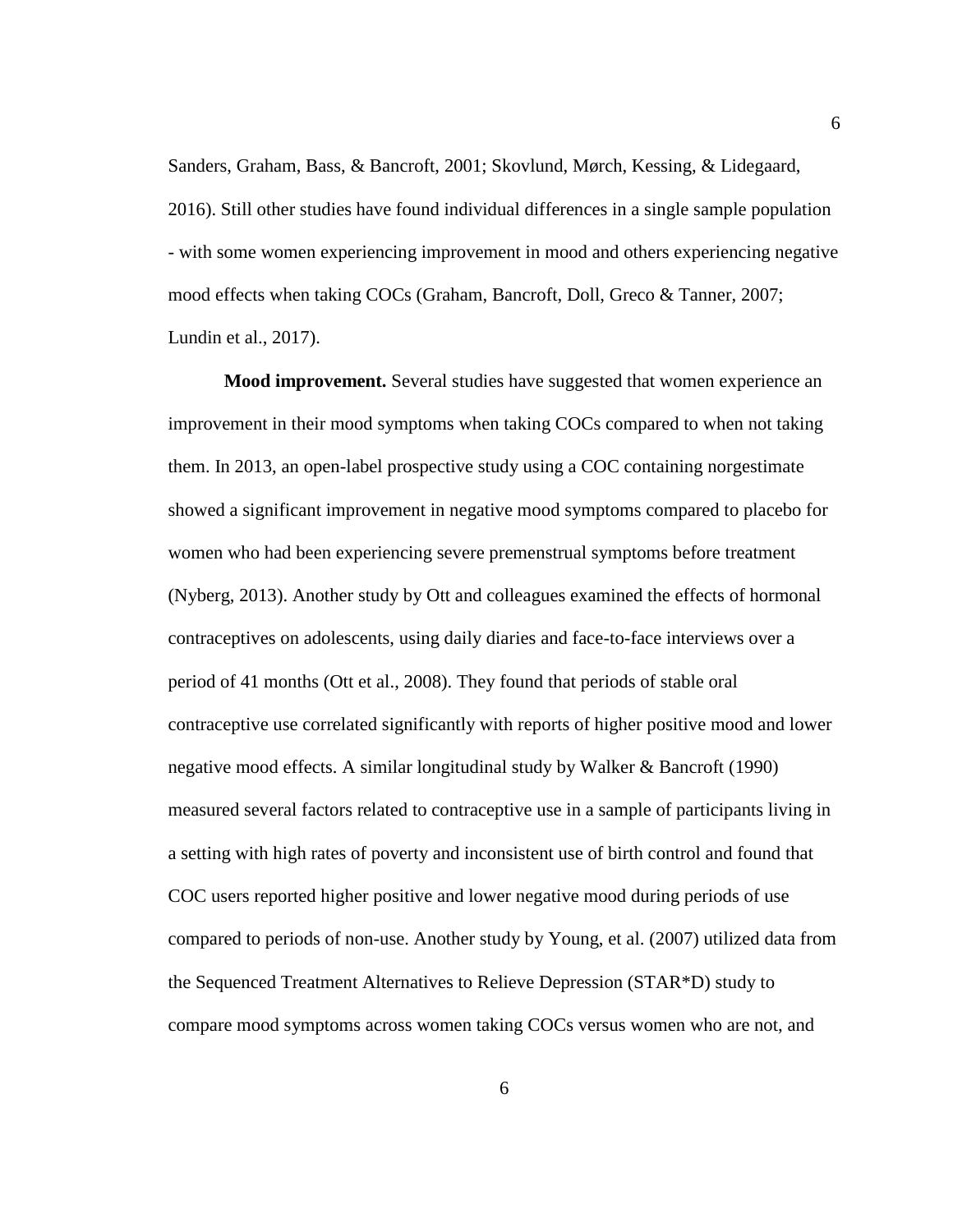found reports that women on COCs reported lower incidences of depressive symptoms and general better functioning.

<span id="page-15-0"></span>**Mood worsening.** Conversely, several studies have suggested the opposite effect, with women experiencing negative mood side effects when they begin taking COCs. A double-blinded, placebo-controlled randomized trial examining changes in brain activity and mood in women with a history of depression found that women taking COCs scored higher on measures of depression, mood swings, and fatigue compared to those taking a placebo (Gingnell et al., 2013). Another study by Sanders and colleagues assessed 79 women before initiating OC use and again after 3, 6, and 12 months of use (Sanders et al., 2001). These researchers found that 47% of the women in the study discontinued COC use and reported significantly higher scores of emotional side effects than women who continued to take them. More recently, a nationwide prospective cohort study conducted in Denmark examined over a million women's hormonal contraceptive use and found an association between use of hormonal contraceptives and subsequent use of antidepressants and diagnoses of depression (Skovlund et al., 2016).

However, it is possible that different generations of COCs could affect women's moods differently. A 2014 randomized, double-blind study compared a group of women taking a second-generation COC to a group taking a third-generation pill formulation (Shahnazi et al., 2014). The women taking the second-generation COC showed a decrease in positive mood and an increase in negative mood after initiation, while the women in the group taking the third-generation COC showed the opposite effect.

7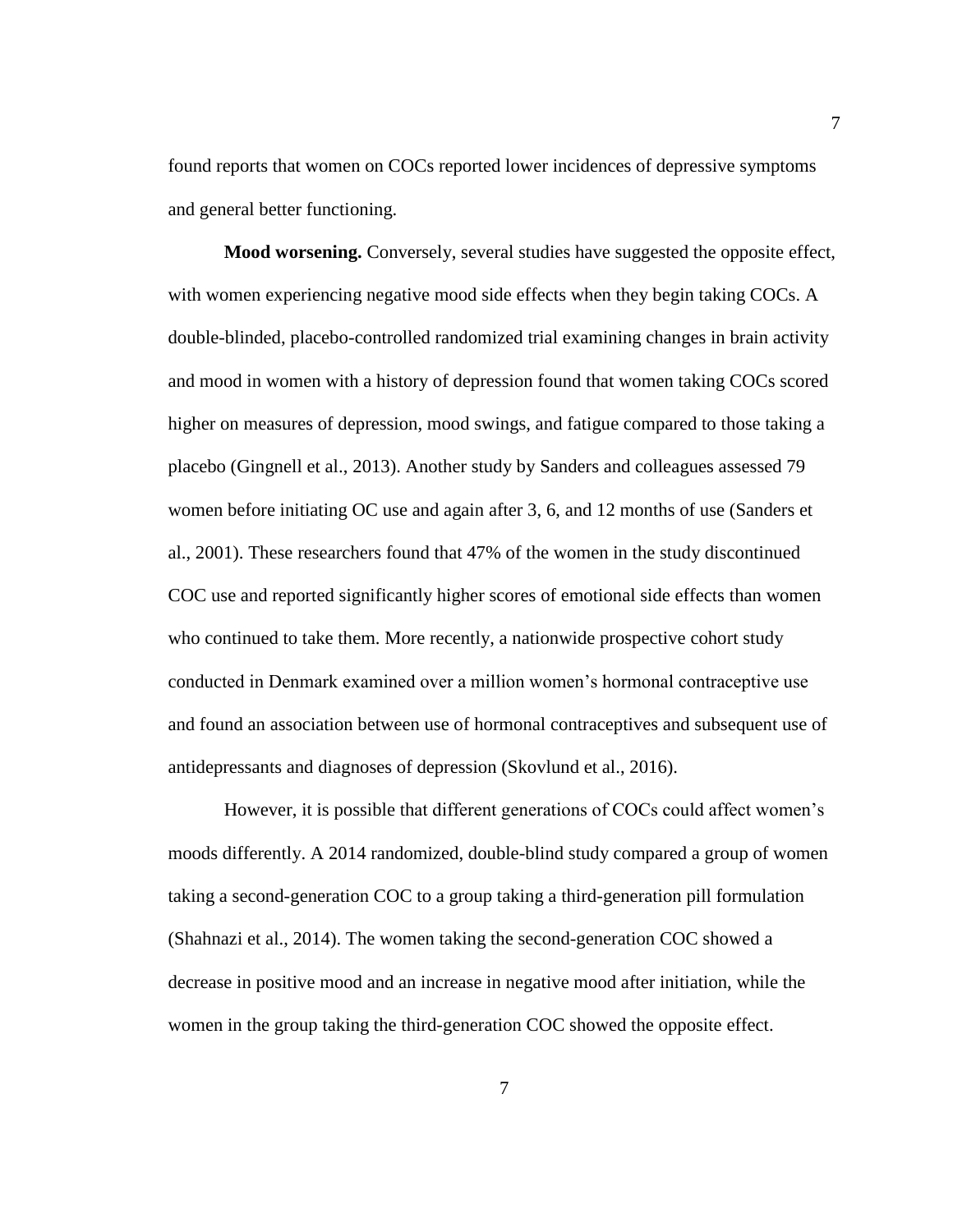<span id="page-16-0"></span>**No effect.** An additional group of studies suggest that COCs have little to no effect on women's mood. A 2007 correlational study examining oral contraceptive use among Australian woman found that the odds of developing depression symptoms were not significantly different for women taking COCs compared to women who were not taking them (Duke, Sibbritt, & Young, 2007). A double-blind, placebo-controlled trial examining the side effects of COCs in adolescents also found no difference in depression symptoms between the experimental and placebo groups after three months of treatment (O'Connell, Davis, & Kerns, 2007). An observational study by Rapkin and colleagues also sought to find out whether depression symptoms developed in women who began taking a low-dose COC and were examined over the course of three months (Rapkin, Morgan, Sogliano, Biggio, & Concas, 2006). Despite a noted decrease in their levels of neuroactive steroids, which was expected to be a predictor of depression symptoms, the women in this study did not report any significant worsening of mood.

<span id="page-16-1"></span>**Treating PMDD with COCs.** Many studies have used placebo-controlled trials to examine the positive mood effects of COCs in women with premenstrual dysphoric disorder (Eisenlohr-Moul, Girdler, Johnson, Schmidt, & Rubinow, 2017; Freeman et al., 2001; Graham & Sherwin, 1992; Pearlstein, Bachmann, Zacur, & Yonkers, 2005; Peters, Freeman, Kim, Cohen, & Joffe, 2017; Yonkers & Foegh, 2005; others) often utilizing a progestin such as drospirenone with the goal of improving premenstrual symptoms.

A small study examining 25 participants found that women taking a COC with drospirenone reported greater improvements in mood symptoms compared to the placebo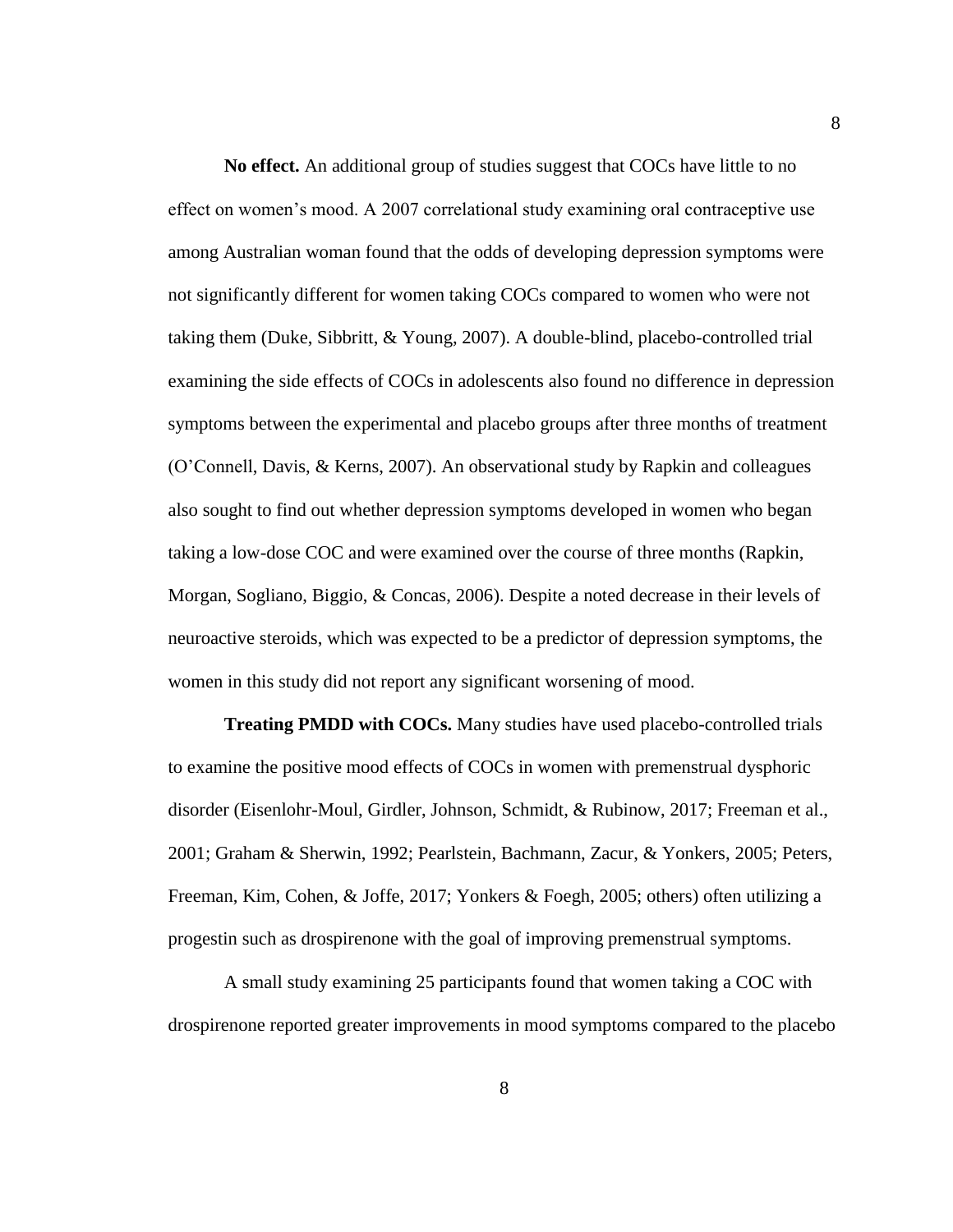group (Pearlstein et al., 2005) while a follow-up study using a larger group of 328 participants also concluded that the same COC formulation improved PMDD symptoms compared to controls (Yonkers & Foegh, 2005). Two open-label observational studies (Borges et al., 2006; Parsey & Pong, 2000) also examined the effects of a COC containing drospirenone. These studies both found reported improvements in mood while taking the COC compared to not taking it. Study outcomes included personality traits examining dimensions of depression and social introversion, and no difference was found between baseline scores and scores at completion of the study.

Another randomized trial was conducted in women with a history of depression who experience premenstrual worsening of their mood symptoms. The women in this study were given a COC containing drospirenone, with some participants receiving a placebo during the pill-free interval, but no difference was found in the ratings of depression between the two groups (Joffe & Petrillo, 2007). A similar study by Eisenlohr-Moul and colleagues, conducted ten years later, also used a COC formulation containing drospirenone to examine its effects on women with PMDD (Eisenlohr-Moul et al., 2017). The study included administration of the COC on both continuous and intermittent dosing schedules, but still failed to find a significant improvement between the mood scores of women in those groups compared to the placebo group.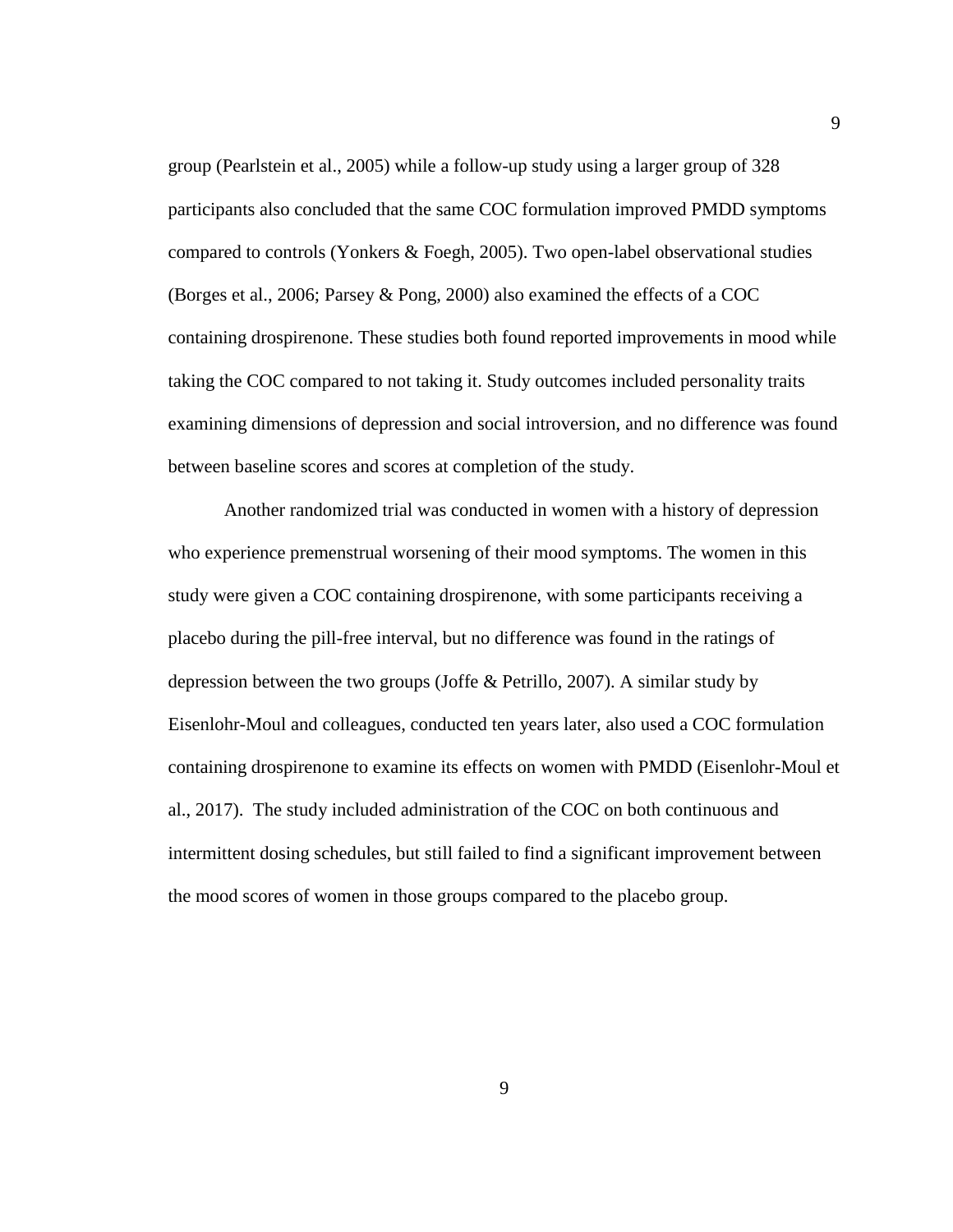#### <span id="page-18-0"></span>**Current Issues with COC Research**

A lack of standardized research regarding COC use and mood has made it difficult to report overall effects among the studies that have been conducted. As previously stated, studies have produced conflicting results about the effects of COCs on mood. Researchers have not used a "standard" pill formulation, and in some cases did not even report or record the formulations being taken by participants. To date, there is also not an agreed-upon standardized scale to measure mood/affect changes related to COCs and mood, making it difficult to analyze the data consistently across several different studies. Furthermore, no published analyses have examined variables of interest that might contribute to the overall mood effects of COCs--variables such as pill formulations, dosing schedules, individual differences, or cycle timing differences.

<span id="page-18-1"></span>**Lack of placebo-controlled trials in healthy women.** One of the biggest barriers to COC research is that there is a lack of placebo-controlled trials that have been carried out in healthy women, as they were long considered infeasible. For many years, it was believed that placebo-controlled trials could only be carried out using sterilized women, due to the chances of placebo-group participants becoming pregnant during their research participation. The result is that few examples of placebo-controlled trials using healthy women exist.

<span id="page-18-2"></span>**Use of different pill formulations.** It is very difficult to draw conclusions about COCs in a general way when so many different formulations of pills exist. COCs can vary in terms of the dosage of ethinyl estradiol, although the dosage typically falls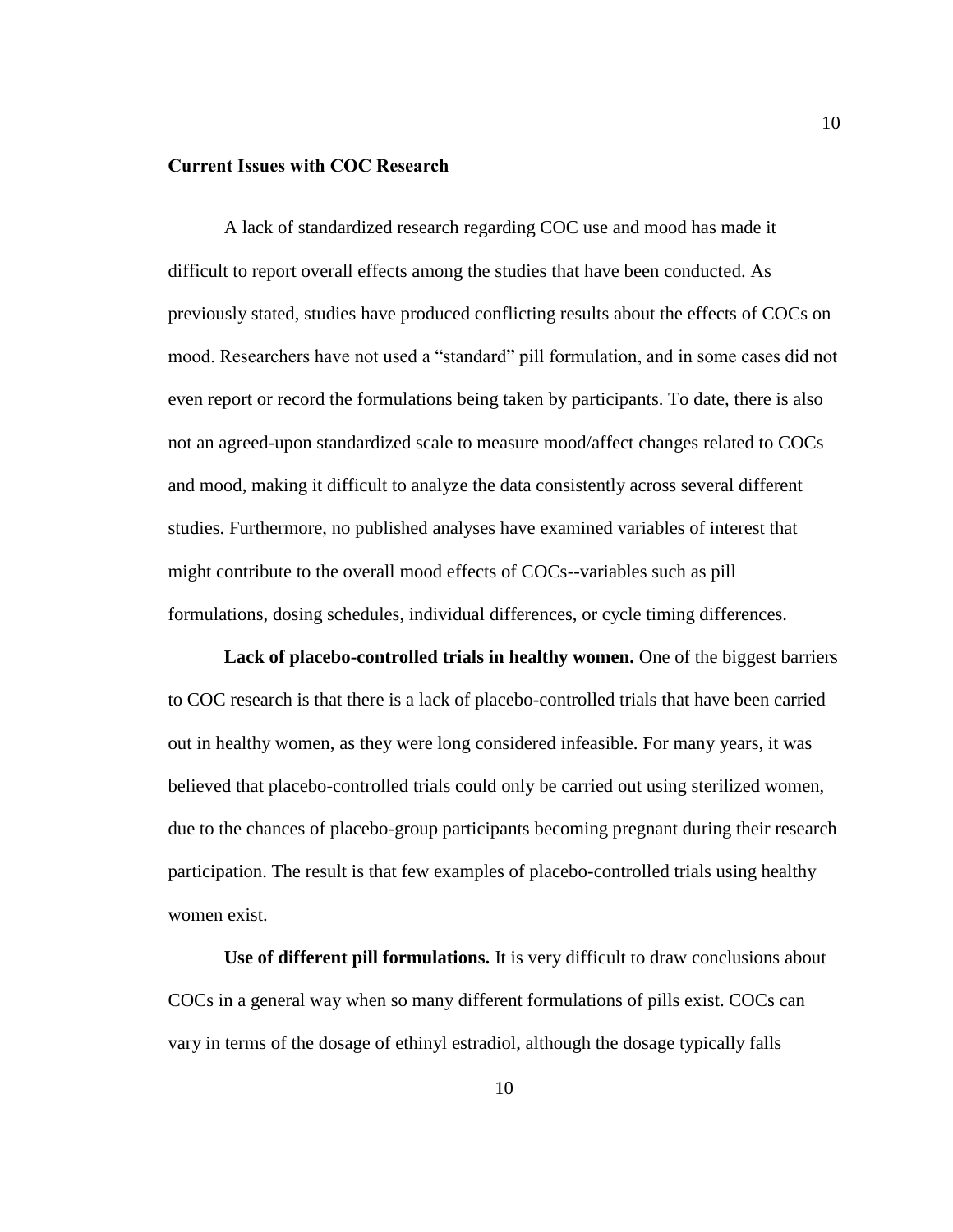somewhere between 25 and 35 μg. They can also vary in terms of the type of progestin used, with a very large number of different types of these synthetic hormones being commonly used in pill formulations. Some of the more common progestins used are desogestrel, levonorgestrel, norgestimate, and drospirenone. In general, there are two classes of progestins: androgenic, which mimic the "masculinizing" effects of testosterone in the body such as heightened sex drive, acne, and hair growth; and antiandrogenic, which suppress these "masculinizing" activities. The androgenic properties of the progestin used in a formulation of COC could contribute to individual differences in responses to birth control pills.

Furthermore, some oral contraceptives are administered in a monophasic regimen, in which the active pills all contain the same doses of ethinyl estradiol and progestin, while others are administered in a triphasic regimen with doses of the hormones changing throughout the three active weeks of the cycle. Most COCs are administered according to a 21/7 dosing schedule (21 active days and 7 "bleeding" days) but some follow a 24/4 or extended regimen with a longer period of active pill days.

In light of these differences in both the specific synthetic progestin used, variation in the dosage (of both estrogen and progestin), and variation in the administration schedule across different brands of the combined oral contraceptive pill, collapsing data from all 'pill users' into a single, homogenous group may present a significant design concern. A large-scale study of COC use in the US recently demonstrated that women aged 15-44 report using over 80 different brands of COCs (Hall & Trussell, 2012). In this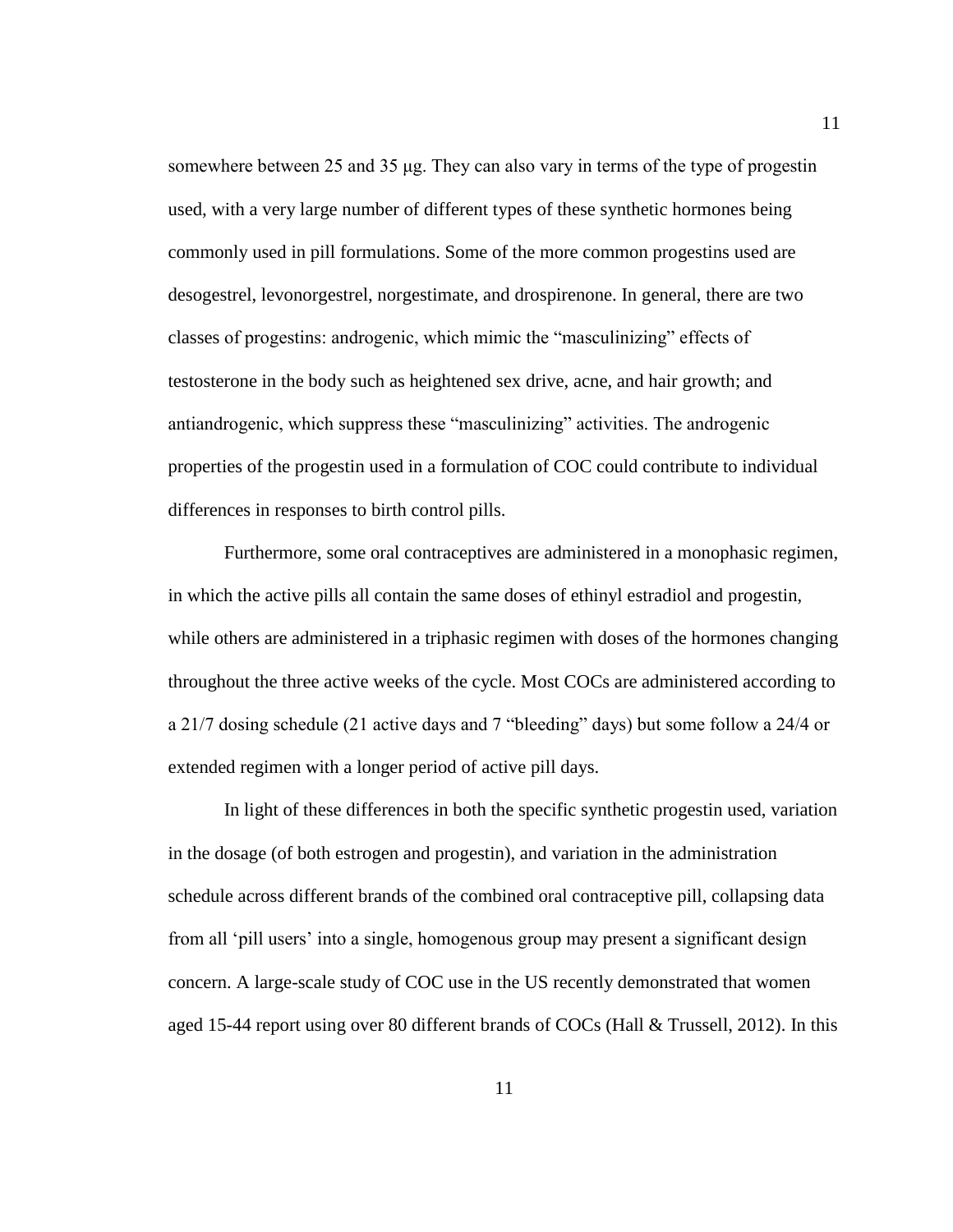sample of over 12,000 women, high-dose estrogen pills were more common than lowdose, 58% of women used a COC with an older generation progestin, and two-thirds used monophasic pills. This study highlights the importance of considering the specific COC used in future research, and of the need for within-participant research examining the potential differential impact of different COCs.

Despite the spectrum of pills that all fall under the umbrella of COCs, many studies have not sought to distinguish between these formulations when collecting data about women's mood symptoms and COC use (Skovlund et al., 2016; Sulak, 2000). In order to gain a large enough sample for a study, researchers may choose to forego the difficulty of obtaining information about individual formulations of pills and instead simply ask about general COC use. While this is understandable, it can make it difficult for researchers to draw nuanced conclusions about differences between types of COCs and effects on mood.

<span id="page-20-0"></span>**The survivor effect.** Another difficulty when conducting research about COCs is that there is a high likelihood of biased reporting due to a "healthy survivor" effect. Women who participate in studies examining COC use will often drop out of the study if they experience severe adverse effects while taking the pills (Oinonen & Mazmanian, 2001). This can present a challenge when researchers examine the study's final data, since the experiences of the women who left the study cannot be properly assessed.

For example, a 2008 longitudinal study by Berenson and colleagues found that COCs provided a protective effect against nervousness and mood swings that persisted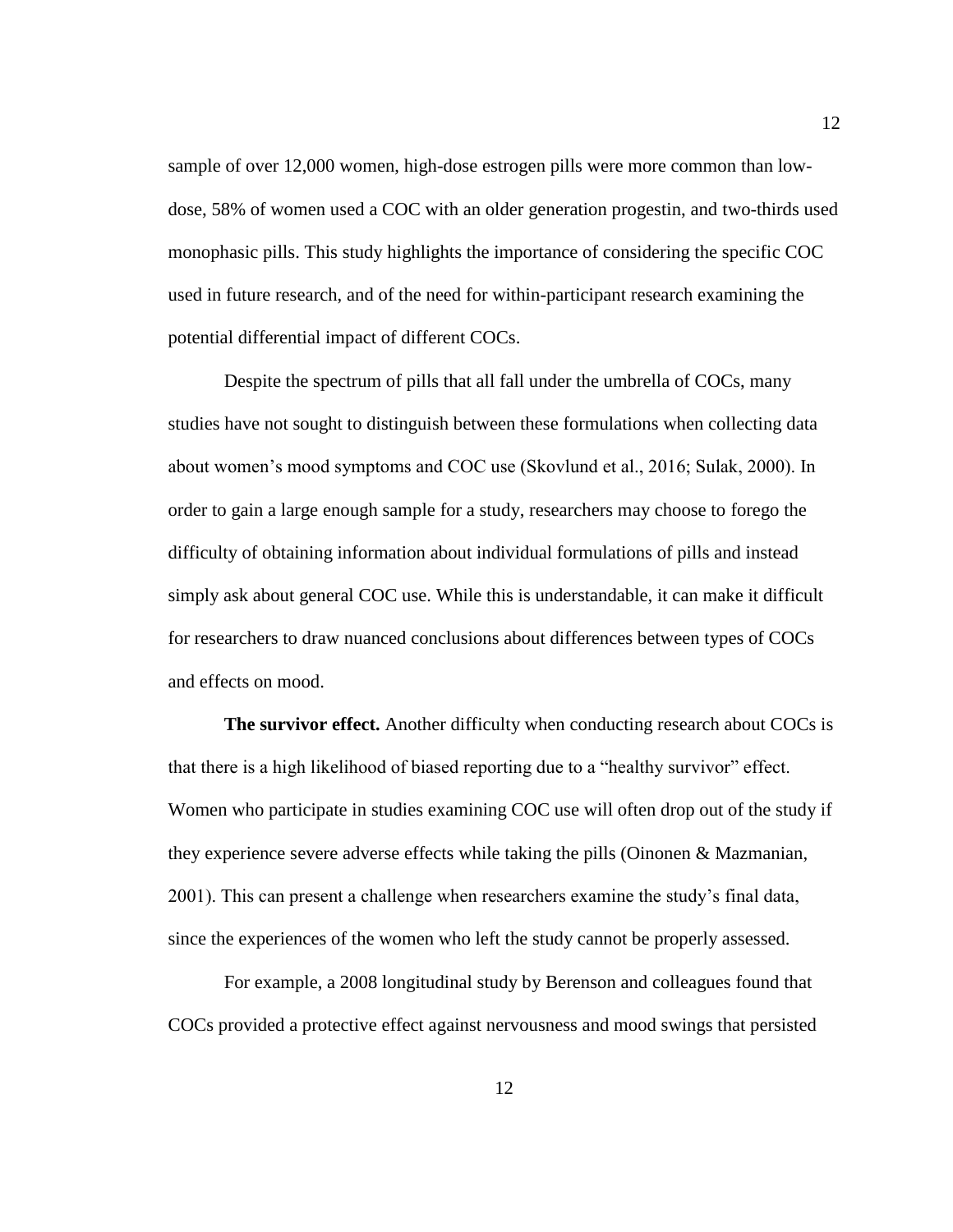for two years after follow-up for both an injectable form of COC as well as a 20 μg ethinyl estradiol formulation, when comparing factors across a range of users and using the Beck Depression Inventory as a measure of mood symptoms. (Berenson, Odom, Breitkopf, & Rahman, 2008). This outcome suggests that COCs contribute to the improvement of women's moods while taking them. However, the researchers also noticed that the greatest number of participants lost to follow-up were ones who had reported negative mood effects such as nervousness, depression, or loss of energy in the initial phases of the study. This "survivor effect" can cast doubt on the results of studies, since they typically only report the scores from women whose mood symptoms while taking COCs were mild enough to continue use long enough to complete the study.

<span id="page-21-0"></span>**Use of different scales to measure mood.** While there have been many studies utilizing self-reports of mood or observer ratings to assess mood changes, there has not been a consistent scale used across COC mood studies. Many different types of scales have been used across various studies to measure changes in mood associated with COC use, with the result being that it is difficult to know whether differences in mood changes are due to actual drug effects or simply measurement differences.

Studies assessing women with PMDD have utilized the Daily Record of Severity of Problems (DRSP), which is a standard scale used to diagnose PMDD in women (Lundin et al., 2017; Yonkers & Foegh, 2005). This scale is useful because it involves mood tracking across a woman's cycle, and since it measures a wide range of symptoms related to premenstrual syndromes. Other studies have used standard scales that chiefly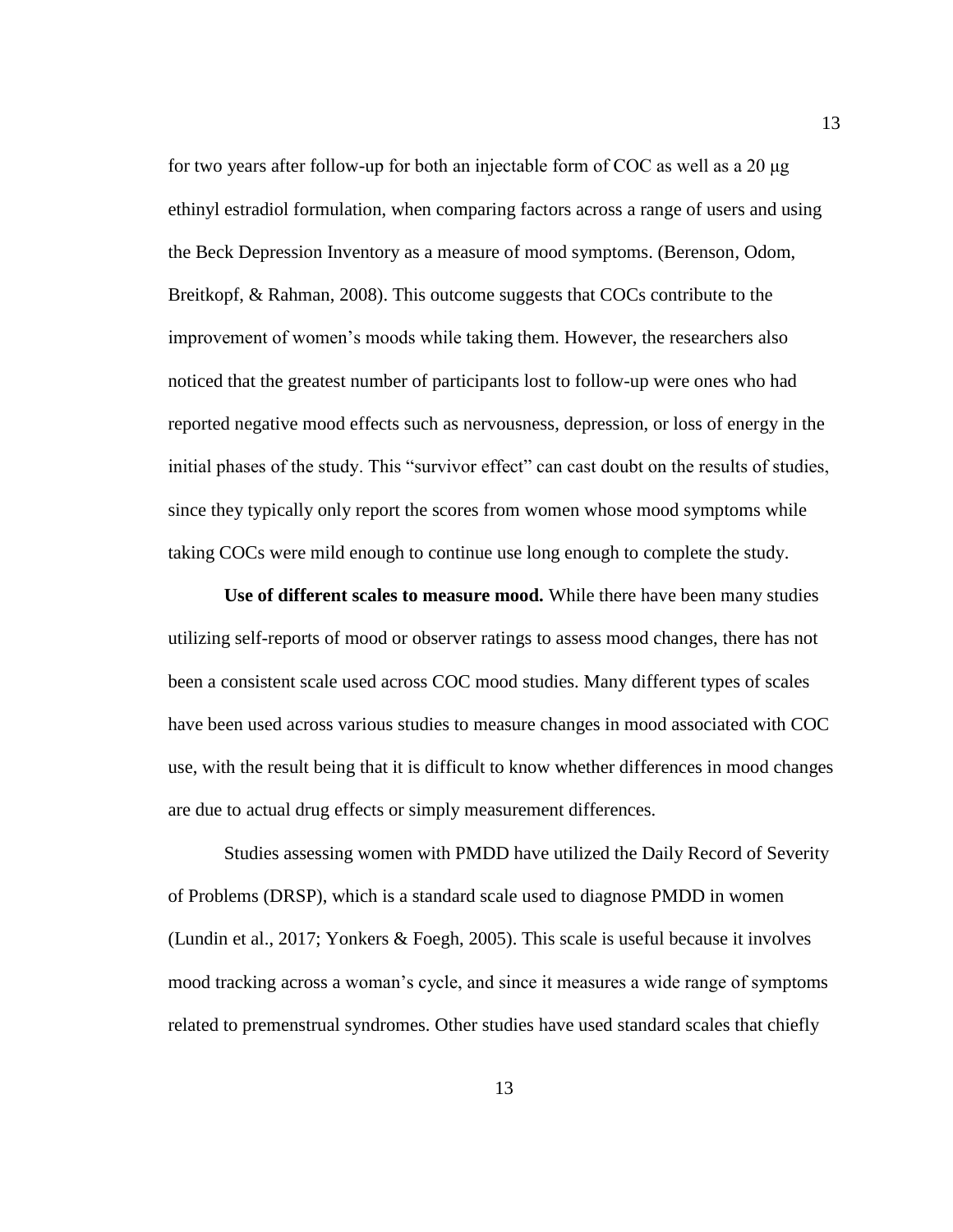measure depression symptoms, such as the Beck Depression Inventory (BDI) or the Quality of Life Enjoyment and Satisfaction Questionnaire (Q-LES-Q) to measure mood changes related to COC use (Graham et al., 2007; Greco, Graham, Bancroft, Tanner, & Doll, 2007). Still others have utilized a self-made questionnaire or a combination of scales to measure mood changes (Joffe, Cohen, & Harlow, 2003; Sanders et al., 2001).

There has been a noteworthy difference found between studies utilizing a retrospective method (reporting from memory of past days) of mood reporting as compared to a prospective (reporting on a current day's state) rating of mood. Studies asking women to retrospectively report mood changes related to COC use generally found that women report a more extreme worsening of mood while using COCs than studies asking women to use prospective reports (Oddens, 1999; Joffe et al., 2003). Conversely, studies that required women to track their mood each day prospectively often found improvements in mood over time (Lundin et al., 2017; Rebollar, Balaña, & Pastor, 2017). Prospective ratings of mood have come to be seen as more reliable reports, but unfortunately, many studies have only utilized retrospective reports of mood changes.

One of the biggest challenges to measuring mood is that the subjective experience of "mood" itself is often difficult to define. Some researchers have moved away from simple scales of improvement/worsening and have begun to discuss mood in terms of dimensions of affect instead. They have found it useful to distinguish between "positive affect" and "negative affect" which can both change independently of each other or be individually subject to higher levels of variability. A scale called the Positive and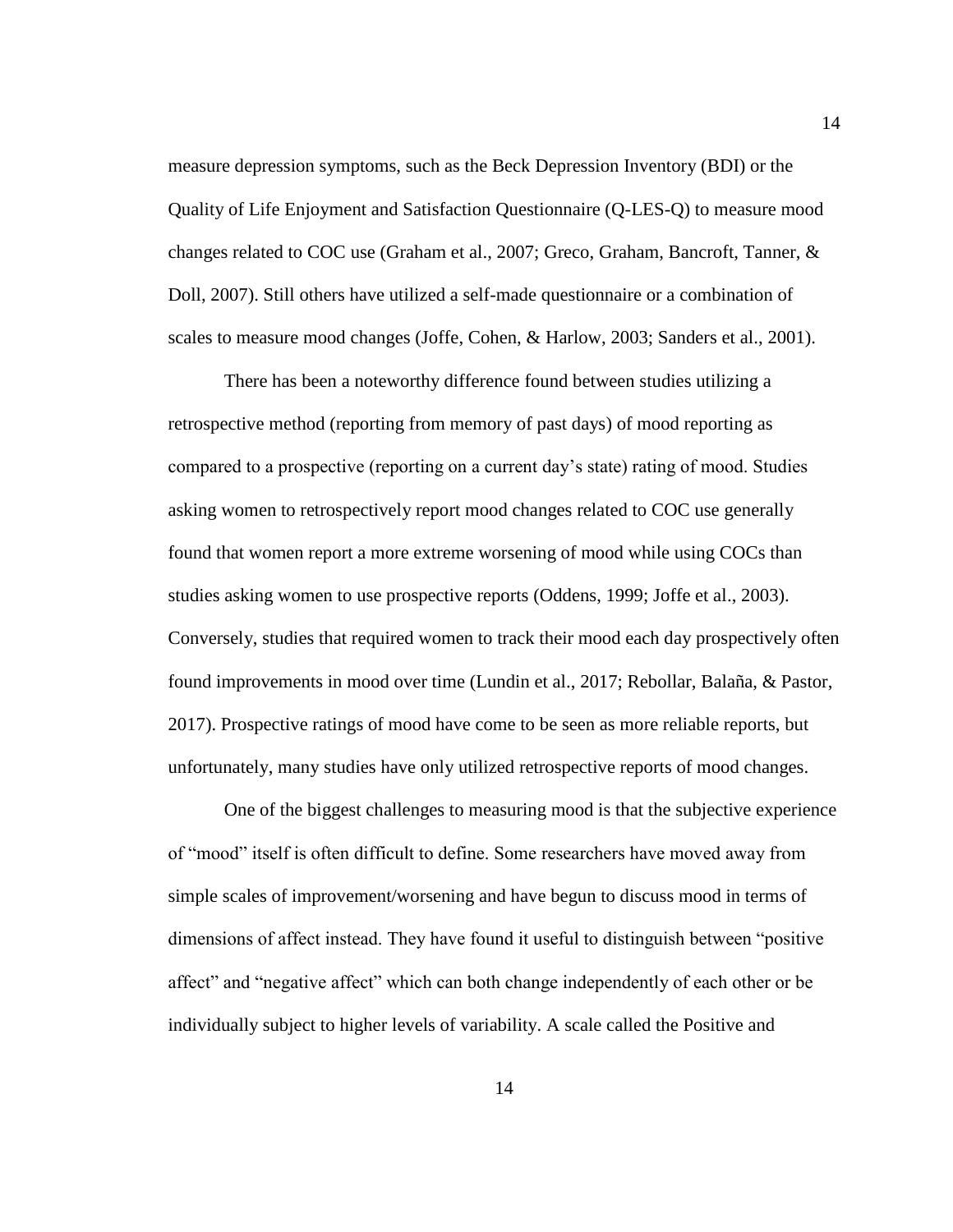Negative Affect Schedule (PANAS) has been used in a couple of studies to measure these dimensions of affect (Jarva & Oinonen, 2006; Rebollar et al., 2017). The scale asks participants to rate the extent to which they feel a number of different emotions currently or within the past week on a 1 to 5 scale--including both positive and negative emotions. Using this scale, researchers were able to report results in terms of affect variability, and it was found in one study that COC use was associated with positive affect stabilization (Jarva & Oinonen, 2006). It is possible that use of a more nuanced scaled such as the PANAS could help to clear up the confusion in some studies that simply measured mood in terms of improvement or worsening, but at present the research is still divided by use of different scales.

<span id="page-23-0"></span>**Meta-analysis: A way to organize the outcomes.** In light of the widespread inconclusiveness of results in this field of research, a meta-analysis is a useful way to shine a light on possible connections between variables that interact with birth control use and mood, and to direct future research toward examining the most likely possibilities for explaining these connections. Organizing and standardizing the data from several studies helps to uncover any patterns that may exist in the overall effect of COC use.

#### **Method**

<span id="page-23-1"></span>After examining the existing research related to COCs and their effects on mood, a protocol for the meta-analysis was developed and pre-registered on the Open Science Framework (https://osf.io/4wfeq/), outlining the goals and methods for the project. Since this research was utilizing data drawn from human subjects, Institutional Review Board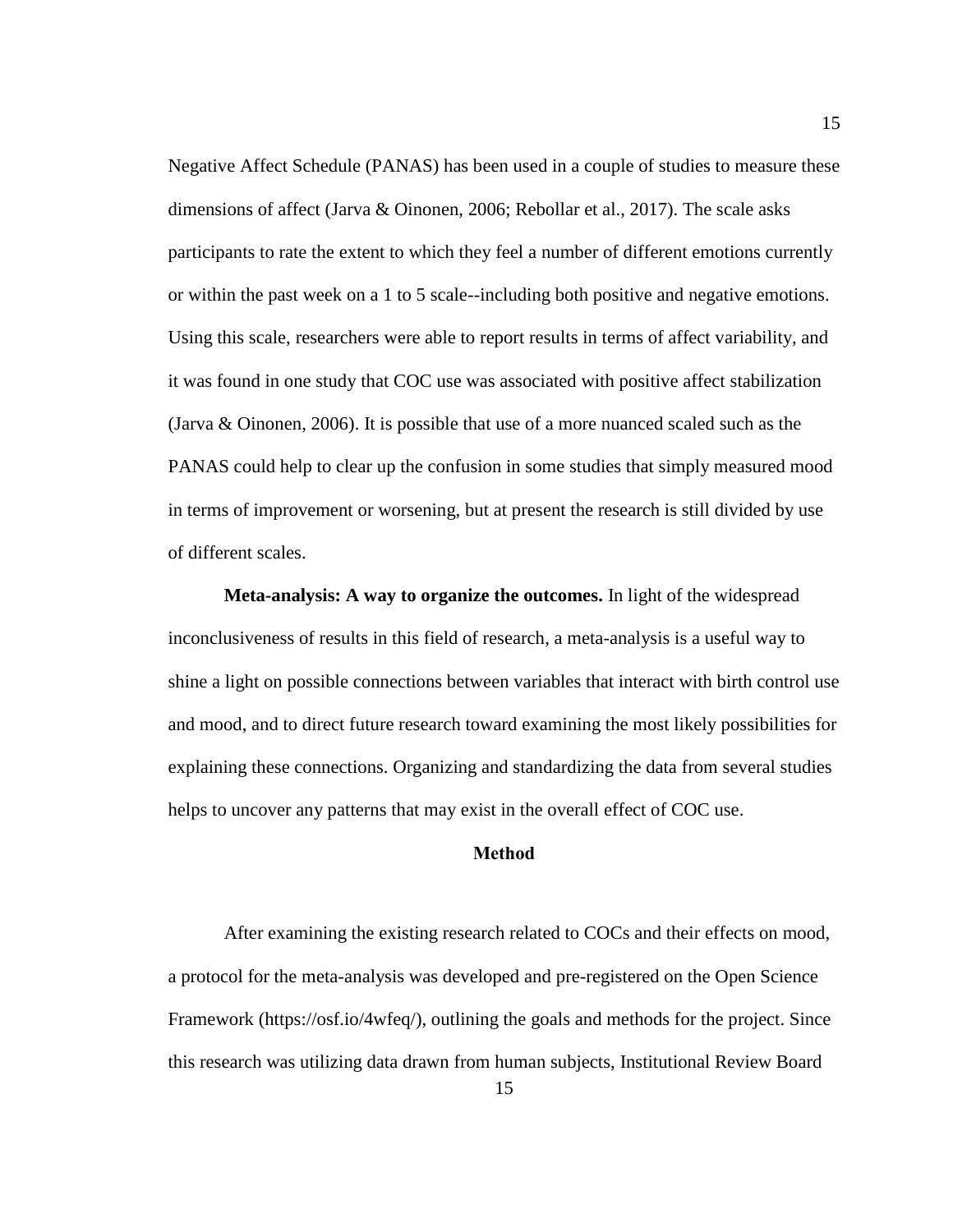(IRB) approval to conduct the study was obtained on March 26, 2018 (IRB 17-184) by the Humboldt State University IRB.

Following PRISMA guidelines, the major steps required were outlined as follows: searching for papers based on literature review findings, searching for papers according to keywords using several databases, excluding duplicates obtained during the searches, excluding papers from the sample based upon a set of predetermined exclusion criteria, organizing all of the papers that were not excluded, reading through each paper to record statistics and variables of interest, contacting authors to attempt to obtain statistics that were missing or reported in an unusable format, standardizing all of the statistics from different scales into uniform effect sizes, and finally running the meta-analysis on these statistics to find an overall effect.

#### <span id="page-24-0"></span>**Location of Papers**

<span id="page-24-1"></span>**Literature review.** The majority of the papers included in this meta-analysis were found using the reference sections of published articles related to COC use and mood. These were located during a literature review and recorded in a table, and then screened to determine which ones qualified for inclusion in the meta-analysis. A total of 58 papers were examined, and 23 of those papers met the criteria for inclusion in the meta-analysis. The others were excluded mostly due to their methodologies, as they were not withinsubjects trials examining the effects of COCs on women's moods.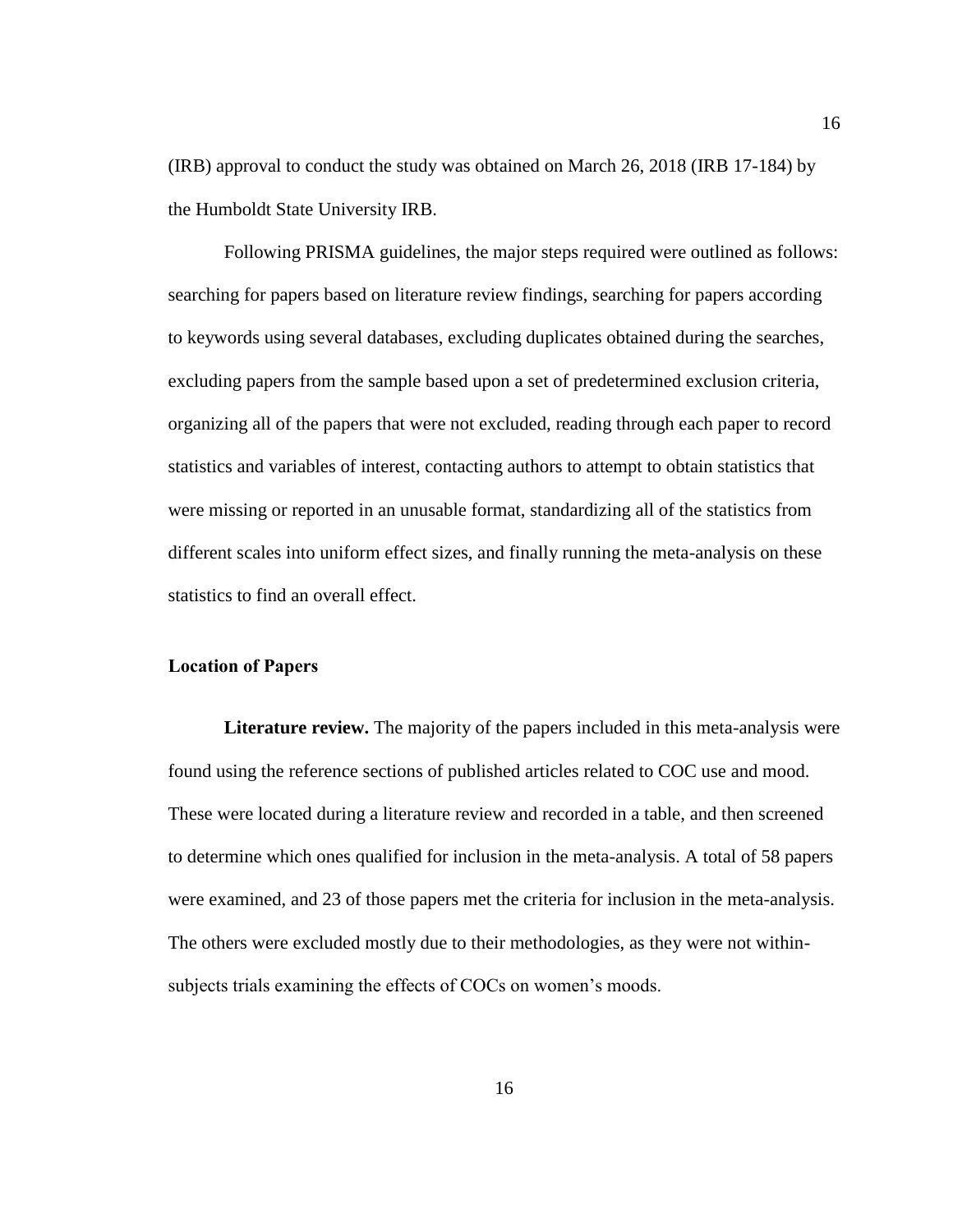<span id="page-25-0"></span>**Database searching.** The databases searched to locate relevant papers were Google Scholar, PubMed, PsycINFO, Web of Science and the Cochrane Central Register of Controlled Trials. To perform these searches, the keyword combinations of "contracept-," "depression," "anxiety," "birth control," "mood," and "affect," were used in different configurations of AND and OR to generate the most relevant results within a manageable sample of papers. The last date of database searching took place on 4/24/18.

These searches retrieved a total of 526 papers for potential inclusion in the study. An examination of the retrieved papers resulted in the exclusion of the majority of them, mostly due to their methodologies and aims. In particular, papers retrieved from Google Scholar and PsycINFO were most often analyses of the social effects of contraceptives, rather than studies examining their physical or emotional effects. Many of the papers retrieved from PubMed and Web of Science focused on the physical side effects of COCs rather than the emotional effects ( $n = 447$ ). There were 71 duplicate papers removed from the search results, either having been retrieved from more than one database or already having been retrieved during the literature review. All told, searching of databases contributed a total of eight additional studies to be included in the meta-analysis.

<span id="page-25-1"></span>**Contacting researchers**. Using the reference sections of published articles, key researchers in the field of COC effects were identified. These researchers were sent emails explaining the aims of the meta-analysis and requesting any unpublished data they may have. Most of the authors replied explaining that they did not have any unpublished data. One set of data was retrieved from a researcher at the University of Glasgow.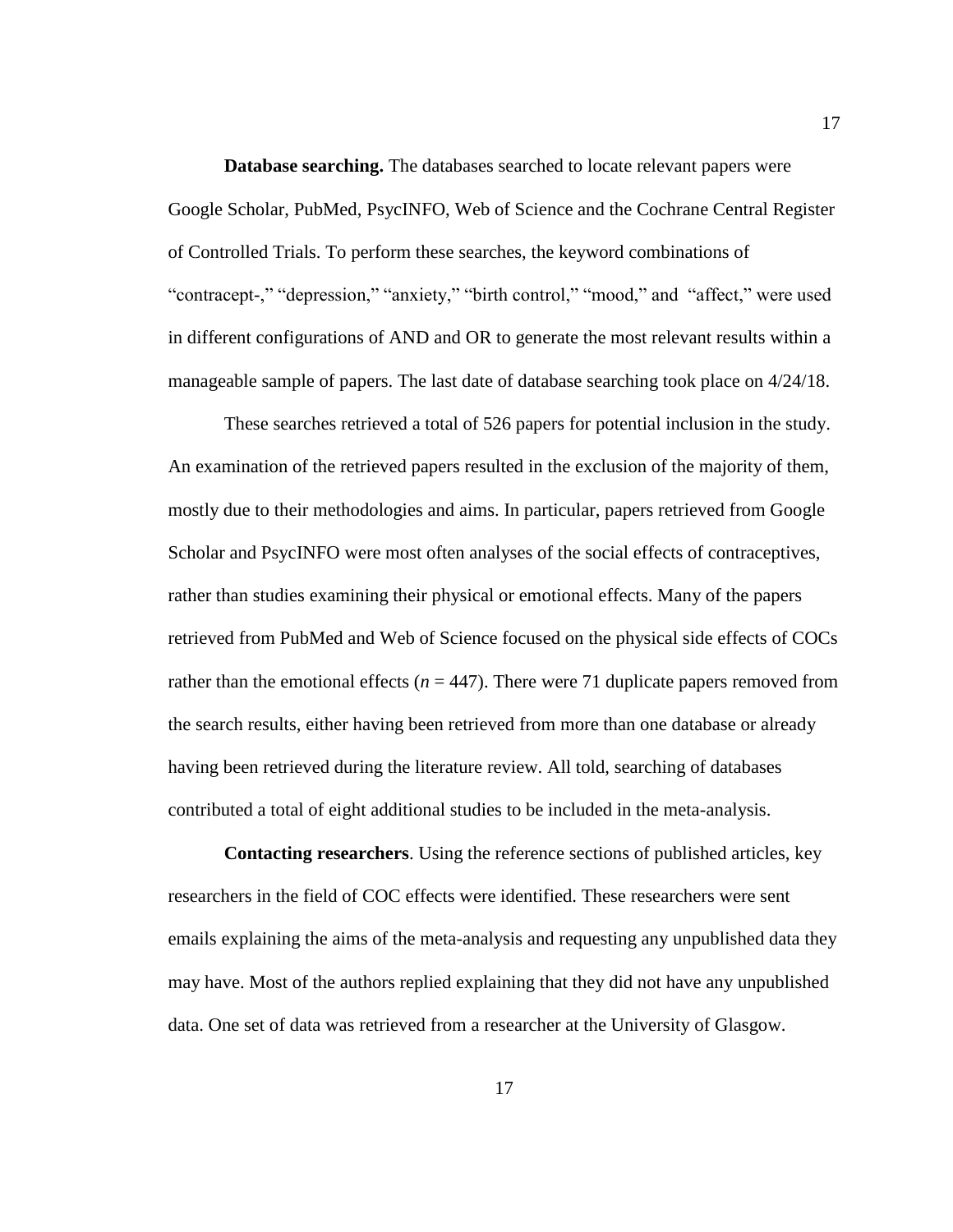Additionally, a request for unpublished data was posted to several listservs related to this field but received no responses.

#### <span id="page-26-0"></span>**Exclusion Criteria for Papers**

In order to avoid cherry-picking data and creating potential selection effect confounds in the study, a list of criteria was developed for the type of papers included in the meta-analysis. The specifications of this list were adhered to while constructing the sample to ensure the broad inclusion of as many relevant papers as possible without compromising the integrity of the analysis.

<span id="page-26-1"></span>**Methodology.** Only papers that utilized a within-subjects design were included in the analysis, since this allowed for the examination of pre-test and post-test measures of mood. This reduced the possibility that an effect may only be due to individual differences between subjects. Ideally, the analysis would have included only randomized trials of COCs with a placebo, but since there were so few studies conducted using this methodology, this restriction would have limited the sample too much. All randomized trials of COCs with or without placebo that included mood symptoms as a primary or secondary outcome, studies comparing two or more formulations of COCs with mood symptoms as a primary or secondary outcome, and studies testing efficacy of COC formulations to treat PMDD were eligible for inclusion in the meta-analysis. This criterion was established in the hopes that it would allow for examination of the existing literature as broadly as possible without including studies likely to have confounds.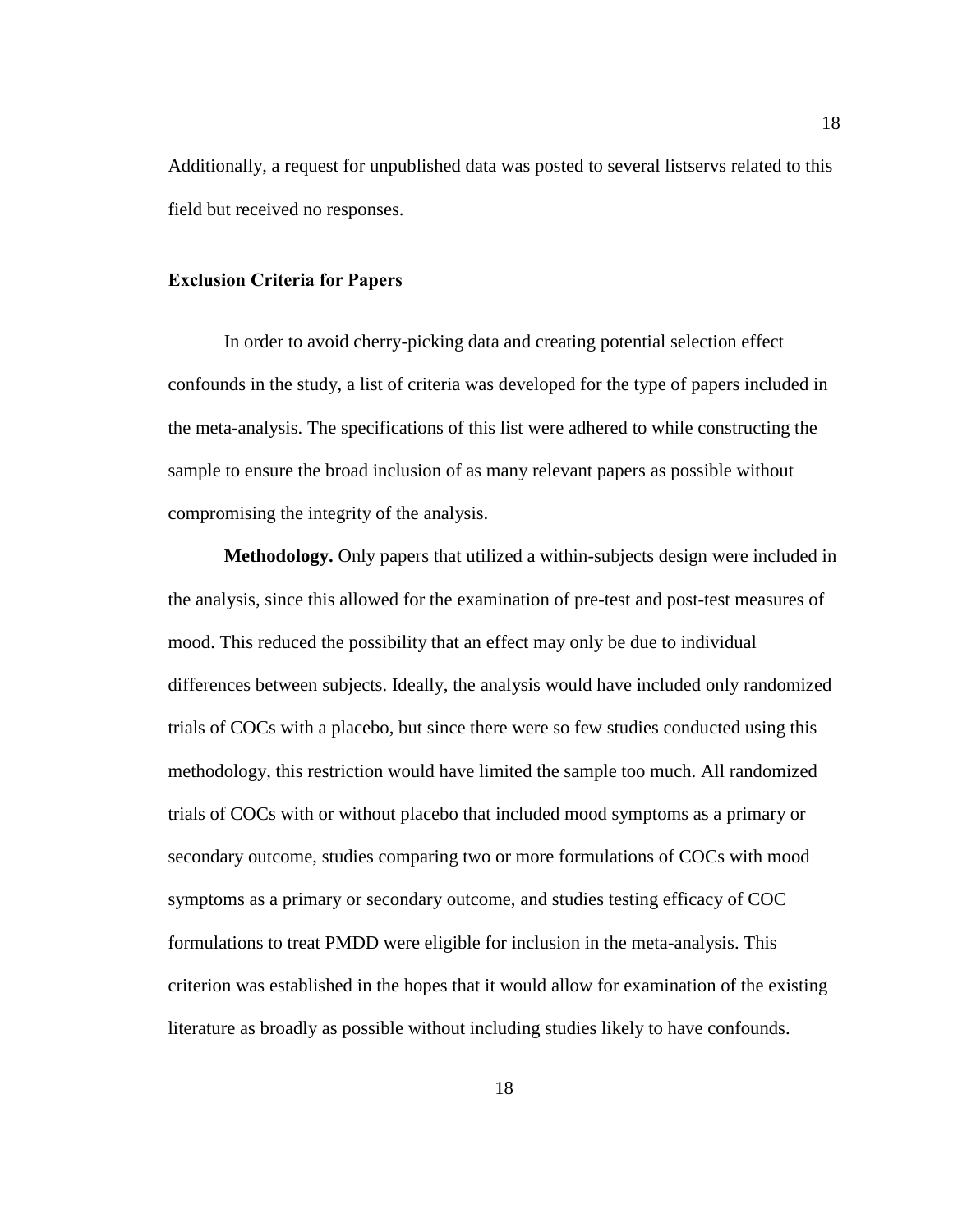<span id="page-27-0"></span>**Time period.** The meta-analysis only included papers published from 1985 onward. Although studies were conducted to evaluate side effects of COCs before this year, in 1985 there was a change in the standard level of estrogen in COCs after concerns about higher levels being linked to a risk of vascular disease. Since this time, doses of ethinyl estradiol in COCs have ranged only from 25 micrograms to 35 micrograms, whereas older research used doses of ethinyl estradiol encompassing a wider range. This timeframe choice was made with the intention that this meta-analysis only sampled data relevant to current practices while still encompassing a span of several decades.

<span id="page-27-1"></span>**Language.** In regard to language of publication, only papers available in English or with an English translation were included, so that they could be read and understood fully.

<span id="page-27-2"></span>**Reporting of COC type and dosage.** Although it would have been preferable to only include studies that reported the formulations and doses of COCs used by participants, this would have limited the meta-analysis sample size too much. Instead, all studies that adhered to the other established criteria for inclusion, even those that do not include specific pill brands, formulations, or doses were included in the analysis.

<span id="page-27-3"></span>**Population sample.** It would have been most beneficial to the study goals to examine data from studies only looking at healthy women of reproductive age. Unfortunately, not many studies have conducted placebo-controlled trials using samples of healthy women, as it was long believed to be unethical to perform them, due to the risk of pregnancy for women in the placebo group. Consequently, much of the data was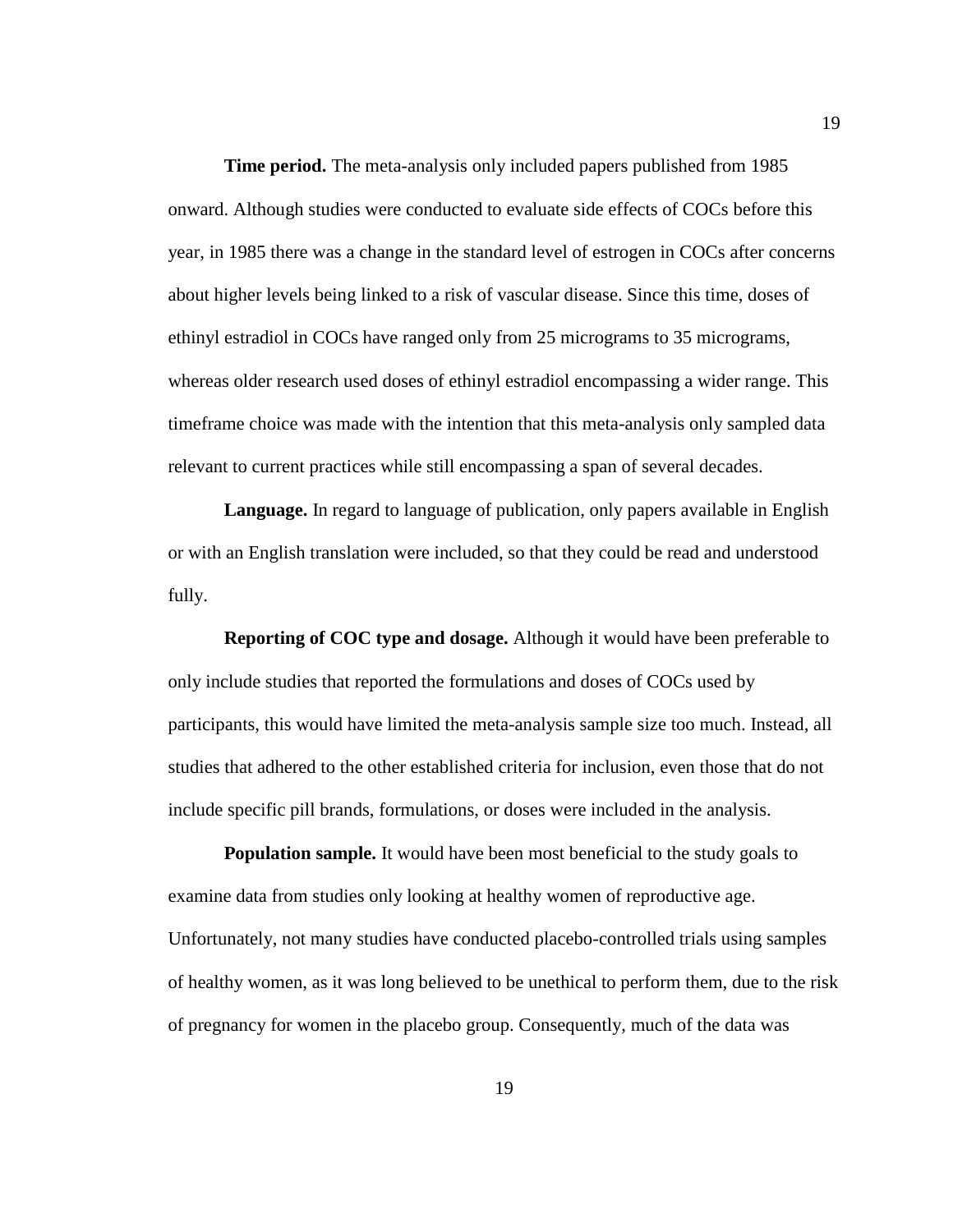collected from studies utilizing a sample of women with a pre-existing condition such as PMDD, and some from women who were infertile. This allowed for the collection a large enough sample of data to perform the necessary analyses.

<span id="page-28-0"></span>**Types of scales.** Another criterion for inclusion is the type of scales used in the studies. As previously mentioned, an issue with this field of research in general is that studies have utilized many different types of scales. Consequently, a broad range of scales were included in order to avoid limiting the data. Any studies that utilized a standard scale with a primary or secondary outcome of mood ratings (for example the BDI, PANAS, Q-LES-Q, etc.) were included in the meta-analysis. A few studies that utilized a custom-made scale with mood improvement/worsening as a primary or secondary outcome were also included in the analysis.

#### <span id="page-28-1"></span>**Data Collection and Coding**

After the sample of papers was selected and pared down according to the aforementioned exclusion criteria, they were scanned to find the relevant data points to record. In order to find the effect sizes, there needed to be a pre-pill mood mean and standard deviation for the sample COC group, and a post-pill mean and standard deviation reported in each paper. Many papers included a few different experimental samples within one study (e.g. a group taking one formulation of COCs and another group taking a different formulation), so these were recorded as separate samples. Many papers also used several scales to measure the same samples, or several scale items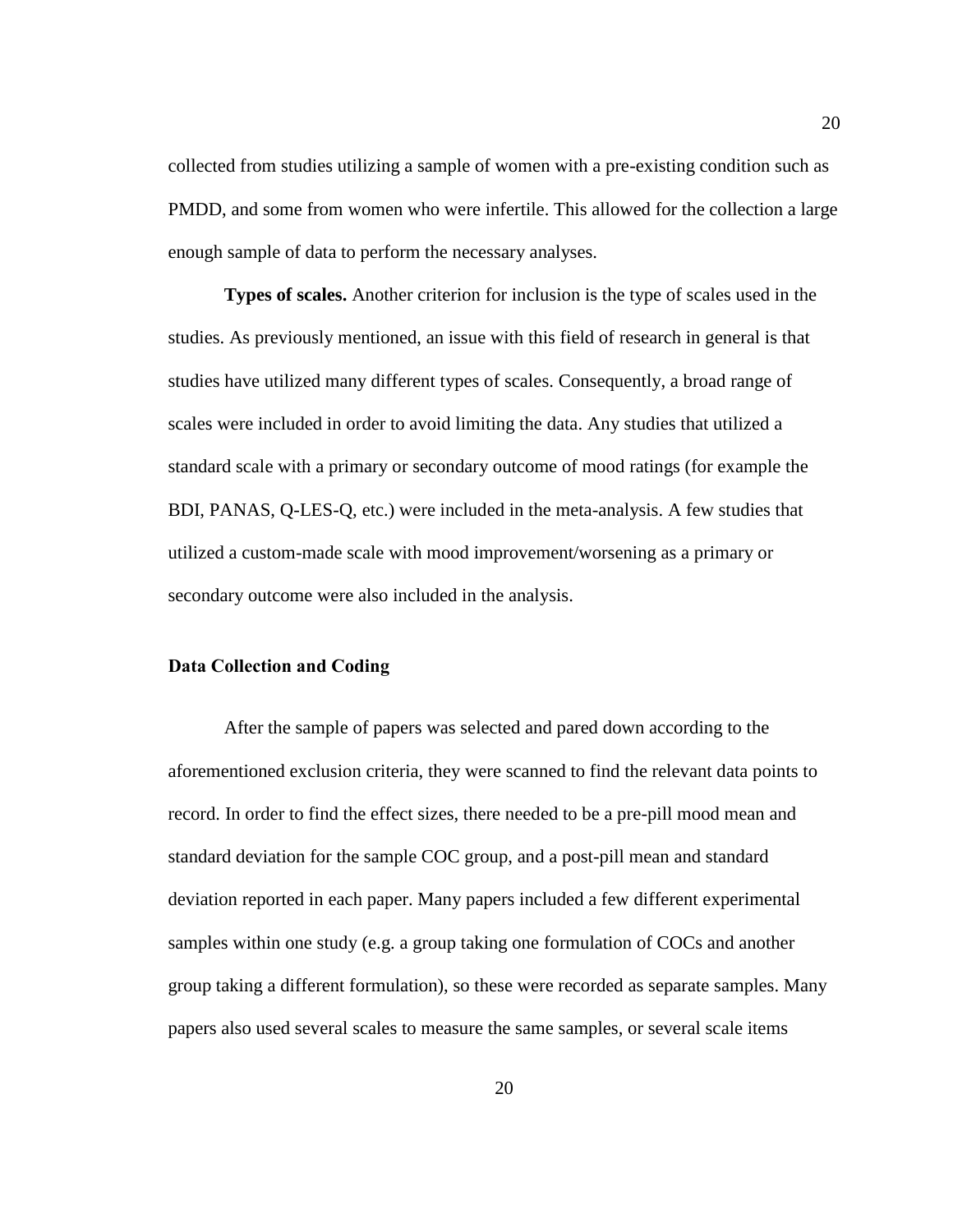addressing different dimensions of mood. These were also recorded separately but classified as belonging to the same sample. For studies that included several pre or post measurements (often divided by cycle phase), these scores were averaged but still separately recorded according to samples, scales, and scale items.

Several of the papers that met all other criteria for inclusion did not report the score results in a usable format. Some reported results using only visual scales or graphs (Bäckström, Hansson-Malmström, Lindhe, Cavalli-Björkman, & Nordenström, 1992; Bancroft, Sanders, Warner, & Loudon, 1986; Deijen, Duyn, Jansen, & Klitsie, 1992; Graham, Ramos, Bancroft, Maglaya, & Farley, 1995; Graham & Sherwin, 1993; Parsey & Pong, 2000); others failed to report standard deviations (Pearlstein et al., 2005; Yonkers & Foegh, 2005); others reported medians instead of means (Joffe et al., 2007; Peters et al., 2017). The authors of these papers were contacted and asked to provide the data in a usable format for the meta-analysis, but only one response resulted in the acquisition of the necessary data. This resulted in the exclusion of nine studies from the final analysis, as well as secondary scale scores from two other papers.

Two additional papers were excluded for reporting their results in the form of odds ratios (Westhoff et al., 2007; Berenson et al., 2008). This decision was based on the idea that the overall concept behind the collection of these scores were different from the pre-post measurements, as they instead were aiming to find the likelihood of developing adverse mood symptoms when taking COCs or discontinuing use of COCs due to mood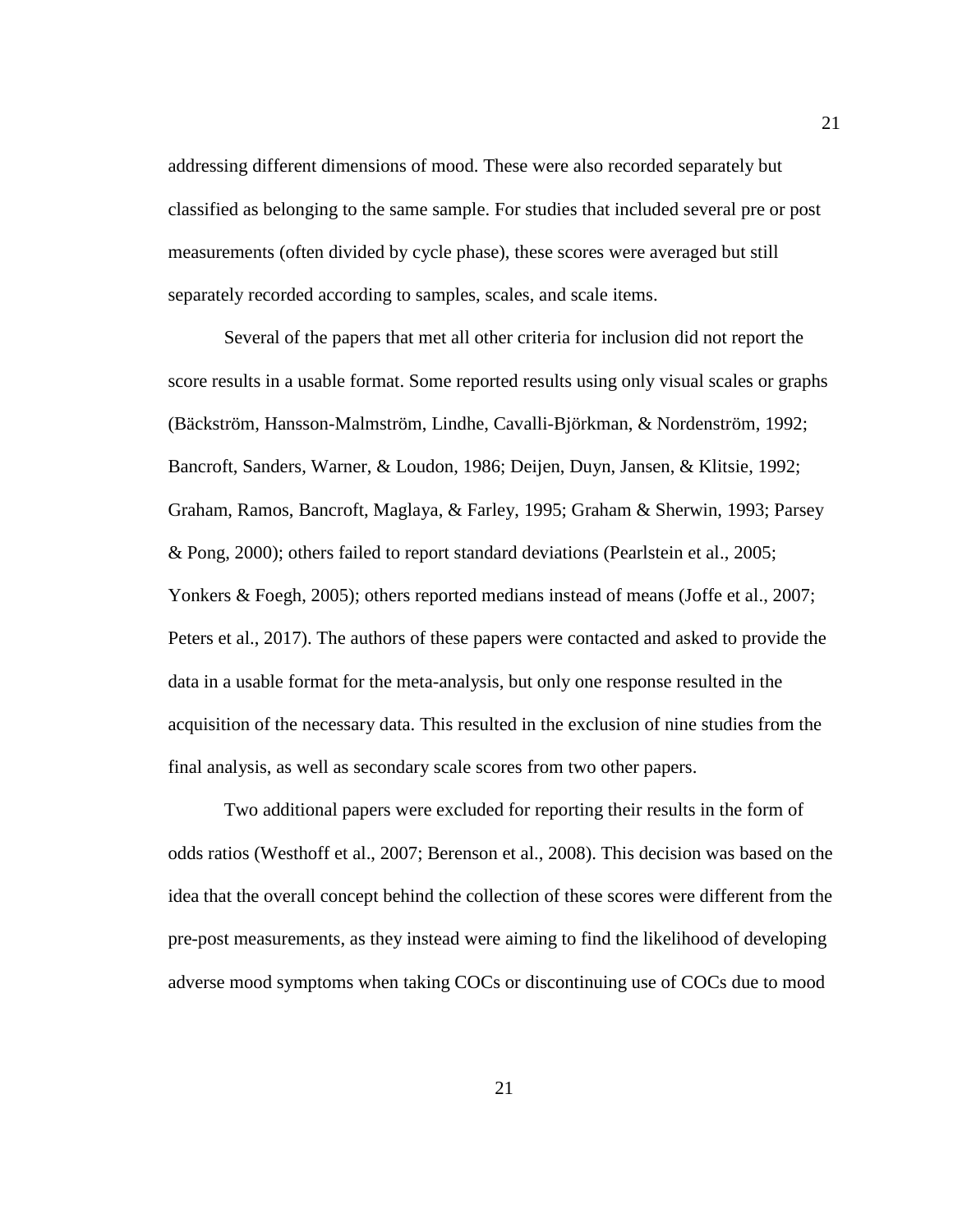symptoms, rather than comparing magnitudes of change in mood before and after initiation of COC use. See Figure 1 for all steps related to data exclusion.

<span id="page-30-0"></span>**Calculating effect sizes.** After all the data was collected from each paper, the effect sizes and effect size variances were calculated using an online effect size calculator. The calculator used for these computations was the Practical Meta-Analysis Effect Size Calculator, developed by David B. Wilson (Wilson, 2018). The effect sizes and variances were recorded and organized into a final table according to the coding chiefly for samples and noting scales and scale items. The scale direction for each effect size was adjusted to reflect a positive effect size to indicate an increase in negative mood symptoms (i.e. worsening of mood), and a negative effect size to indicate a decrease in negative mood symptom (i.e. improvement of mood).

22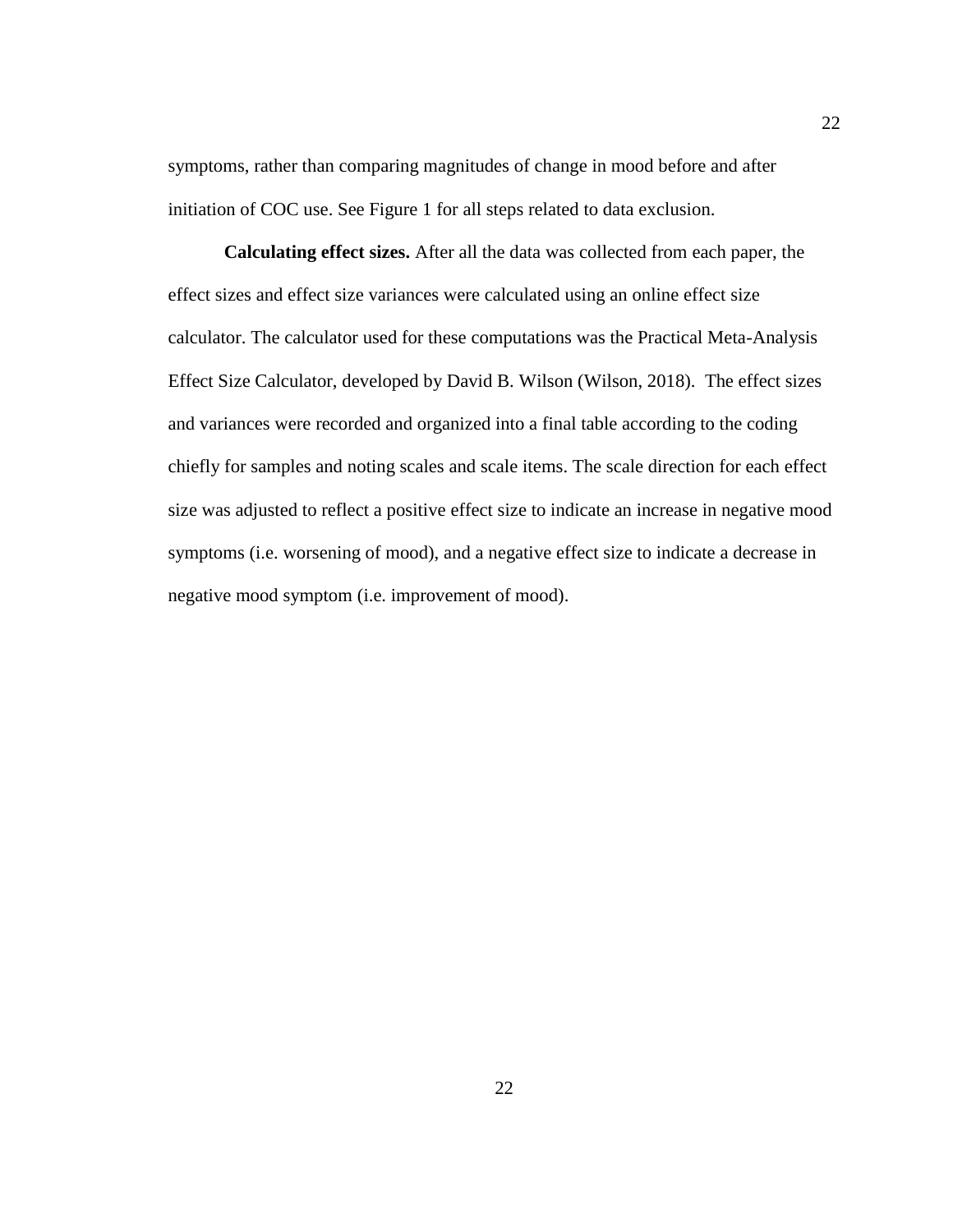

PRISMA 2009 Flow Diagram



From: Moher D, Liberati A, Tetzlaff J, Altman DG, The PRISMA Group (2009). Preferred Reporting *I*tems for Systematic Reviews<br>and Meta-Analyses: The PRISMA Statement. PLoS Med 6(7): e1000097. doi:10.1371/journal.pmed100009

For more information, visit www.prisma-statement.org.

*Figure 1*. PRISMA flow chart showing study selection (Moher, Liberati, Tetzlaff, & Altman, 2009).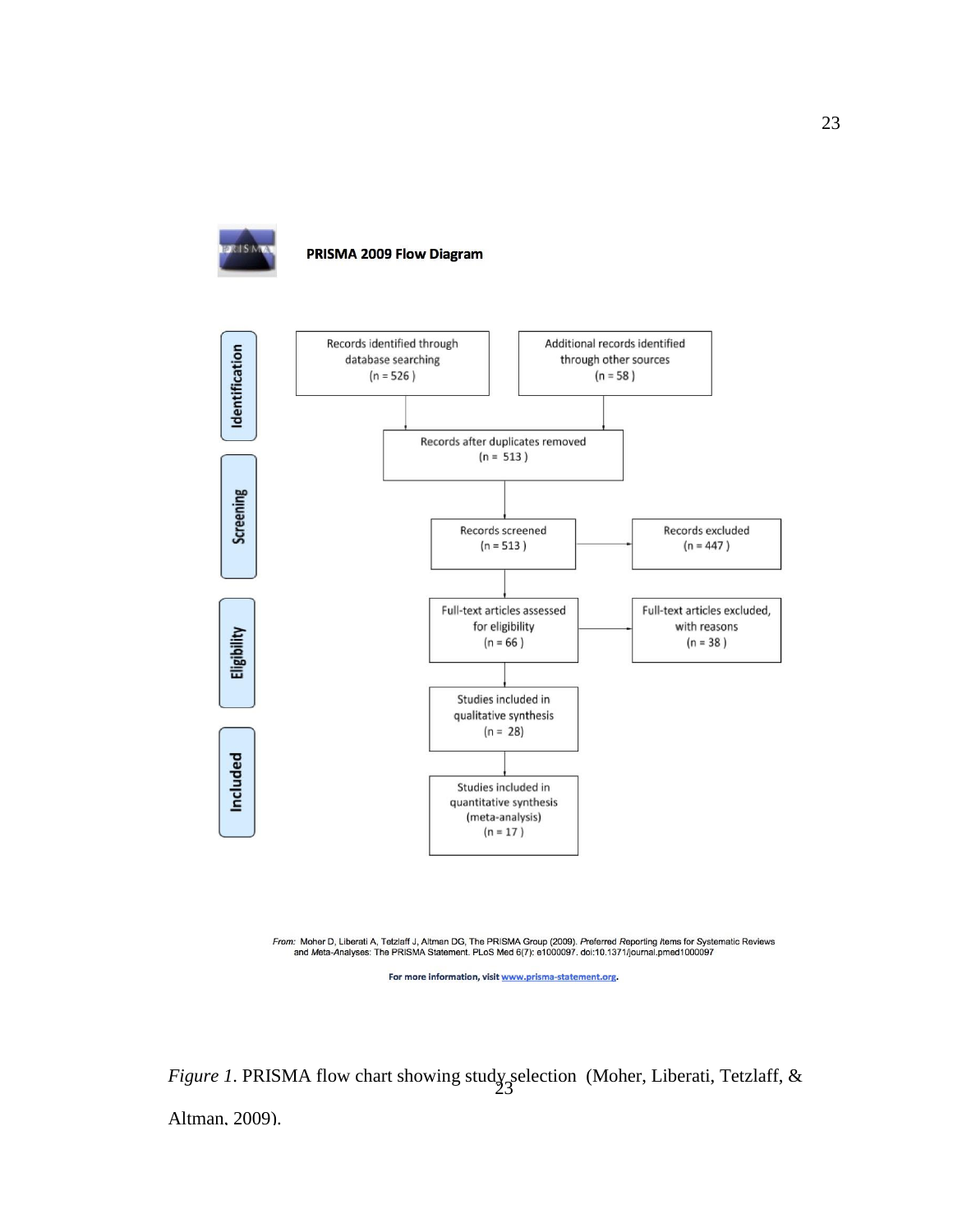#### **Results**

<span id="page-32-0"></span>A total of 17 different studies contributed data to the final analysis. These studies reflect the responses of 1268 participants from 25 unique samples. Taking into account the data points contributed by multiple scales or scale items, there were a total of 71 effect sizes that contributed to the final meta-analysis.

Since most of the samples included in this analysis contributed multiple effect sizes, these data did not meet the assumption of independence of effect sizes, which is a necessary prerequisite for most meta-analytic approaches (Gleser & Olkin, 2009). Consequently, the choice was made to use robust variance estimation (RVE), which is a way of achieving accurate estimation in meta-analysis when dependency is an issue (Hedges, Tipton, & Johnson, 2010). RVE produces the best results when used in metaanalyses that examine at least 40 samples but can still be accurate for analyses that include 20-40 samples. In light of this, the Robumeta package for R was used to run the analysis, since it allows adjustments for small sample sizes. (Fisher & Tipton, 2015).

To perform RVE, an initial estimate of the average within-sample correlation between effect sizes (designated Rho) must be made. This analysis used an initial estimate Rho value of .80, and then a sensitivity analysis was performed to determine the stability of this estimate. The sensitivity analysis produced outcomes using Rho values of .00, .20, .40, .60, and 1.0 for comparison, and the results of each were the same, suggesting a stable estimate.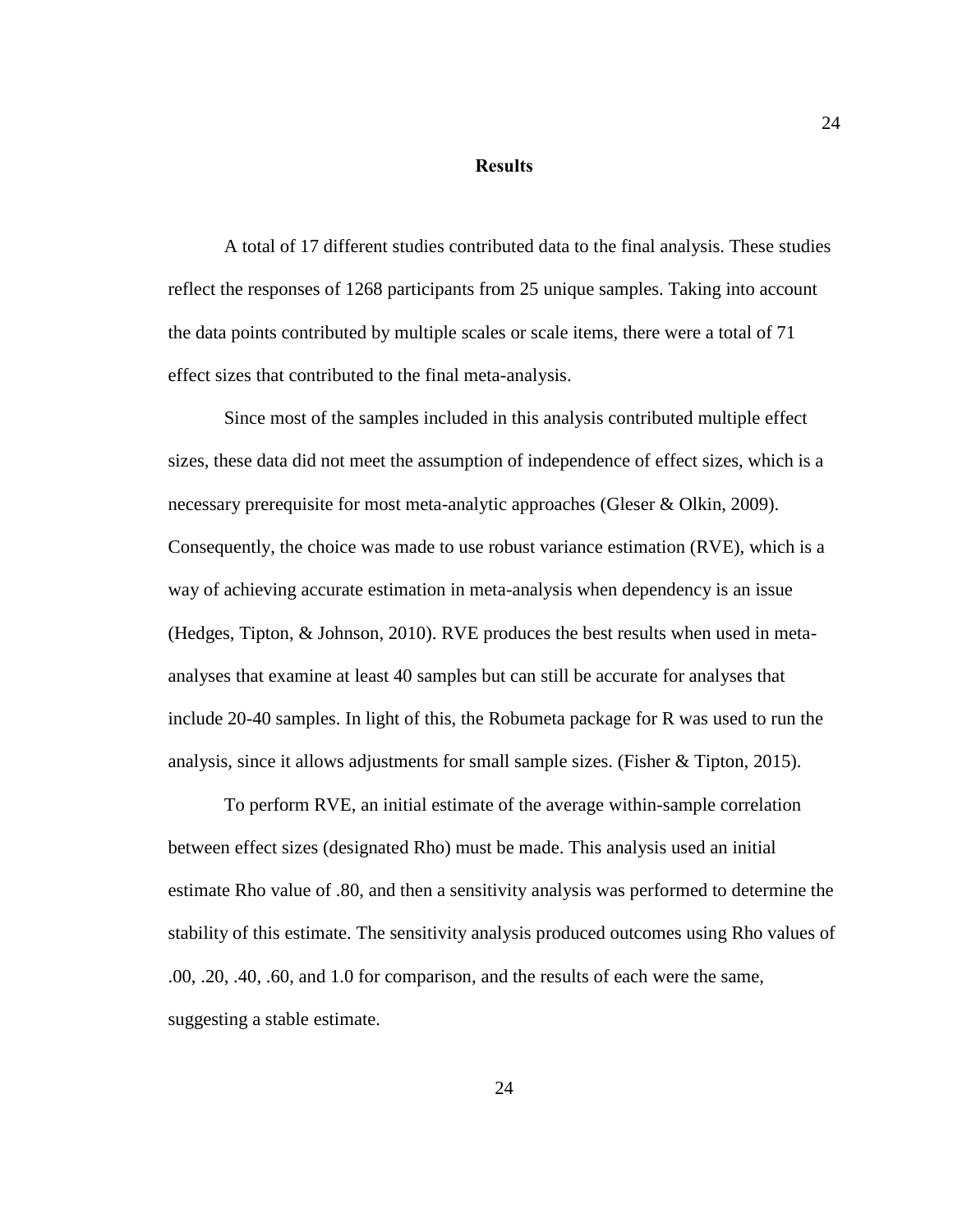The results suggest that COCs have a small, but significant, positive effect on women's mood (mean ES = -0.54, *95%CI* [-1.0200, -0.0479]). As mentioned previously, the negative direction of the effect indicates that women tend to experience improvement of mood when taking COCs compared to not taking them.

### **Discussion**

<span id="page-33-0"></span>These findings suggest that, in contrast to commonly held ideas about COCs creating mood issues, they are more likely to stabilize or improve a woman's mood when she begins taking them. Considering the existing research that focused on using COCs as a treatment for PMDD, this result is not overly surprising. However, the variability among study methodologies still makes it difficult for researchers to draw strong conclusions about the overall effects of COCs on women's moods. Rather than the statistical results obtained from this meta-analysis, the greater takeaway from this research is that the field of study regarding COCs and women's moods is still suffering from a lack of standardization in terms of study design, scales, recording of data, and definition of variables. Each individual study produced a result, but this information is not useful unless it can be considered as a whole with other studies performing the same type of research.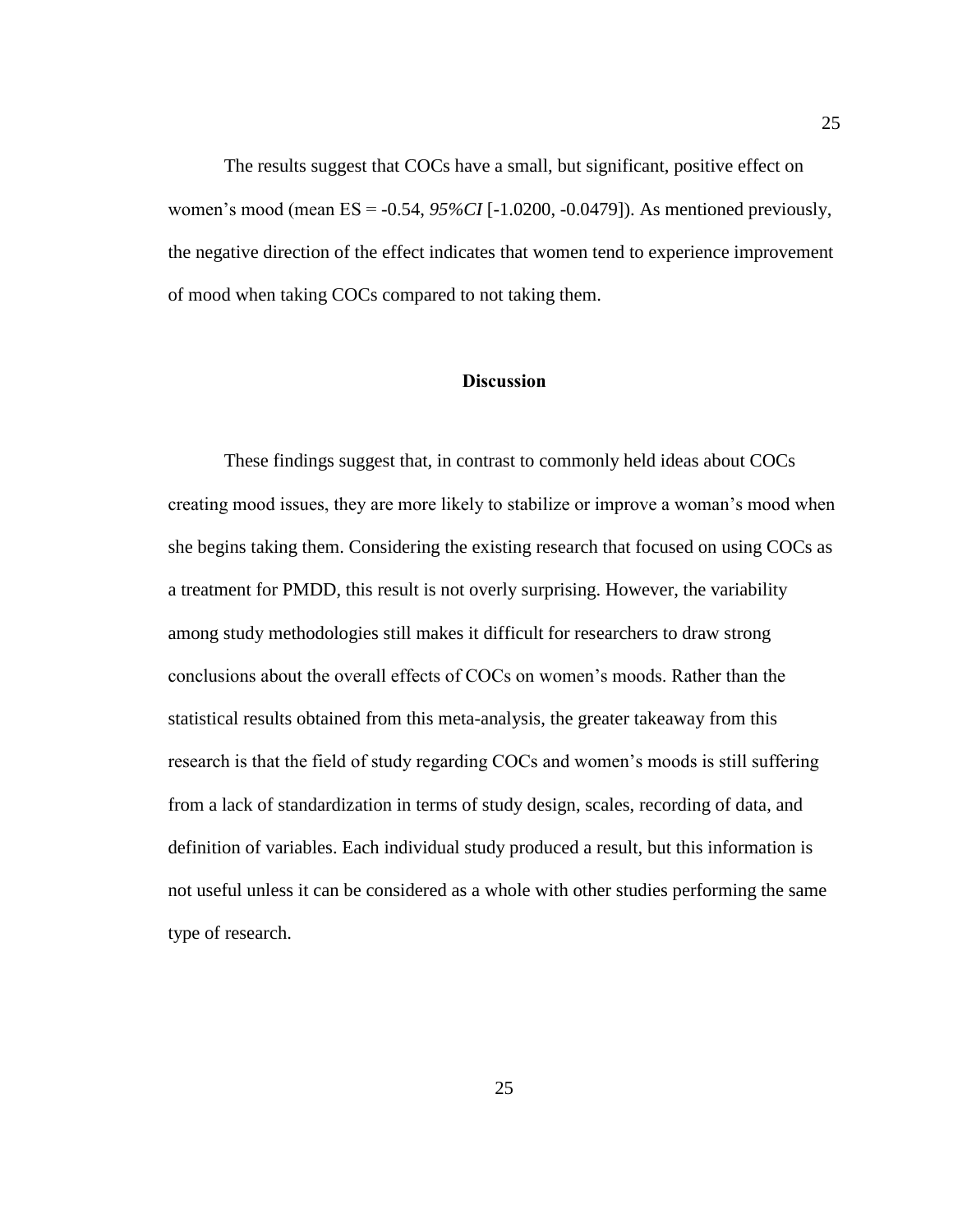#### <span id="page-34-0"></span>**Limitations**

The small number of studies available to include in this analysis suggests that the results may be less accurate than if there had been more data to analyze. It is unclear whether publication bias plays a role in these results, although many of the studies published non-significant results or simply included the mood scores as secondary analyses, suggesting that the current literature reflects an accurate picture of the research conducted. Attempts were made to obtain additional data from researchers in the field as well, with few contributions, which supports this idea. However, it is also possible that clinical trials conducted by pharmaceutical companies were not published, since these companies may have a lower incentive to publish research than academic researchers do.

There is also a possibility that the studies that were excluded due to data issues could have contributed to the final analysis in a way that would have affected the outcome. Many of the researchers contacted to request data reported that they no longer had access to the data for the studies in question. Perhaps if data from all the studies that met the criteria for inclusion could have been obtained in a usable format, the results might have been different.

Finally, it is worth mentioning that many of the studies included in the metaanalysis utilized samples of women suffering from PMDD and focused on using COCs containing drospirenone to treat their condition. The aim of this meta-analysis was to determine the effects of COCs on an average woman of reproductive age, taking any common formulation of COC. While drospirenone-containing COCs in particular may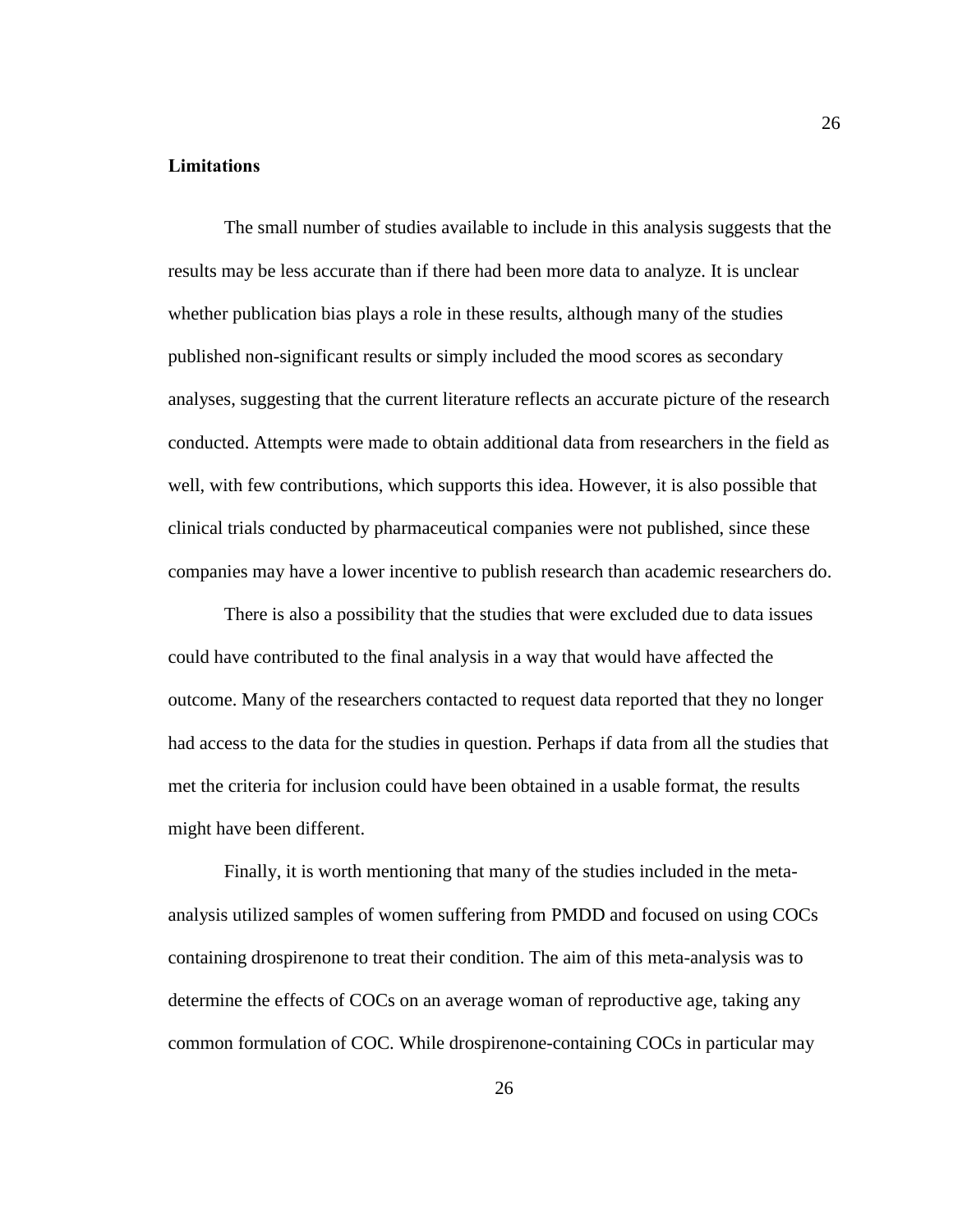improve women's moods, especially women who suffer from PMDD, it is possible that the inclusion of so many studies examining this formulation of COC using this population could have affected the results to show a more positive effect of COCs on women's mood than would be typically expected in a more generalized population.

#### <span id="page-35-0"></span>**Methodological Recommendations**

The variations in the types of methodologies used to analyze COC use and mood is a major contributing factor to the difficulty in drawing any large-scale conclusions about COCs and mood effects. This meta-analysis helped to reveal the range of different methodologies that are used in this field, as well as their strengths and weaknesses. Consequently, there are some recommendations to future researchers about the best types of methodologies to use in order to draw stronger and more compelling conclusions about the roles of COCs in women's mood changes.

<span id="page-35-1"></span>**Study design.** One of the major reasons why studies were excluded from this meta-analysis was because the methodology did not allow for comparisons before and after women began taking COCs. Some studies used a correlational design, asking women if they were taking contraceptives or not, and whether they had experienced symptoms of mood worsening. Other studies only compared groups of women taking different types of COCs, or women taking them vs. not taking them, without recording pre- and post-measurements of mood. These types of methodologies do not allow researchers to establish any sort of temporal precedence to show that the worsening of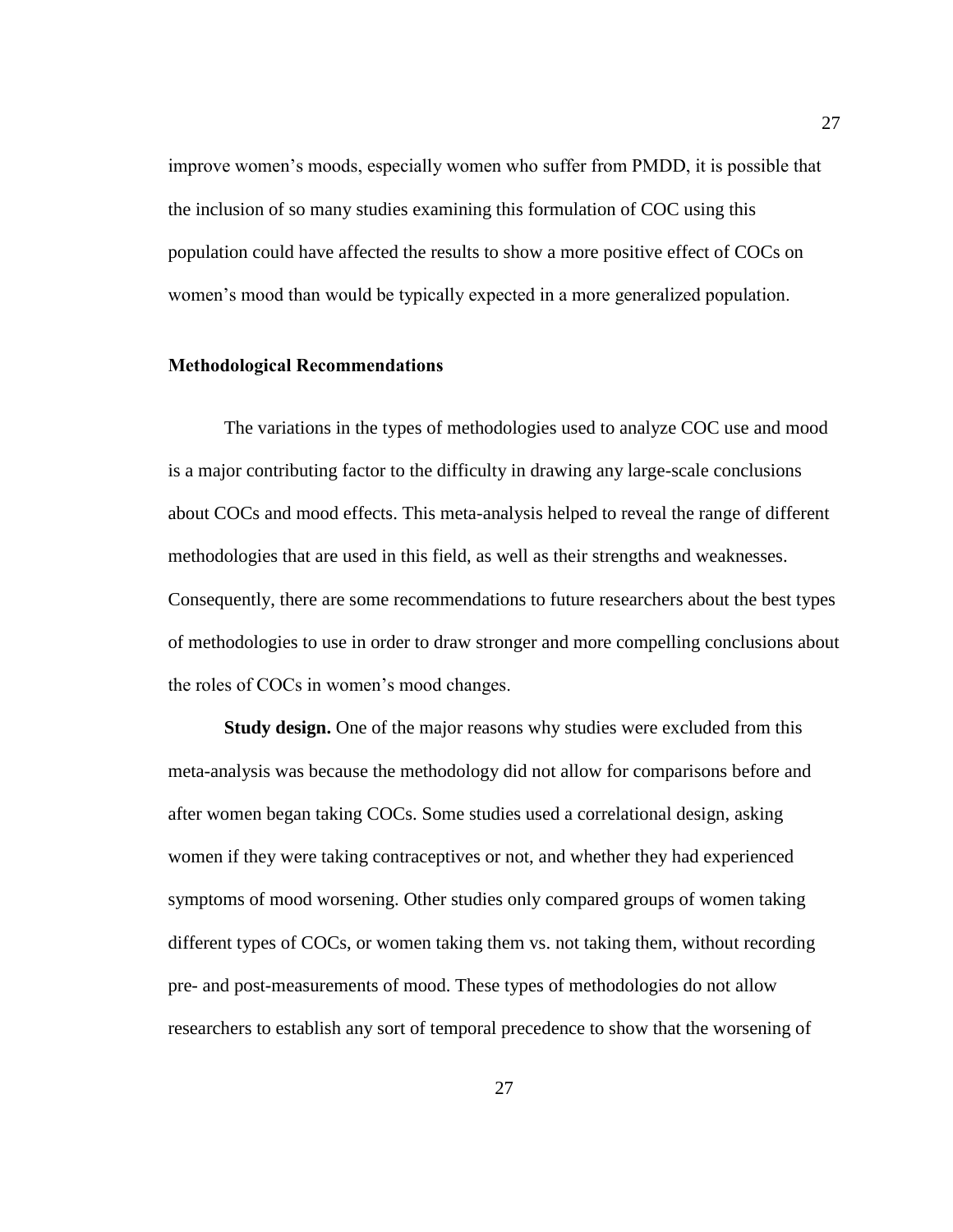mood could be attributed to the use of COCs, rather than some other outside variable. It is recommended that any future studies utilize a design that examines women's moods before using COCs, and again during their use.

<span id="page-36-0"></span>**Baseline measurements.** While some studies simply administered a questionnaire immediately before the initiation of COC use, others chose to track women's moods for a month to collect baseline data. This latter method is preferred since it is more comprehensive, providing researchers with a clearer picture of each woman's "average" moods throughout a month. This is especially important considering that moods can fluctuate on a daily basis as well as alongside the different phases of a woman's menstrual cycle. It is recommended that future studies collect participants' baseline mood data for at least one month before initiating COC use. For an even more fine-tuned approach, researchers could opt to collect baseline date for several months beforehand, which would be most useful when establishing average moods as related to different phases of a woman's menstrual cycle.

<span id="page-36-1"></span>**Long-term assessments.** In the same sense that several baseline measurements can provide a clearer picture of women's average moods before taking COCs, several post-pill assessments can help to show the effects of COCs with more accuracy, especially when looking at different phases of the menstrual cycle. Some studies perform several follow-up assessments of mood for a year or more, which would be ideal for examining the long-term effects of COCs on women's emotional health. These longerterm assessments would also be useful for studies examining cycle phases in addition to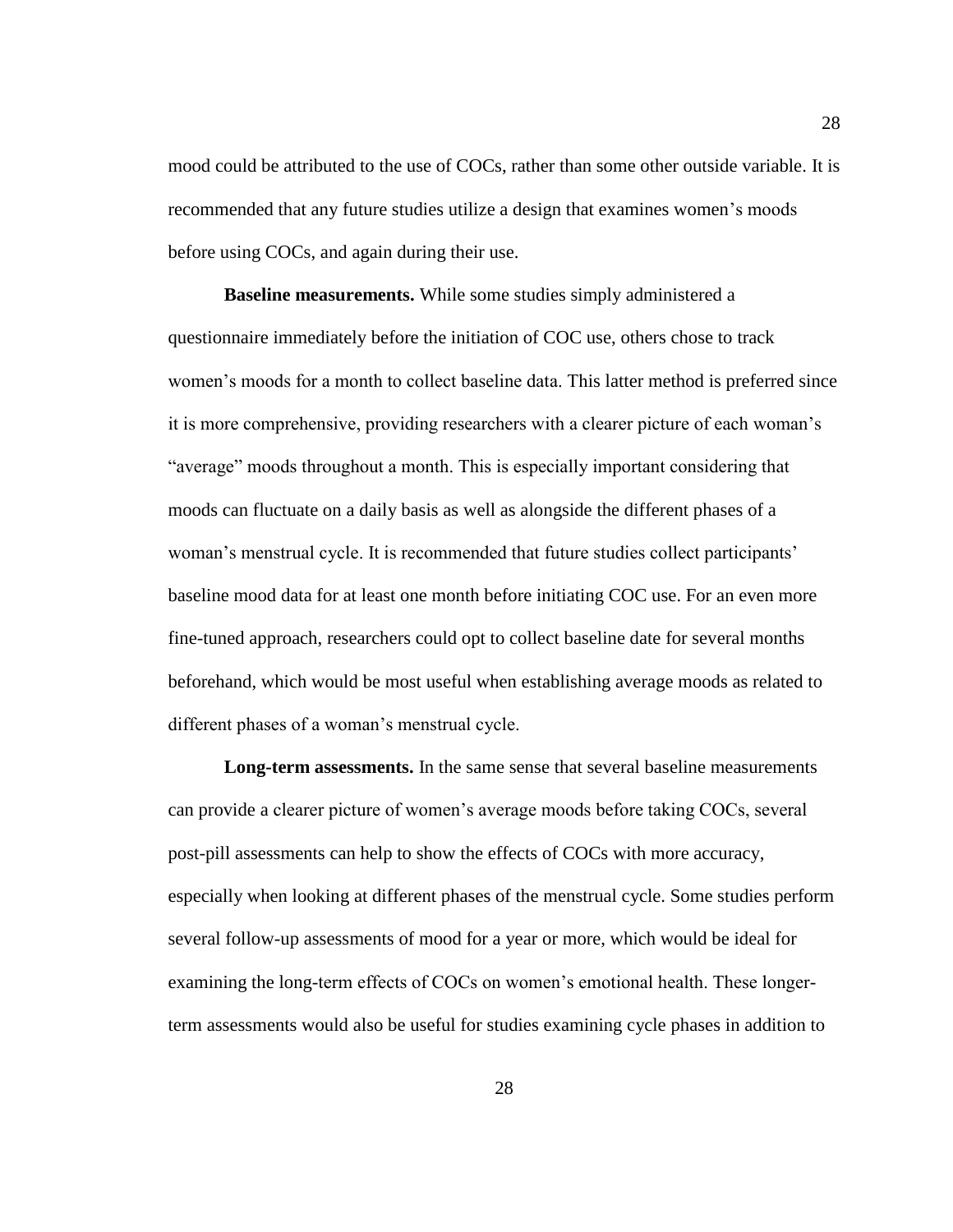overall effects of COCs. It is recommended that researchers assess women's moods in the first month after beginning COCs, and then make at least two or three future assessments for at least six months after the initiation of COCs, ideally more assessments over a longer period of time.

<span id="page-37-0"></span>**Comparison groups.** It remains a methodological challenge for researchers to design studies that include a comparison group receiving a placebo, especially if blinding is included. To expect a group of healthy women to take a pill for months on end without knowing whether it is truly protecting them against pregnancy is a lot to ask of study participants, which is why so few studies exist with this type of methodology. Still, it is recommended that researchers use a double-blinded placebo-controlled methodology whenever possible to avoid concerns about validity due to a placebo effect. Failing this, a methodology that utilizes a pre-post design with a non-blinded placebo group is preferable for drawing conclusions about the mood effects of COCs, since it will still allow for comparisons between mood scores of women who begin taking COCs and women who do not. It is recommended that all studies include a comparison group of women who take a placebo COC or do not start taking COCs at all, even when studies are examining the effects of more than one type of COC.

<span id="page-37-1"></span>**Population samples.** As mentioned previously, much of the existing research examining the mood-related effects of COCs has been conducted using women with PMDD. While this itself is an important area of study, it would also be beneficial to conduct more clinical trials using healthy women as a sample, or a combination of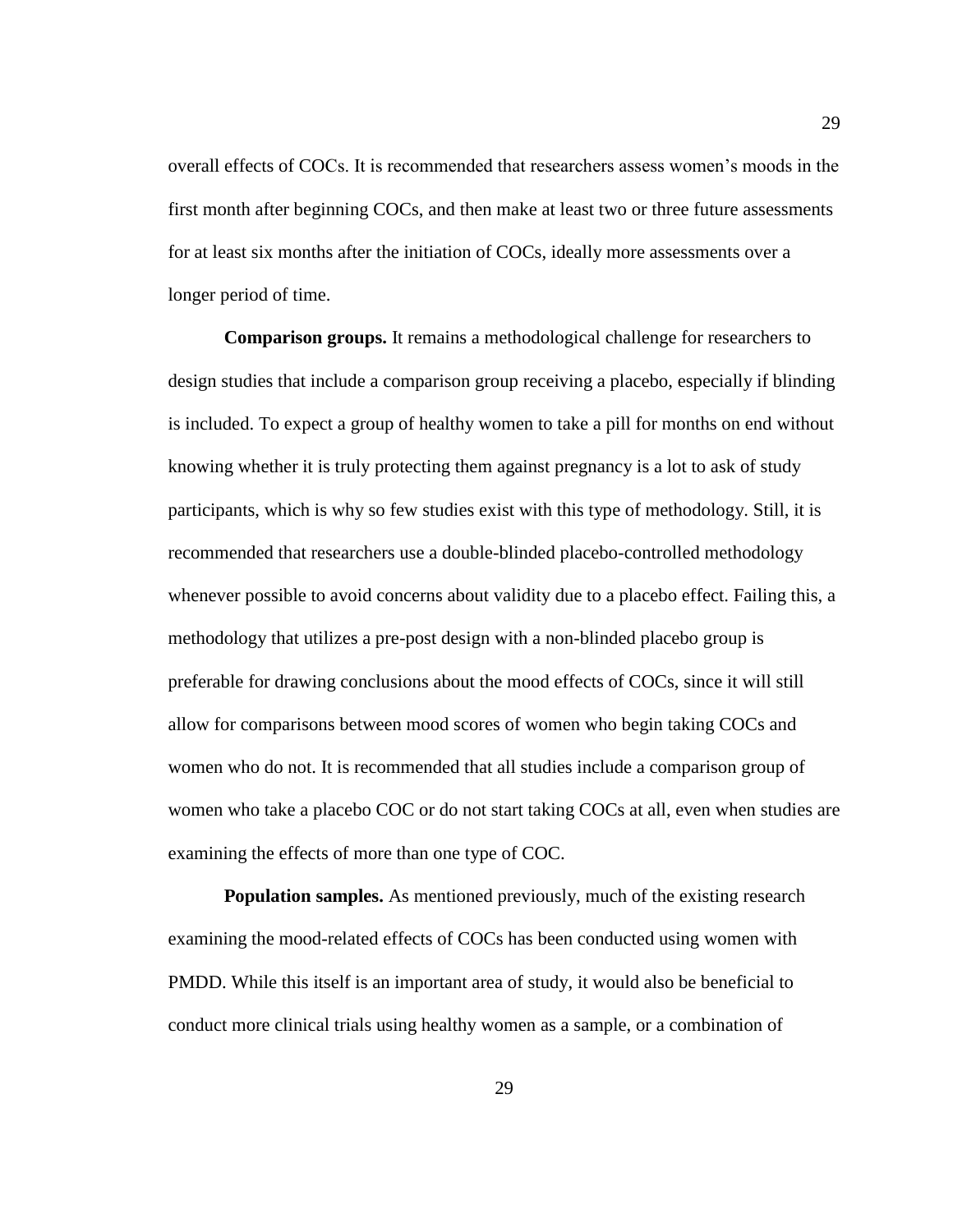healthy women and women with varying degrees of pre-existing mental health conditions. If the goal is to determine how an average woman's moods will respond to COCs, it makes sense to test this effect in a broader population sample to improve the generalizability of research results.

<span id="page-38-0"></span>**Types of scales.** While it can be useful for researchers to use several types of scales to assess measures of mood, it would be advisable for them to include at least one measure that conducts daily ratings of moods, such as the DRSP, in addition to broader measures, such as the BDI or MADRS. Ideally, researchers should either develop or agree upon a standard scale to use for this type of research to maintain the highest level of consistency across studies. It is least advisable for studies to utilize self-made questionnaires, as these make it the most difficult to draw broader conclusions and can call into question the validity of their measurements.

With all of these considerations in mind, it seems that the most beneficial types of COC studies would be ones undertaken using a large, representative sample and executed over the course of a long timeline. These studies would ideally measure women's moods for a month or more before initiation of COCs, and then for several months after. They would also utilize standard scales with at least one prospective daily mood measurement.

#### **Conclusions**

<span id="page-38-1"></span>When examining the literature related to COC use and mood, it quickly becomes clear that there is not a simple answer to the question that can apply to every woman, but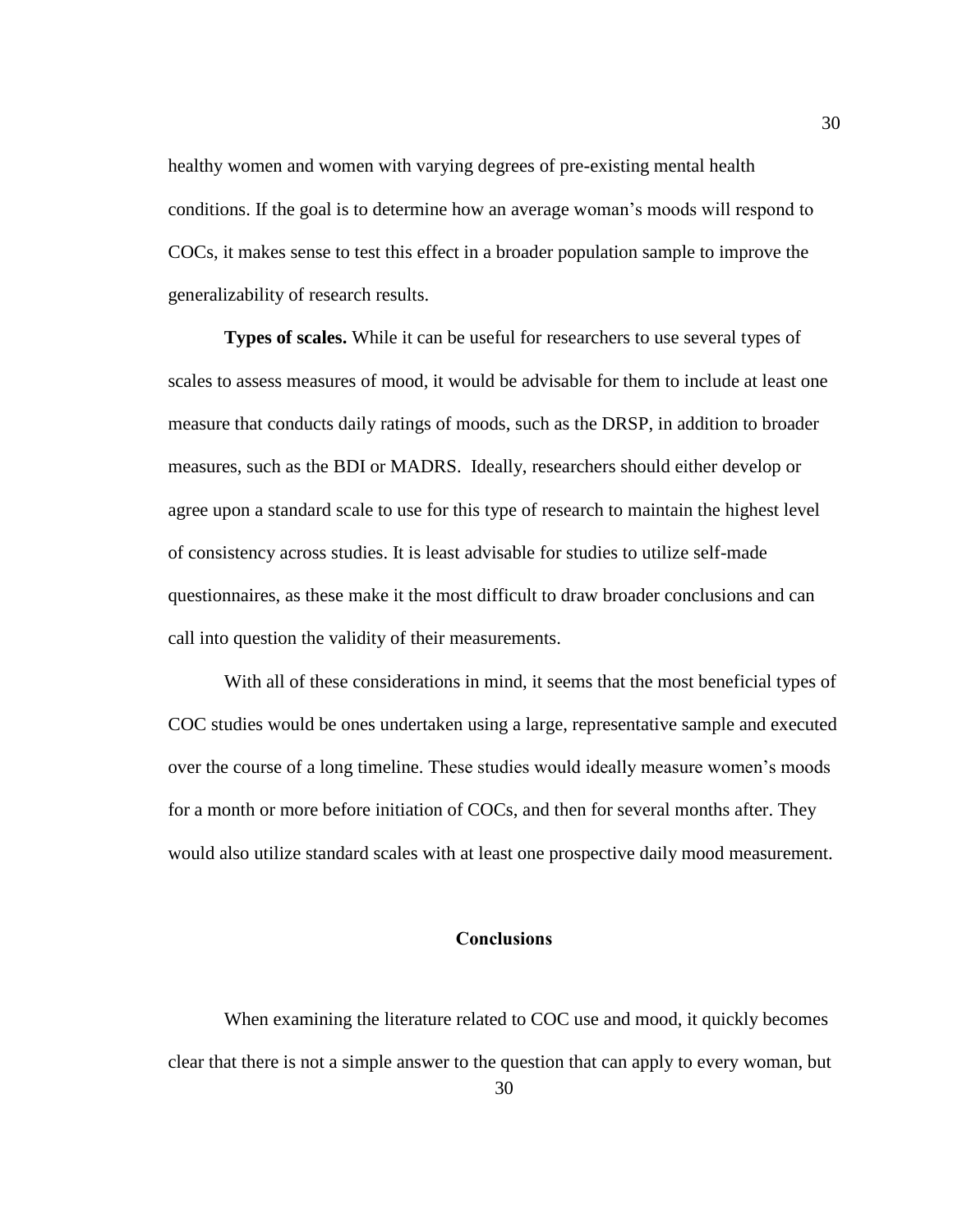it is also clear that more standardized research methods could help researchers to effectively examine factors influencing interactions between COC use and mood.

Researching the effects of COCs on women's mood is a tricky task, but not an impossible one. At present, it appears that COCs are more likely to improve a woman's moods when she begins taking them than they are to worsen them. However, future research conducted in a more standardized way could help to either correct or reinforce these results with less ambiguity. In general, a greater number of studies would help to create a clearer picture of this effect. This is a worthwhile field of research to continue forward with, since so many women currently take COCs and so many more will likely begin taking them.

At present, women who wish to begin taking an oral contraceptive are typically prescribed a common formulation of COC and told by their doctors to report any negative side effects. If the side effects are severe enough, women are advised to switch to a different type of pill or discontinue COC use altogether. However, research efforts could aim to draw connections between variables that may work together to contribute to changes in mood, and thereby better inform women of which types of birth control may be best for an individual's circumstances prior to use. With more knowledge, women will be able to begin taking COCs with more confidence about what side effects they can expect to experience and may even be encouraged to initiate COC use to improve mood symptoms.

31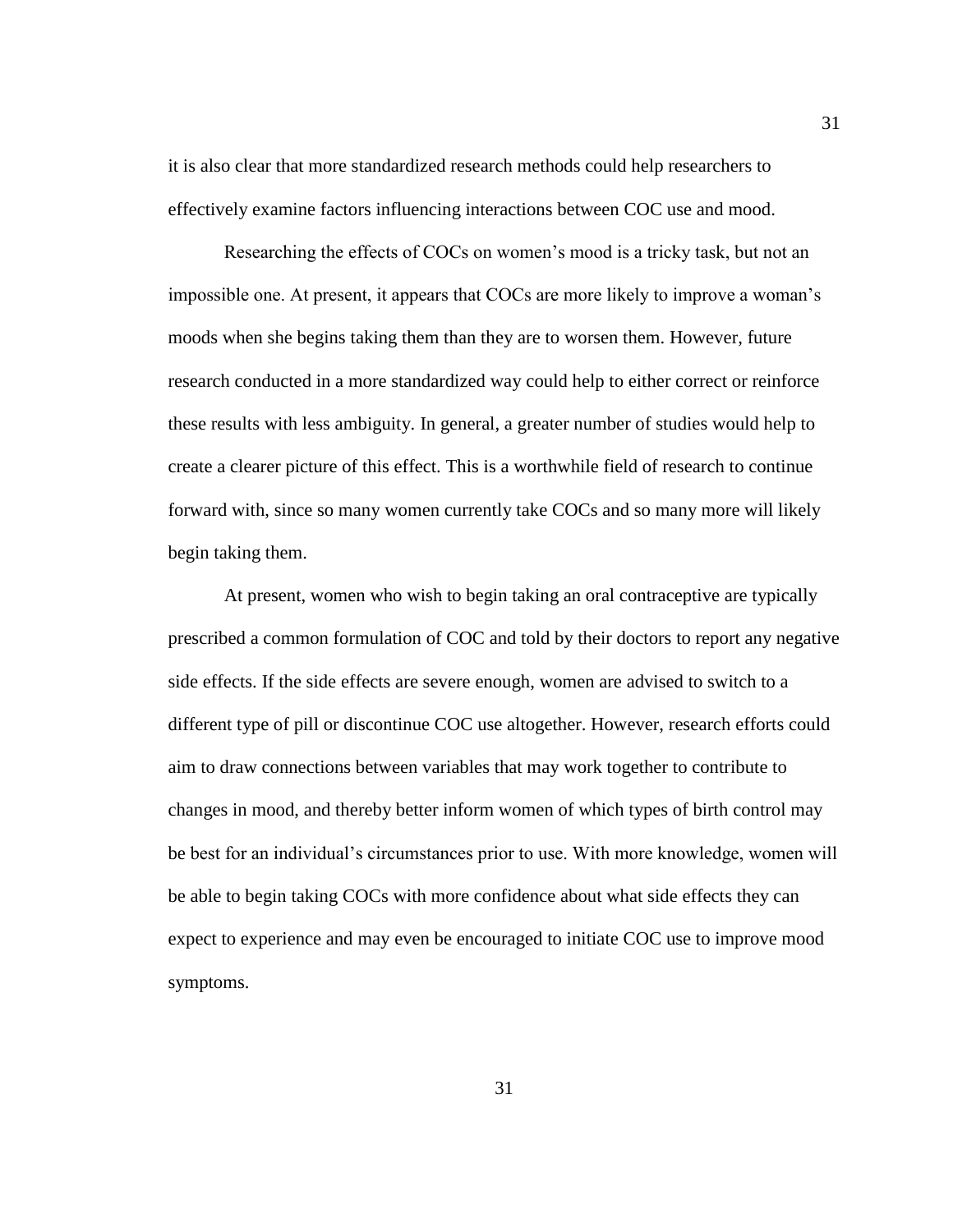#### **References**

- <span id="page-40-0"></span>[Bäckström, T., Hansson-Malmström, Y., Lindhe, B., Cavalli-Björkman, B., &](http://libguides.humboldt.edu/cite)  [Nordenström, S. \(1992\). Oral contraceptives in premenstrual syndrome: A](http://libguides.humboldt.edu/cite)  [randomized comparison of triphasic and monophasic preparations.](http://libguides.humboldt.edu/cite) *Contraception, 46*[, 253-268. doi:10.1016/0010-7824\(92\)90006-f](http://libguides.humboldt.edu/cite)
- Bailey, M. J. (2006). More power to the pill: The impact of contraceptive freedom on women's life cycle labor supply. *The Quarterly Journal of Economics, 121*, 289- 320. https://doi.org/10.1093/qje/121.1.289
- Bancroft, J., Sanders, D., Warner, P., & Loudon, N. (1987). The effects of oral contraceptives on mood and sexuality: A comparison of triphasic and combined preparations. *Journal of Psychosomatic Obstetrics & Gynecology, 7*, 1-8. doi:10.3109/01674828709019585
- Berenson, A. B., Odom, S. D., Breitkopf, C. R., & Rahman, M. (2008). Physiologic and psychologic symptoms associated with use of injectable contraception and 20 μg oral contraceptive pills. *American Journal of Obstetrics and Gynecology, 199*. doi:10.1016/j.ajog.2008.04.048
- Borges, L. E., Andrade, R. P., Aldrighi, J. M., Guazelli, C., Yazlle, M. E., Isaia, C. F., . . . Camargos, A. F. (2006). Effect of a combination of ethinylestradiol 30 μg and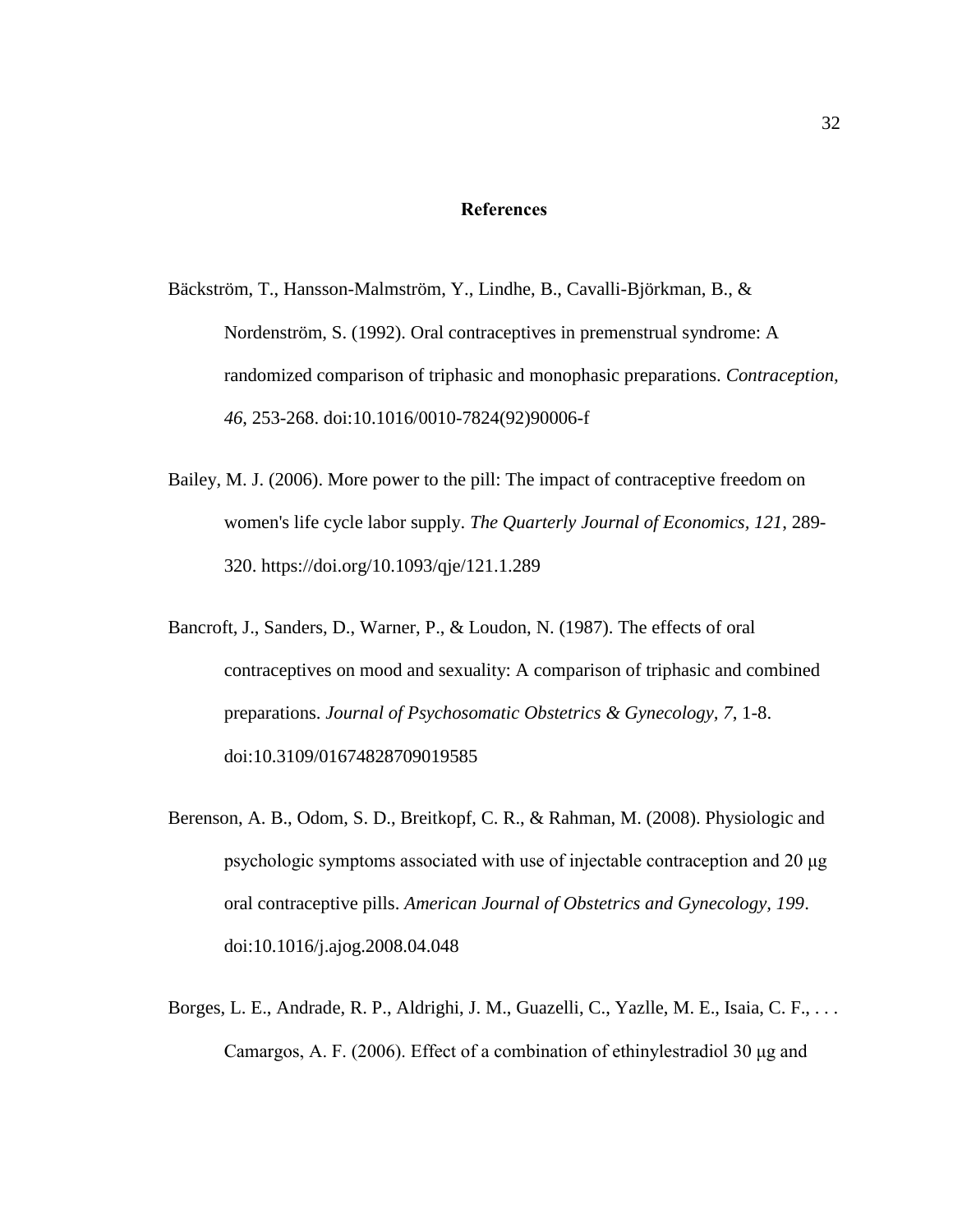drospirenone 3 mg on tolerance, cycle control, general well-being and fluidrelated symptoms in women with premenstrual disorders requesting contraception. *Contraception, 74*, 446-450. doi:10.1016/j.contraception.2005.10.016

- Burrows, L. J., Basha, M., & Goldstein, A. T. (2012). The effects of hormonal contraceptives on female sexuality: A review. *The Journal of Sexual Medicine, 9*, 2213-2223. doi:10.1111/j.1743-6109.2012.02848
- Cinar, N., Harmanci, A., Demir, B., & Yildiz, B. O. (2012). Effect of an oral contraceptive on emotional distress, anxiety and depression of women with polycystic ovary syndrome: A prospective study. *Human Reproduction, 27*, 1840- 1845. doi:10.1093/humrep/des113
- Coffee, A. L., Kuehl, T. J., Willis, S., & Sulak, P. J. (2006). Oral contraceptives and premenstrual symptoms: Comparison of a 21/7 and extended regimen. *American Journal of Obstetrics and Gynecology, 195*, 1311-1319. doi:10.1016/j.ajog.2006.05.012
- Coffee, A. L., Sulak, P. J., & Kuehl, T. J. (2007). Long-term assessment of symptomatology and satisfaction of an extended oral contraceptive regimen. *Contraception, 75*, 444-449. doi:10.1016/j.contraception.2007.01.014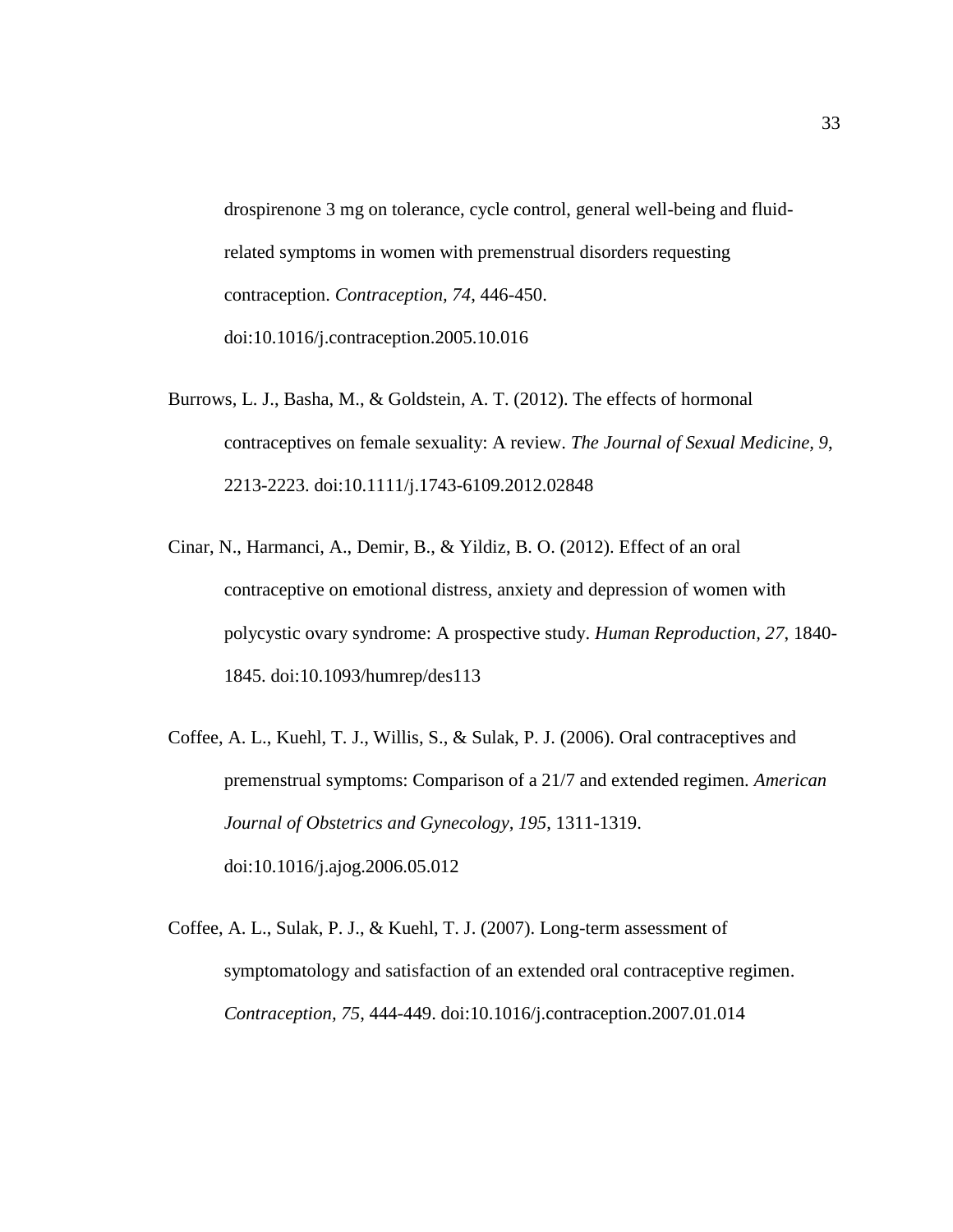- Deijen, J., Duyn, K., Jansen, W., & Klitsie, J. (1992). Use of a monophasic, low-dose oral contraceptive in relation to mental functioning. *Contraception, 46*, 359-367. doi:10.1016/0010-7824(92)90098-e
- Duke, J. M., Sibbritt, D. W., & Young, A. F. (2007). Is there an association between the use of oral contraception and depressive symptoms in young Australian women? *Contraception, 75*, 27-31. doi:10.1016/j.contraception.2006.08.002
- Eisenlohr-Moul, T. A., Girdler, S. S., Johnson, J. L., Schmidt, P. J., & Rubinow, D. R. (2017). Treatment of premenstrual dysphoria with continuous versus intermittent dosing of oral contraceptives: Results of a three-arm randomized controlled trial. *Depression and Anxiety, 34,* 908–917. doi:10.1002/da.22673
- Fisher, Z., & Tipton, E. (2015). robumeta: Robust Variance Meta-Regression. R package version 1.6. https://CRAN.R-project.org/package=robumeta
- Freeman, E. W., Kroll, R., Rapkin, A., Pearlstein, T., Brown, C., Parsey, K., . . . Foegh, M. (2001). Evaluation of a unique oral contraceptive in the treatment of premenstrual dysphoric disorder. *Journal of Women's Health & Gender-Based Medicine, 10,* 561-569. doi:10.1089/15246090152543148
- Gingnell, M., Engman, J., Frick, A., Moby, L., Wikström, J., Fredrikson, M., & Sundström-Poromaa, I. (2013). Oral contraceptive use changes brain activity and mood in women with previous negative affect on the pill—A double-blinded,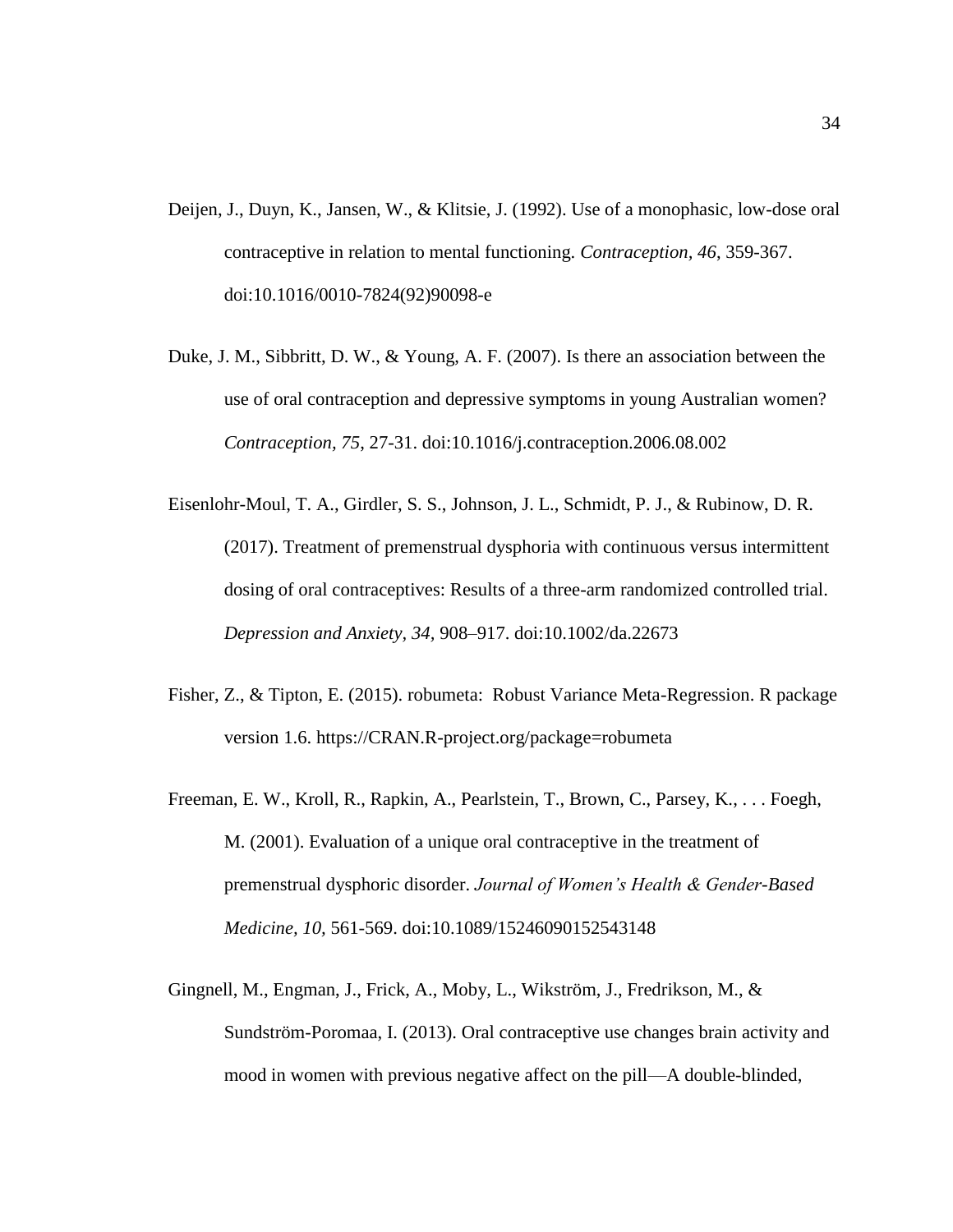placebo-controlled randomized trial of a levonorgestrel-containing combined oral contraceptive. *Psychoneuroendocrinology, 38*, 1133-1144. doi:10.1016/j.psyneuen.2012.11.006

- Gleser, L. J., & Olkin, I. (2009). Stochastically dependent effect sizes. In H. Cooper, L. V. Hedges, & J. C. Valentine (Eds.), *The handbook of research synthesis and meta-analysis* (2nd ed., pp. 357–376). New York: Russell Sage Foundation.
- Graham, C. A., & Sherwin, B. B. (1992). A prospective treatment study of premenstrual symptoms using a triphasic oral contraceptive. *Journal of Psychosomatic Research, 36*, 257-266. doi:10.1016/0022-3999(92)90090-o
- Graham, C. A., Ramos, R., Bancroft, J., Maglaya, C., & Farley, T. M. (1995). The effects of steroidal contraceptives on the well-being and sexuality of women: A doubleblind, placebo-controlled, two-centre study of combined and progestogen-only methods. *Contraception, 52*, 363-369. doi:10.1016/0010-7824(95)00226-x
- Graham, C. A., Bancroft, J., Doll, H. A., Greco, T., & Tanner, A. (2007). Does oral contraceptive-induced reduction in free testosterone adversely affect the sexuality or mood of women? *Psychoneuroendocrinology, 32*, 246-255. doi:10.1016/j.psyneuen.2006.12.011
- Greco, T., Graham, C. A., Bancroft, J., Tanner, A., & Doll, H. A. (2007). The effects of oral contraceptives on androgen levels and their relevance to premenstrual mood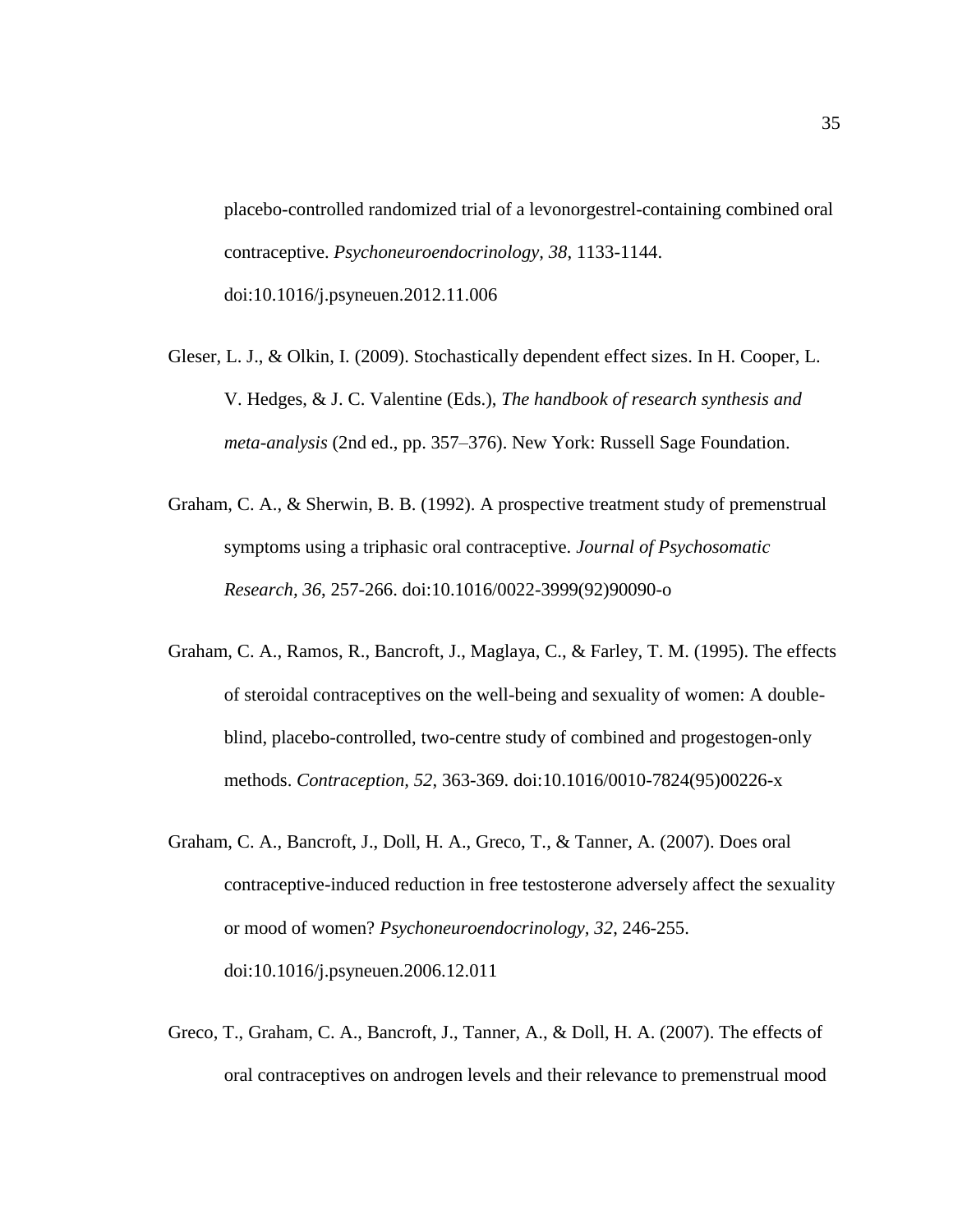and sexual interest: A comparison of two triphasic formulations containing norgestimate and either 35 or 25 μg of ethinyl estradiol. *Contraception, 76*, 8-17. doi:10.1016/j.contraception.2007.04.002

- Griksiene, R., & Ruksenas, O. (2011). Effects of hormonal contraceptives on mental rotation and verbal fluency. *Psychoneuroendocrinology, 36*, 1239-1248. doi:10.1016/j.psyneuen.2011.03.001
- Hahn, A.C. & Cobey, K.D. (2019). Synthetic hormones: The influence of hormonal contraceptives and hormone replacement therapy on aspects of women's mating psychology. *The Oxford Handbook On Evolutionary Psychology And Behavioral Endocrinology.*
- Hahn, A.C. & Jones, B. C. (2016). [OCMATE: Oral contraceptives and mate preferences project]. Unpublished raw data.
- Hall, K., & Trussell, J. (2012). Types of combined oral contraceptives used by US women, including women at risk of venous thromboembolism. *Contraception, 86*, 313-314. doi:10.1016/j.contraception.2012.05.105
- Hedges, L. V., Tipton, E. and Johnson, M. C. (2010). Robust variance estimation in metaregression with dependent effect size estimates. *Res. Synth. Method, 1,* 39-65. doi:10.1002/jrsm.5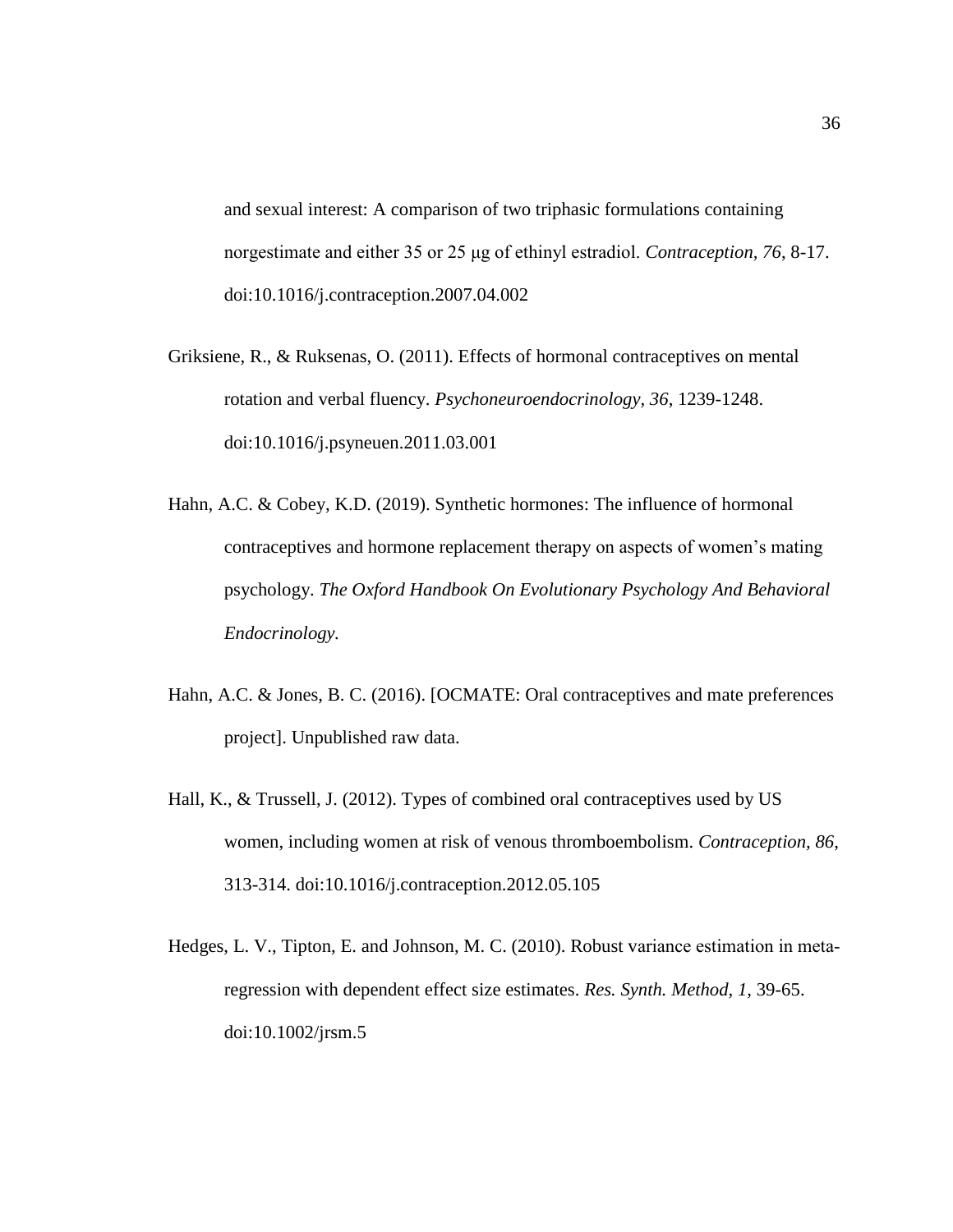- Jarva, J. A., & Oinonen, K. A. (2007). Do oral contraceptives act as mood stabilizers? Evidence of positive affect stabilization. *Archives of Women's Mental Health, 10*, 225-234. doi:10.1007/s00737-007-0197-5
- Joffe, H., Cohen, L. S., & Harlow, B. L. (2003). Impact of oral contraceptive pill use on premenstrual mood: Predictors of improvement and deterioration. *American Journal of Obstetrics and Gynecology, 189*, 1523-1530. doi:10.1016/s0002- 9378(03)00927-x
- Joffe, H., & Petrillo, L. F. (2007). Treatment of premenstrual worsening of depression with adjunctive oral contraceptive pills. *The Journal of Clinical Psychiatry, 68*, 1954-1962. doi:10.4088/jcp.v68n1218
- Li, R. H., Lo, S. S., Teh, D. K., Tong, N., Tsui, M. H., Cheung, K., & Chung, T. K. (2004). Impact of common contraceptive methods on quality of life and sexual function in Hong Kong Chinese women. *Contraception, 70*, 474-482. doi:10.1016/j.contraception.2004.06.010
- Lindh, I., Ellstrom, A. A., Blohm, F., & Milsom, I. (2010). A longitudinal study of contraception and pregnancies in the same women followed for a quarter of a century. *Human Reproduction, 25*, 1415-1422. doi:10.1093/humrep/deq095
- Lundin, C., Danielsson, K. G., Bixo, M., Moby, L., Bengtsdotter, H., Jawad, I., . . . Poromaa, I. S. (2017). Combined oral contraceptive use is associated with both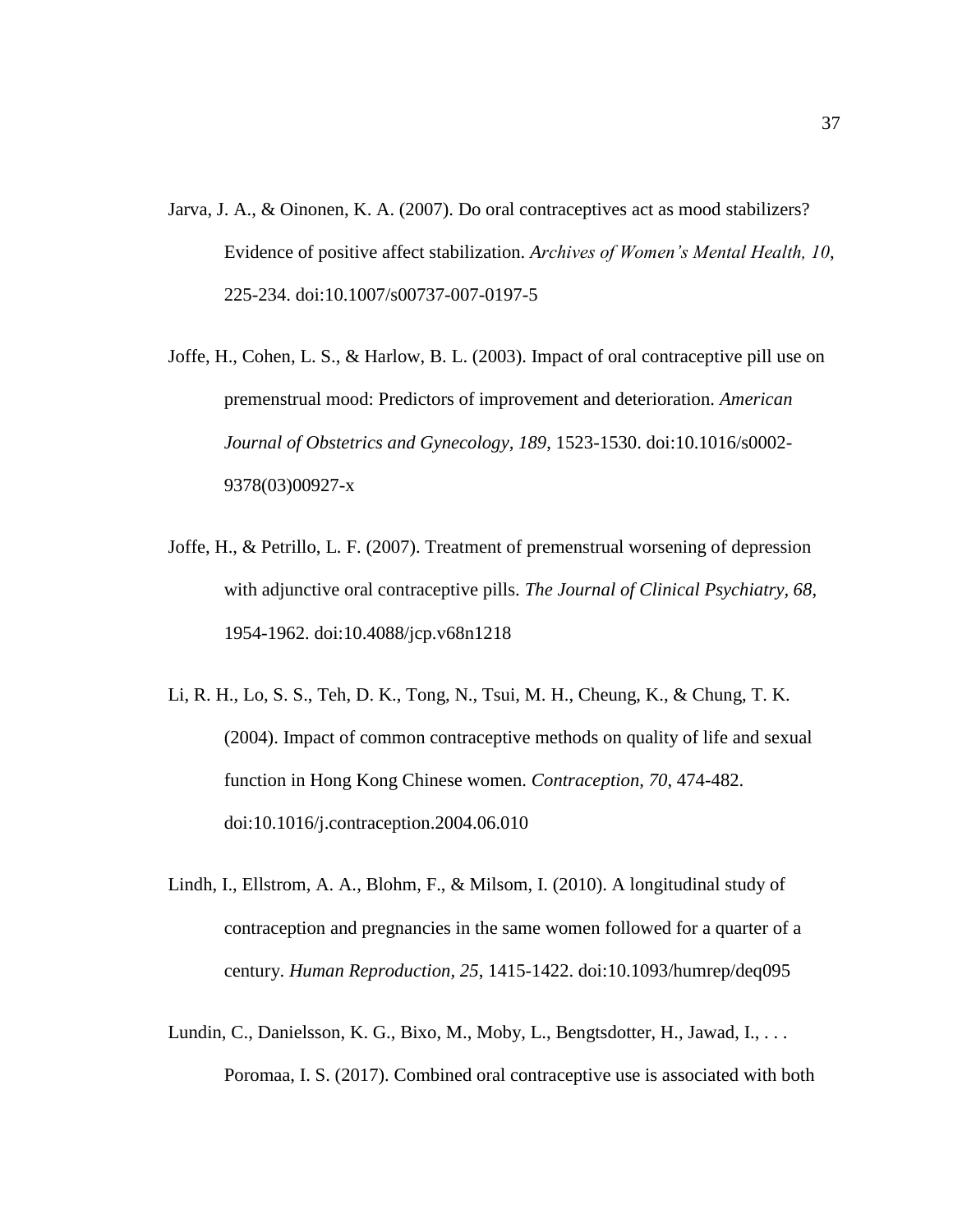improvement and worsening of mood in the different phases of the treatment cycle—A double-blind, placebo-controlled randomized trial. *Psychoneuroendocrinology, 76*, 135-143. doi:10.1016/j.psyneuen.2016.11.033

- Moher D, Liberati A, Tetzlaff J, Altman DG, The PRISMA Group (2009). Preferred Reporting Items for Systematic Reviews and Meta-Analyses: The PRISMA Statement. *PLoS Med 6*, e1000097. doi:10.1371/journal.pmed1000097
- Mosher, W. D., Martinez, G. M., Chandra, A., Abma, J. C., & Willson, S. J. (2004). Use of contraception and use of family planning services in the United States: 1982- 2002. *PsycEXTRA Dataset*. doi:10.1037/e609122007-001
- Nyberg, S. (2013). Mood and physical symptoms improve in women with severe cyclical changes by taking an oral contraceptive containing 250-mcg norgestimate and 35 mcg ethinyl estradiol. *Contraception, 87*, 773-781. doi:10.1016/j.contraception.2012.09.024
- O'Connell, K., Davis, A. R., & Kerns, J. (2007). Oral contraceptives: Side effects and depression in adolescent girls. *Contraception, 75*, 299-304. doi:10.1016/j.contraception.2006.09.008
- Oddens, B. J. (1999). Women's satisfaction with birth control: a population survey of physical and psychological effects of oral contraceptives, intrauterine devices,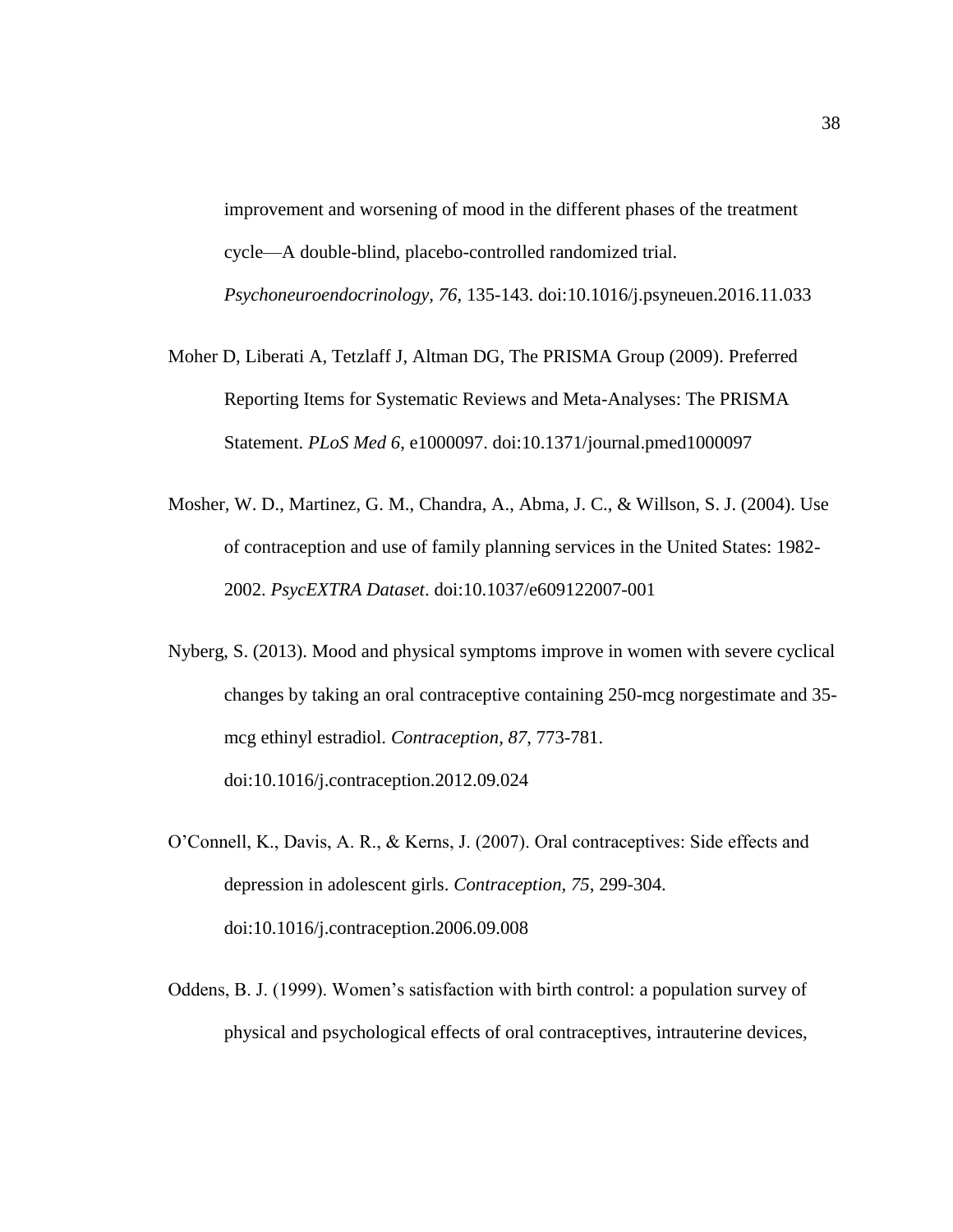condoms, natural family planning, and sterilization among 1466 women. *Contraception, 59*, 277-286. doi:10.1016/s0010-7824(99)00034-7

- Oinonen, K. A., & Mazmanian, D. (2001). To what extent do oral contraceptives influence mood and affect? *Journal of Affective Disorders, 70*, 229-240. doi:10.1016/s0165-0327(01)00356-1
- Ott, M. A., Shew, M. L., Ofner, S., Tu, W., & Fortenberry, J. D. (2008). The influence of hormonal contraception on mood and sexual interest among adolescents. *Archives of Sexual Behavior, 37*, 605–613. doi:10.1007/s10508-007-9302-0
- Parsey, K. S., & Pong, A. (2000). An open-label, multicenter study to evaluate Yasmin, a low-dose combination oral contraceptive containing drospirenone, a new progestogen. *Contraception, 61*, 105-111. doi:10.1016/s0010-7824(00)00083-4
- Pearlstein, T. B., Bachmann, G. A., Zacur, H. A., & Yonkers, K. A. (2005). Treatment of premenstrual dysphoric disorder with a new drospirenone-containing oral contraceptive formulation. *Contraception, 72*, 414-421. doi:10.1016/j.contraception.2005.08.021
- Peters, W., Freeman, M. P., Kim, S., Cohen, L. S., & Joffe, H. (2017). Treatment of premenstrual breakthrough of depression with adjunctive oral contraceptive pills compared with placebo. *Journal of Clinical Psychopharmacology, 37*, 609-614. doi:10.1097/jcp.0000000000000761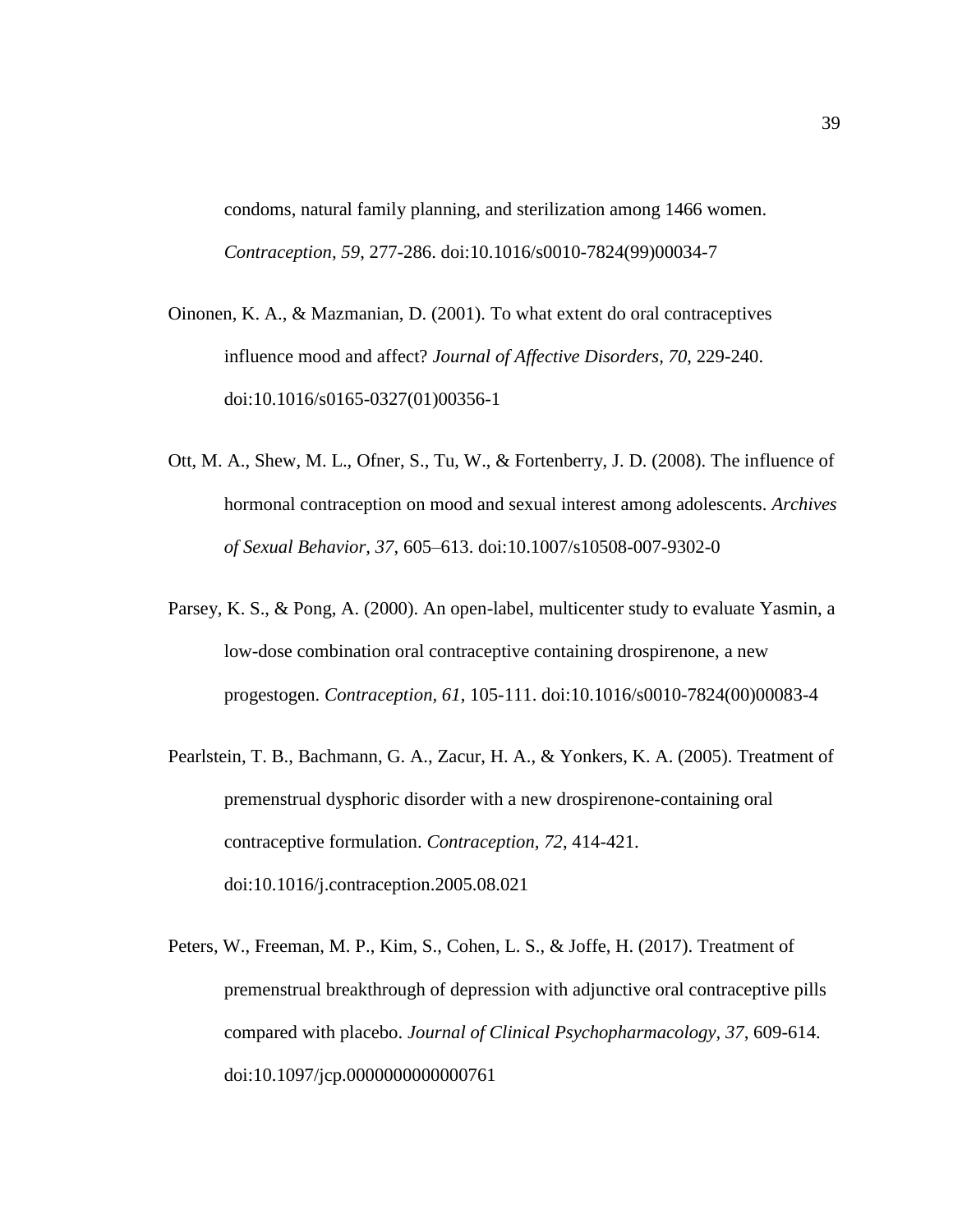- Poromaa, I. S., & Segebladh, B. (2012). Adverse mood symptoms with oral contraceptives. *Acta Obstetricia et Gynecologica Scandinavica, 91*, 420-427. doi:10.1111/j.1600-0412.2011.01333.x
- Rapkin, A. J., Morgan, M., Sogliano, C., Biggio, G., & Concas, A. (2006). Decreased neuroactive steroids induced by combined oral contraceptive pills are not associated with mood changes. *Fertility and Sterility, 85*, 1371-1378. doi:10.1016/j.fertnstert.2005.10.031
- Rebollar, A. O., Balaña, F. J., & Pastor, M. C. (2017). Comparison of affect changes during the ovulatory phase in women with and without hormonal contraceptives. *Heliyon, 3*. doi:10.1016/j.heliyon.2017.e00282
- Rosenberg, M. J., & Waugh, M. S. (1998). Oral contraceptive discontinuation: A prospective evaluation of frequency and reasons. *American Journal of Obstetrics and Gynecology, 179*, 577-582. doi:10.1016/s0002-9378(98)70047-x
- Sanders, S. A., Graham, C. A., Bass, J. L., & Bancroft, J. (2001). A prospective study of the effects of oral contraceptives on sexuality and well-being and their relationship to discontinuation. *Contraception, 64*, 51-58. doi:10.1016/s0010- 7824(01)00218-9
- Sangthawan, M., & Taneepanichskul, S. (2005). A comparative study of monophasic oral contraceptives containing either drospirenone 3 mg or levonorgestrel 150 μg on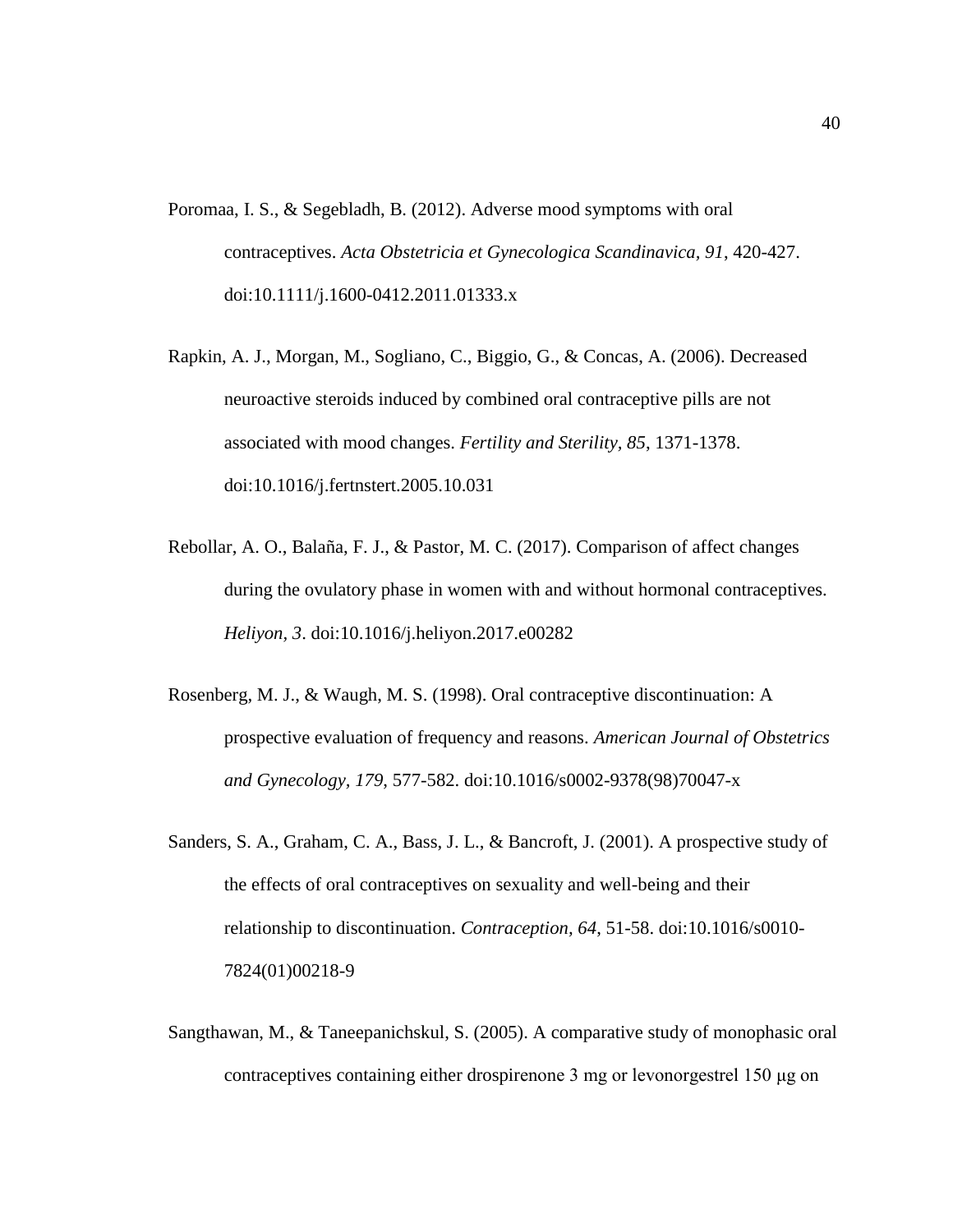premenstrual symptoms. *Contraception, 71*, 1-7. doi:10.1016/j.contraception.2004.07.010

- Segebladh, B., Borgström, A., Odlind, V., Bixo, M., & Sundström-Poromaa, I. (2009). Prevalence of psychiatric disorders and premenstrual dysphoric symptoms in patients with experience of adverse mood during treatment with combined oral contraceptives. *Contraception, 79*, 50-55. doi:10.1016/j.contraception.2008.08.001
- Shahnazi, M., Farshbaf Khalili, A., Ranjbar Kochaksaraei, F., Asghari Jafarabadi, M., Gaza Banoi, K., Nahaee, J., & Bayati Payan, S. (2014). A comparison of second and third generations combined oral contraceptive pills' effect on mood. *Iranian Red Crescent medical journal, 16*, e13628. doi:10.5812/ircmj.13628
- Skouby, S. (2004). Contraceptive use and behavior in the 21st century: a comprehensive study across five European countries. *The European Journal of Contraception & Reproductive Health Care, 9*, 57-68. doi:10.1080/13625180410001715681
- Skovlund, C. W., Mørch, L. S., Kessing, L. V., & Lidegaard, Ø. (2016). Association of hormonal contraception with depression. *JAMA Psychiatry, 73*, 1154. doi:10.1001/jamapsychiatry.2016.2387
- Sulak, P. (2000). Hormone withdrawal symptoms in oral contraceptive users. *Obstetrics & Gynecology, 95*, 261-266. doi:10.1016/s0029-7844(99)00524-4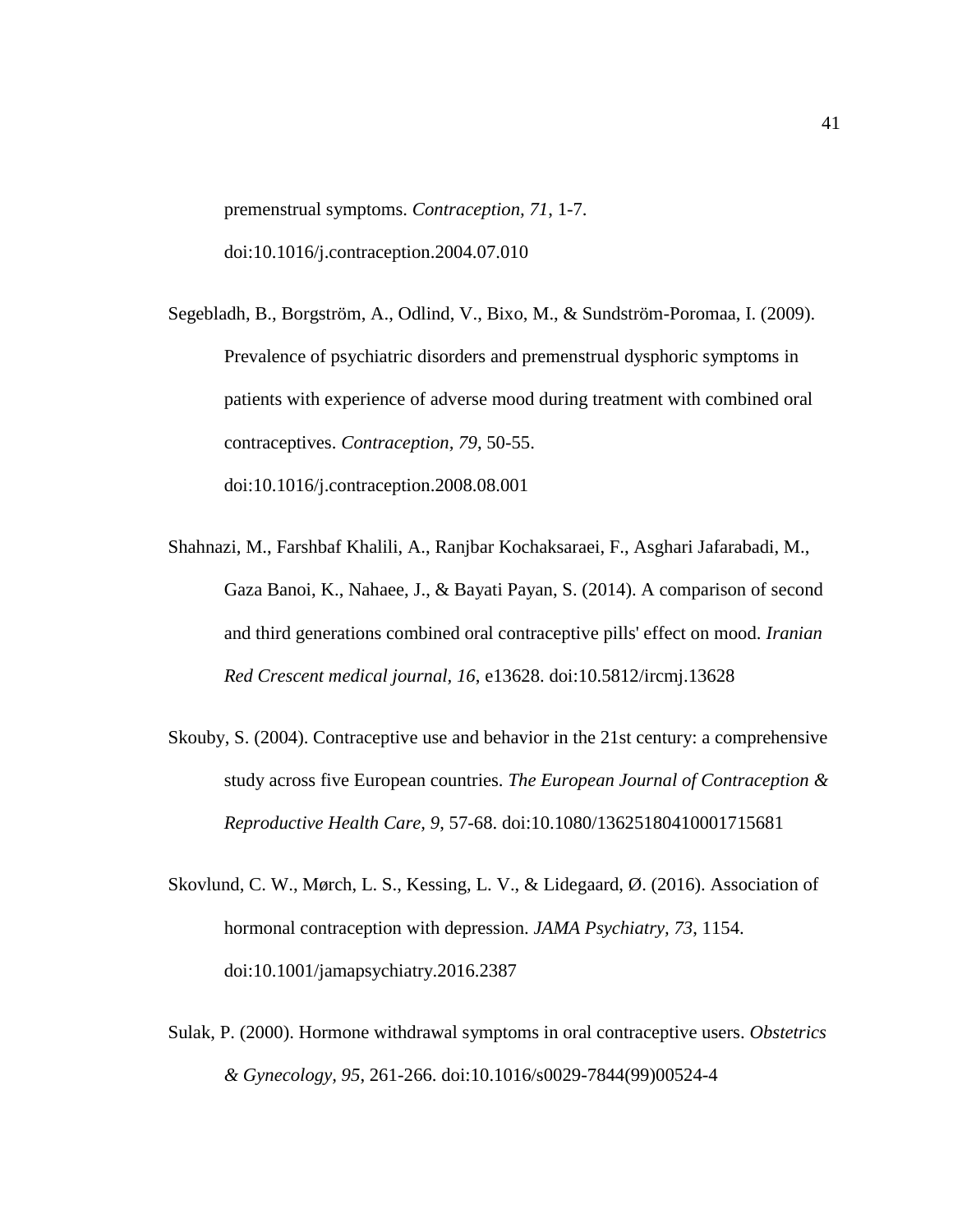- Traulsen, J. M., Haugbølle, L. S., & Bissell, P. (2003). Feminist theory and pharmacy practice. *International Journal of Pharmacy Practice, 11*, 55–68. http://doi.org/10.1211/002235702865
- Welling, L. L. (2013). Psychobehavioral Effects of Hormonal Contraceptive Use. *Evolutionary Psychology, 11*, 147470491301100. doi:10.1177/147470491301100315
- Westhoff, C. L., Heartwell, S., Edwards, S., Zieman, M., Stuart, G., Cwiak, C., … Kalmuss, D. (2007). Oral contraceptive discontinuation: Do side effects matter?. *American Journal of Obstetrics and Gynecology, 196*, 412.e1–412.e7. doi:10.1016/j.ajog.2006.12.015
- Wilson, D. B. (2018). Practical Meta-Analysis Effect Size Calculator. https://cebcp.org/practical-meta-analysis-effect-size-calculator/
- Yonkers, K., & Foegh, M. (2004). A new low-dose, drospirenone-containing oral contraceptive (OC) with a new dosing regimen is effective in reducing premenstrual dysphoric disorder (PMDD). *Fertility and Sterility, 82*. doi:10.1016/j.fertnstert.2004.07.260
- Young, E. A., Kornstein, S. G., Harvey, A. T., Wisniewski, S. R., Barkin, J., Fava, M., … Rush, A. J. (2007). Influences of hormone-based contraception on depressive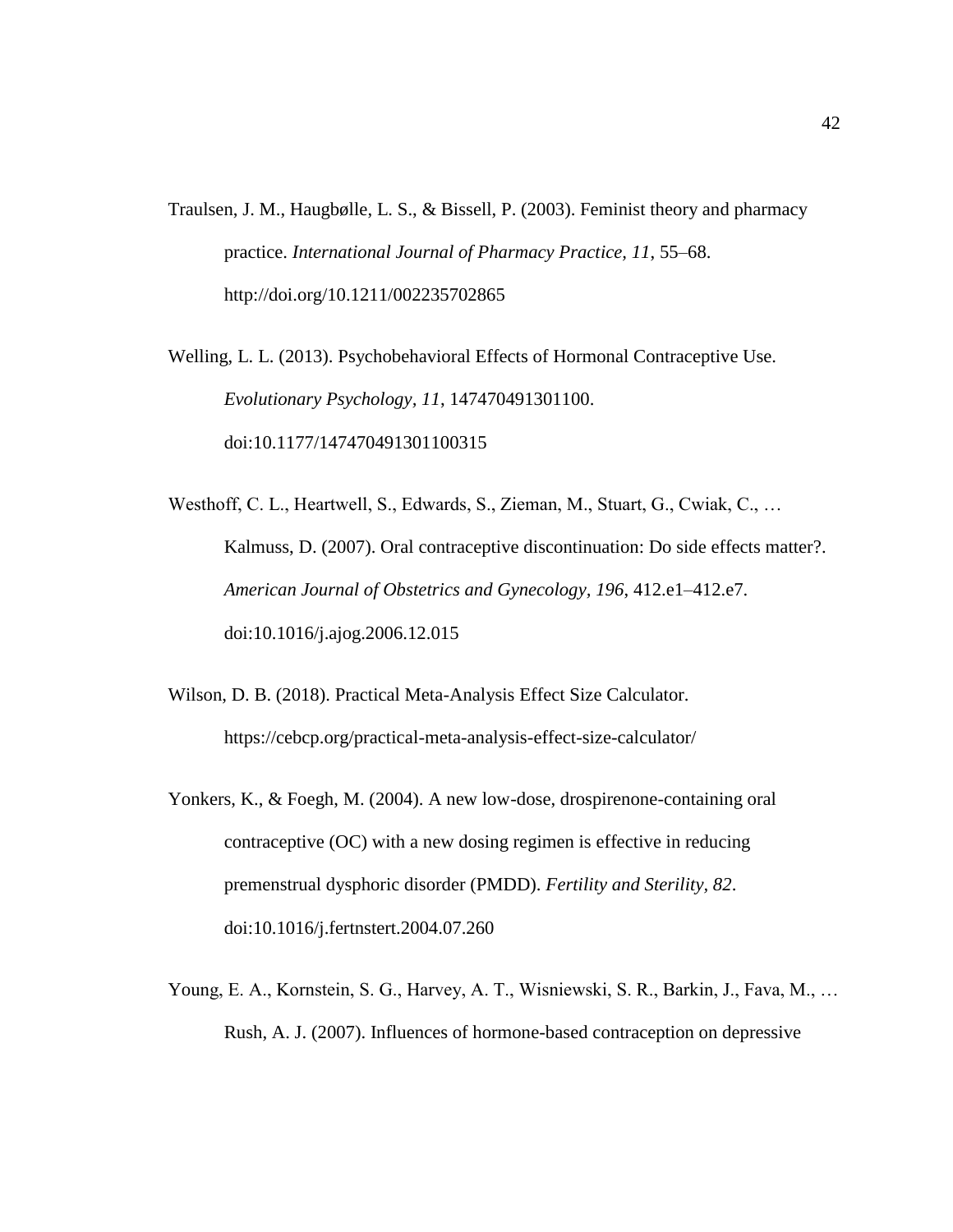symptoms in premenopausal women with major depression.

*Psychoneuroendocrinology, 32*, 843–853. doi:10.1016/j.psyneuen.2007.05.013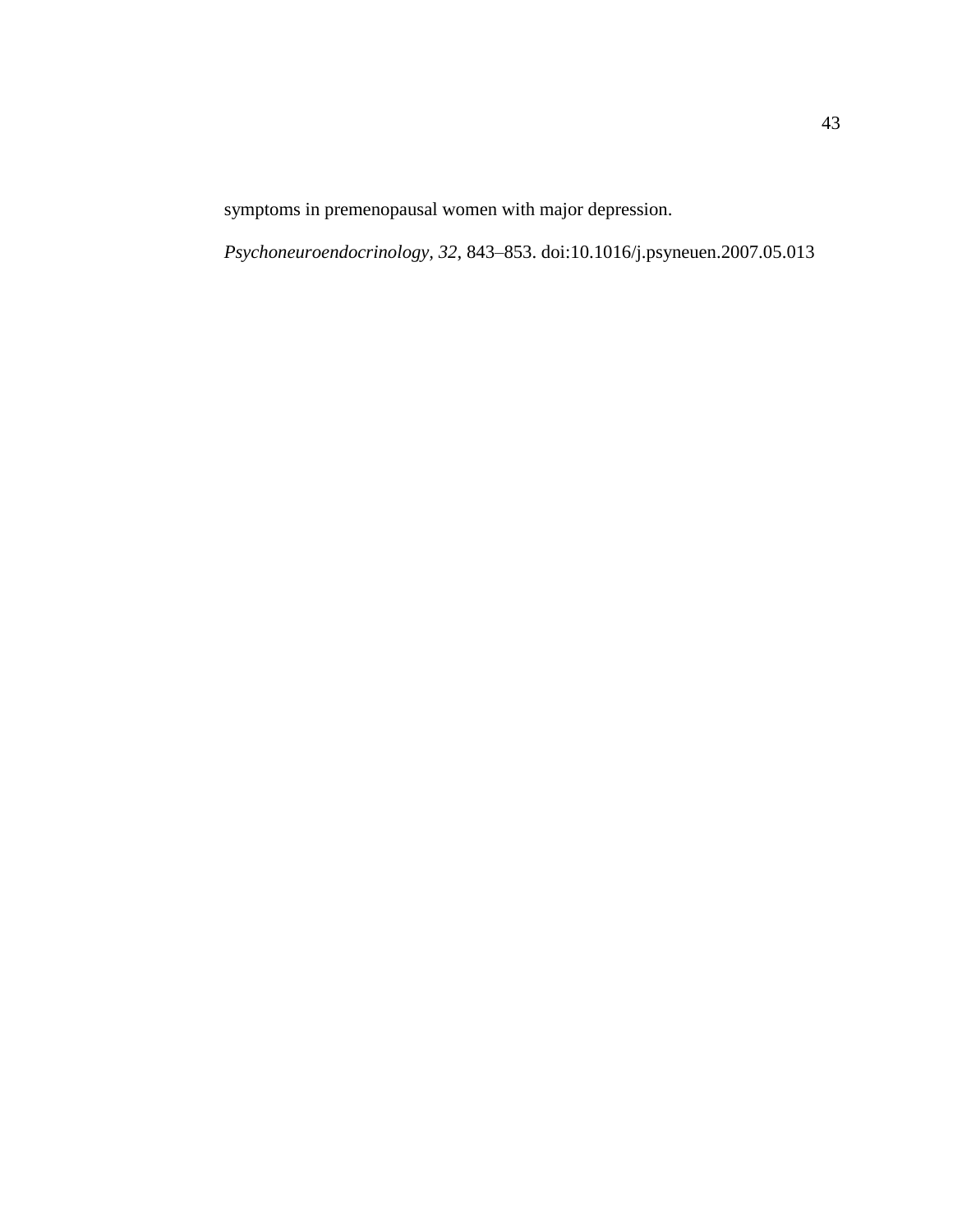# **Appendix A**

# Studies included in the final meta-analysis

<span id="page-52-0"></span>

| <b>Study</b><br># | <b>Authors</b>   | Year | <b>Title</b>                                                                                                                                                                                                                                    |
|-------------------|------------------|------|-------------------------------------------------------------------------------------------------------------------------------------------------------------------------------------------------------------------------------------------------|
| 1                 | Lundin et al     | 2017 | Combined oral contraceptive use is associated with both<br>improvement and worsening of mood in the different phases<br>of the treatment cycle--A double-blind, placebo-controlled<br>randomized trial                                          |
| $\overline{2}$    | Gingnell et al   | 2013 | Oral contraceptive use changes brain activity and mood in<br>women with previous negative affect on the pill--A double-<br>blinded, placebo-controlled randomized trial of a<br>levonorgestrel-containing combined oral contraceptive           |
| 3                 | Ott et al        | 2008 | The influence of hormonal contraception on mood and sexual<br>interest among adolescents                                                                                                                                                        |
| 4                 | Graham et al     | 2007 | Does oral contraceptive-induced reduction in free<br>testosterone adversely affect the sexuality or mood of<br>women?                                                                                                                           |
| 5                 | Greco et al      | 2007 | The effects of oral contraceptives on androgen levels and<br>their relevance to the premenstrual mood and sexual interest:<br>A comparison of two triphasic formulations containing<br>norgestimate and either 35 or 25 µg of ethinyl estradiol |
| 6                 | O'Connell et al  | 2007 | Oral contraceptives: Side effects and depression in adolescent<br>girls                                                                                                                                                                         |
| $\overline{7}$    | Borges et al     | 2006 | Effect of a combination of ethinylestradiol 30 µg and<br>drospirenone 3 mg on tolerance, cycle control, general well-<br>being and fluid-related symptoms in women with<br>premenstrual disorders requesting contraception                      |
| 8                 | Pearlstein et al | 2005 | Treatment of premenstrual dysphoric disorder with a new<br>drospirenone-containing oral contraceptive formulation                                                                                                                               |